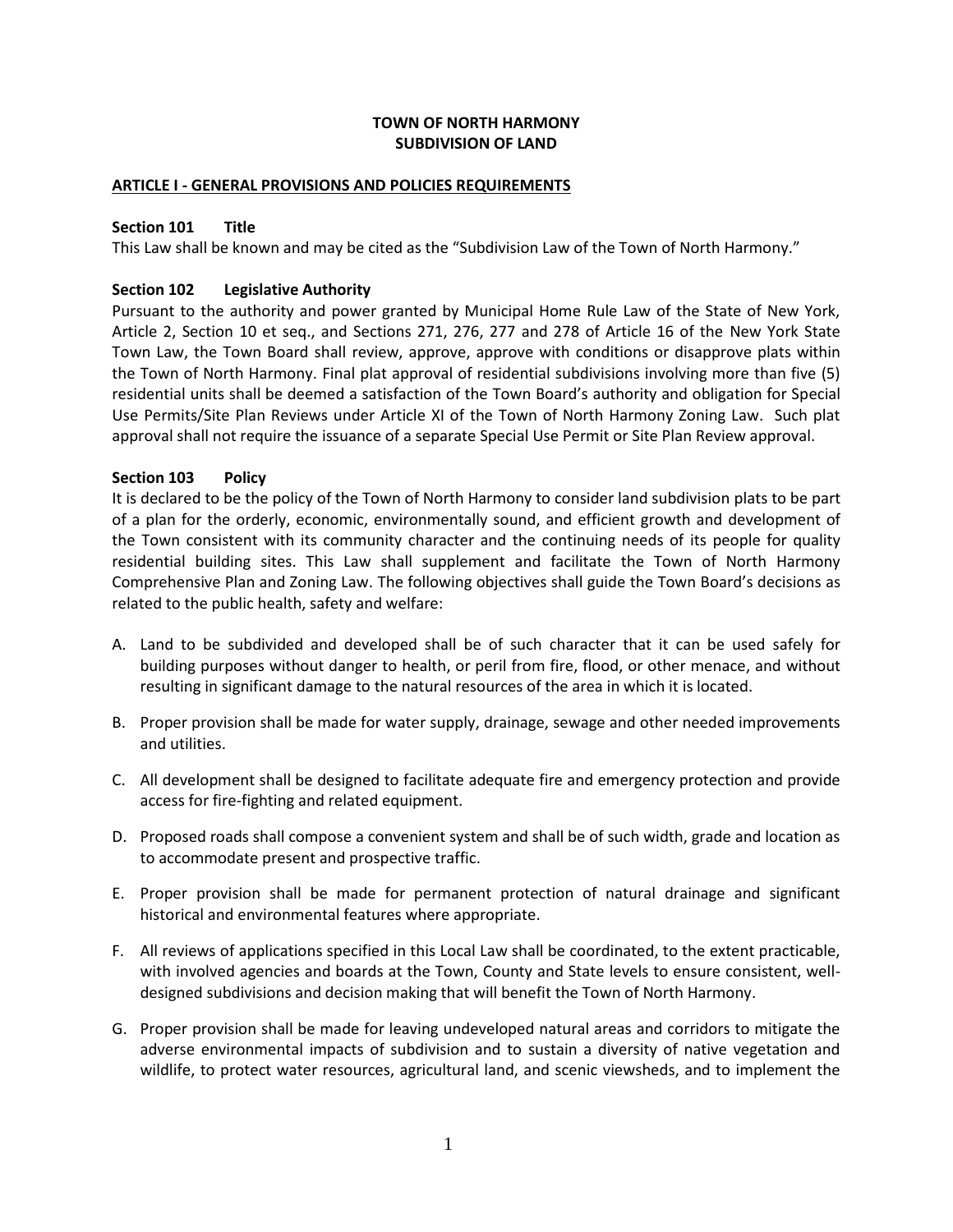Town's policies of protection of its environmental and cultural resources pursuant to the Zoning Law.

- H. This Local Law shall be carried out so it does not unreasonably restrict or regulate farm structures or farming practices on farm operations in a New York State Agricultural District, in contravention of the purposes of Article 25-AA of the New York State Agriculture and Markets Law.
- I. Where a subdivision is designed to be rural in nature, roadways shall be designed in a manner which, together with the design of the lots, encourages rural, as opposed to suburban, quality and image and shall be, wherever appropriate, private, so that maintenance of such roadways shall not be a cost to the Town. The construction of such private roadways need not meet Town highway specifications for a public road but shall be sufficient to service all lots on such roadway with all manner of traffic. Approval of any plan proposing such private roadway shall further be conditioned on appropriate safeguards to protect the interest of the residents of the proposed subdivision, notification to prospective owners of the status of the roadway and assurances that the roads remain private. Safeguards shall include common use and maintenance agreements or homeowners' association agreements as appropriate.

## **Section 104 Jurisdiction**

- A. Regardless whether or not any formal conveyance by metes and bounds shall be made, when any subdivision of land is proposed and before any offer is made to sell any part or all of a subdivision and before any permit for the erection of any structure in such subdivision shall be issued or any grading, clearing, construction or other improvements shall be undertaken, the subdivider or his authorized agent shall first obtain the appropriate approval of the proposed subdivision in accordance with the requirements of this Law.
- B. It shall further be the obligation of each prospective purchaser or developer of a lot that forms any part of a subdivision to ensure that appropriate subdivision approval has been obtained. In the absence of such subdivision approval, a prospective purchaser shall not commence the erection of any structure on such lot, nor commence any grading, clearing, construction or other improvements.
- C. The Chautauqua County Clerk's Office shall not record a plat of any subdivision within the Town unless the plat has been approved in accordance with the provisions of this Law and contains all of the appropriate signatures.
- D. The regulations of this Law shall not apply to subdivisions of two (2) to four (4) lots created on a cumulative basis following the date of the enactment of these regulations, provided no new road improvements; the extension of any road, water or sewer line; or, the installation of drainage improvements through one or more lots to serve one or more other lots are required in connection with such subdivisions. Property owners proposing such subdivisions shall, however, submit prepared plans to the Town Board, or its designee, for the purpose of determining that the proposed lots conform with the Town of North Harmony Zoning Law and these exemption criteria. Such plans shall be reviewed by the Town Board, or its designee, and if determined to be exempt, signed with the following statement; "These plans are acknowledged to be exempt from the provisions of the Town of North Harmony Subdivision Regulations and no subdivision approval is required or given.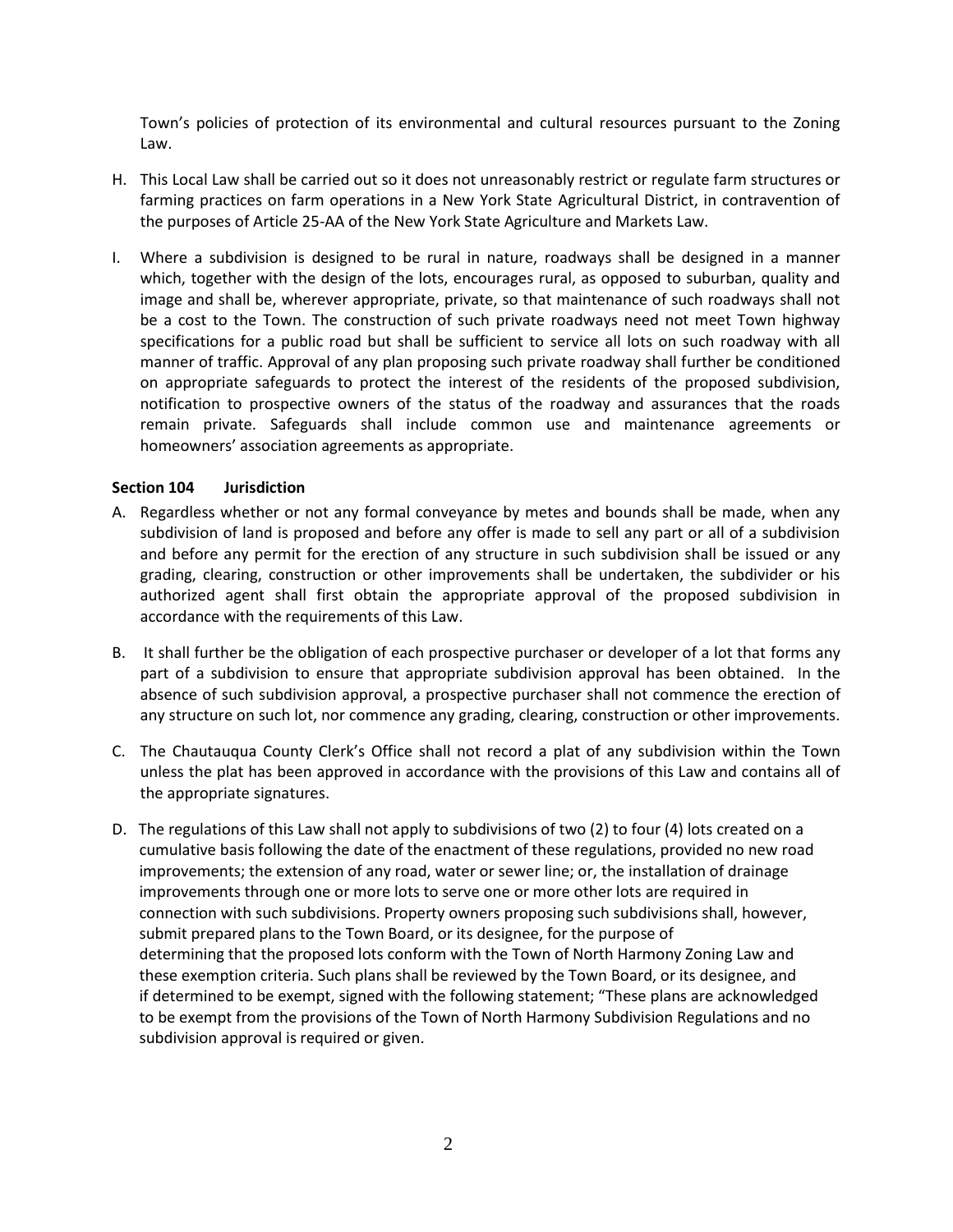#### **Section 105 Waivers and Modifications**

The Town Board may waive, when reasonable, any requirements or improvements for the approval, approval with conditions, or disapproval of subdivisions submitted for approval. Any such waiver, which shall be subject to appropriate conditions, may be exercised in the event any such requirement or improvement when, in the Town Board's opinion, unreasonable restriction will result from strict compliance, the requirements are clearly not applicable, or an alternative standard will achieve improved protection of health and safety compared to the standards herein.

- A. Applications for waivers or modifications of standards or procedures shall ordinarily be submitted in writing by the subdivider. The application shall state fully the grounds on which it is made.
- B. Any resolution by the Town Board authorizing a waiver or modification of these regulations shall include the basis for its finding that unreasonable hardship will result from strict compliance with this Law and that the waiver or modification is justified by the benefits accruing to the community.
- C. In authorizing a waiver or modification, the Town Board shall attach conditions and require such guarantee or bond as it may deem necessary to assure compliance with the objectives of these regulations. No waiver shall be granted which would substantially compromise the purposes of these regulations.

#### **Section 106 Appeals**

Any person or persons, or any officer, department, board of the Town, jointly or severally aggrieved by any final determination of the Town Board regarding subdivision plat decisions may apply to the New York Supreme Court for relief by a proceeding under Article 78 of the Civil Practice Law and Rules of the State of New York and New York State Town Law.

## **Section 107 Inconsistencies with Other Laws**

To the extent that any provisions of this Local Law are inconsistent with the Town Law of the State of New York, Chapter 62 of the Consolidated Laws, Article 16, Sections 271 and 276, 277 and 278, the Town Board of the Town of North Harmony hereby declares its intent to supersede those sections of the Town Law, pursuant to its home rule powers under Municipal Home Rule Law, Article 2, Section 10 et seq., of the Consolidated Laws of the State of New York.

## **Section 108 Self-imposed Restrictions**

Nothing in this Local Law shall prohibit the subdivider/applicant from imposing greater restrictions, not in violation of this Local Law, on any development than those required by the Town's subdivision and zoning regulations. Such restrictions, if any, shall be indicated on the preliminary and final subdivision plats.

## **Section 109 Separability and Effective Date**

A. If any clause, sentence, paragraph, section or other part of these regulations should be decided by a court of competent jurisdiction to be invalid, such judgment shall not affect the validity of these regulations as a whole, or any part thereof, other than the part so held to be invalid.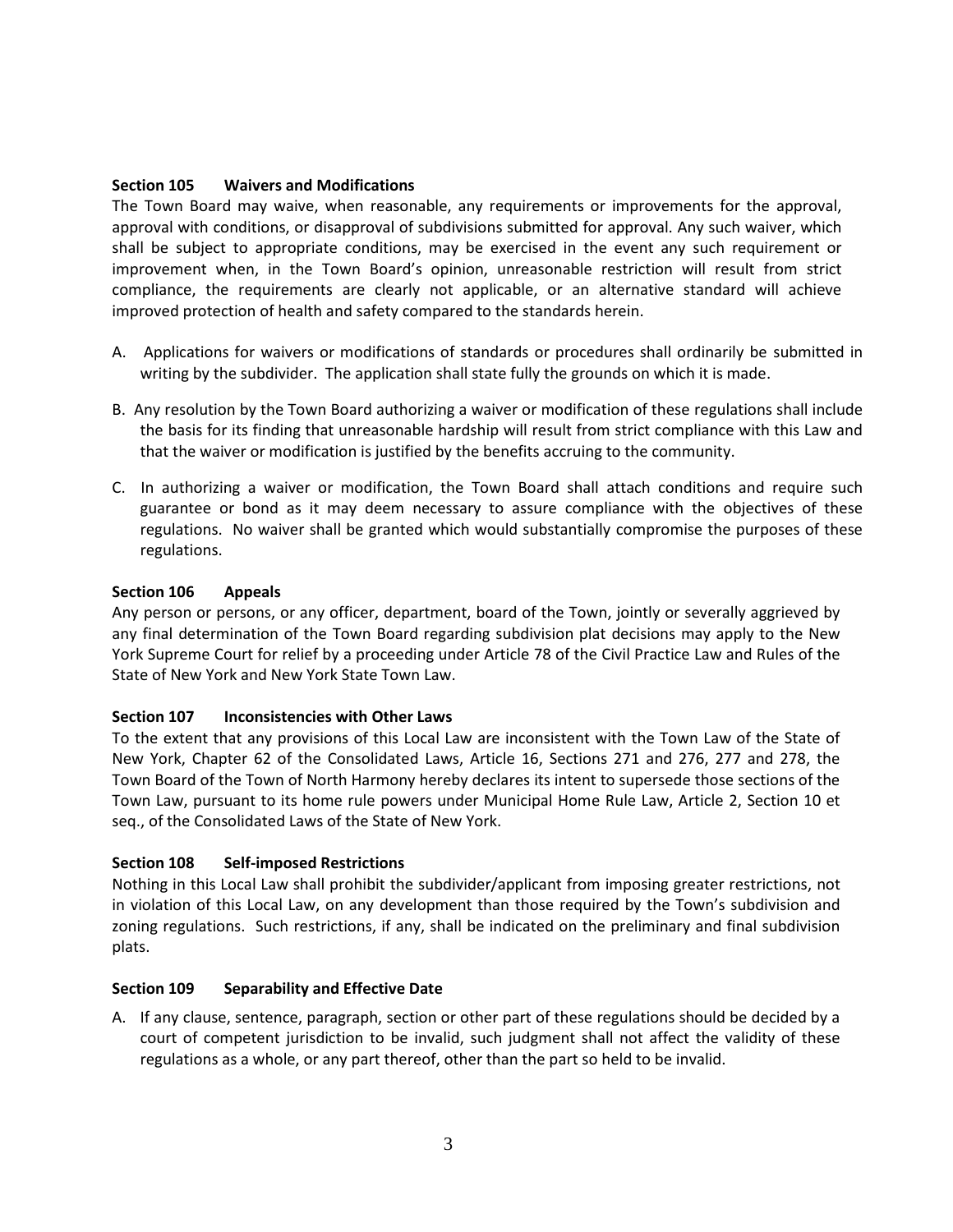B. This local law shall take effect immediately upon filing with the Secretary of State of the State of New York, in accordance with the Municipal Home Rule Law of the State of New York.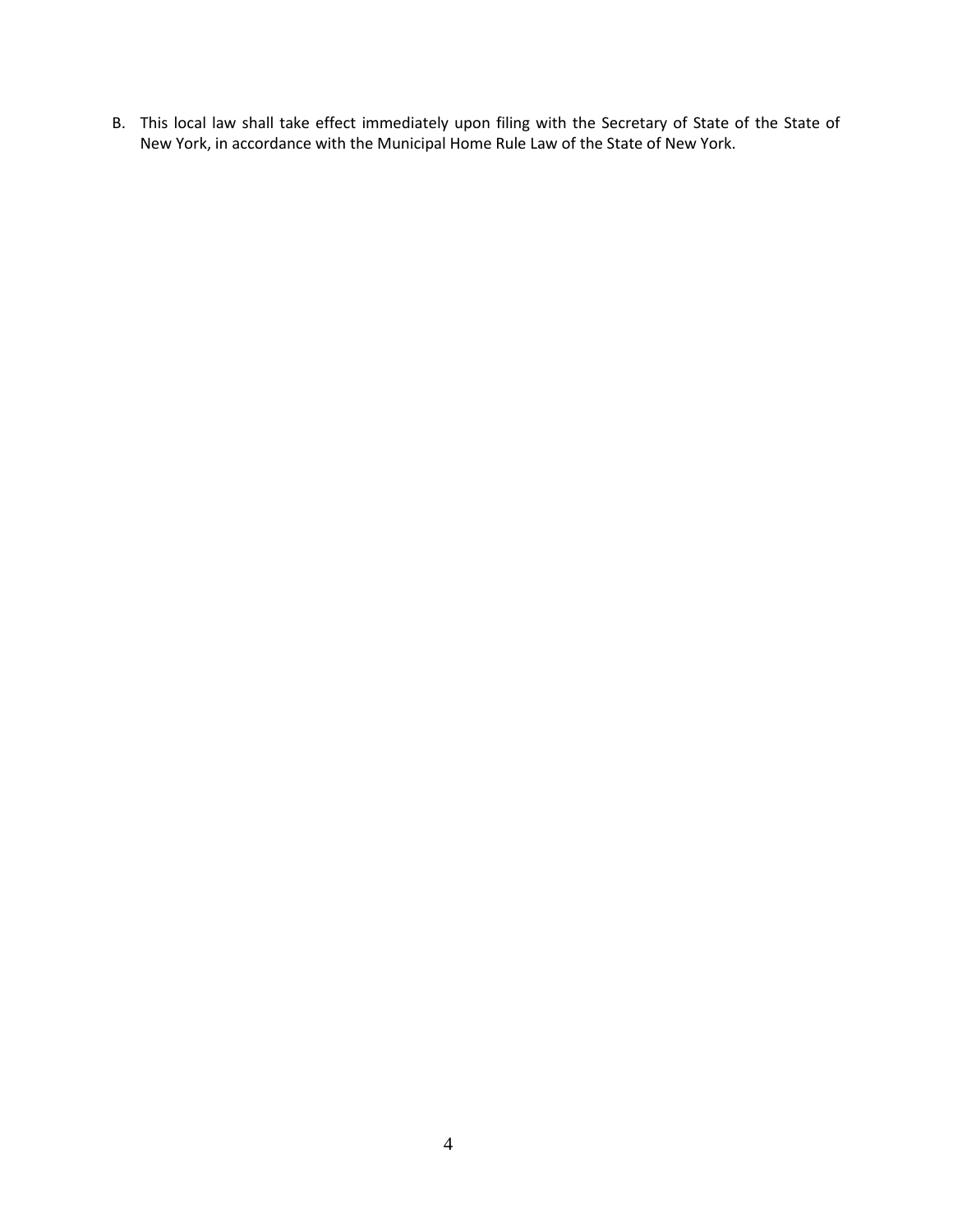## **ARTICLE II - DEFINITIONS AND WORD USAGE**

#### **Section 201 Word Usage and Definitions**

- A. Unless expressly stated, words in the singular include the plural, and all words in the plural include the singular. The word "persons" includes a corporation, unincorporated association; "building" includes "structure" and shall be construed as if followed by the words "or parts thereof." The word "road" includes "street," "highway" and "lane"; the word "watercourse" includes "drainage," "ditch" and "stream"; and the word "Lot" includes the words "plot", "parcel", "tract", or "site." All Words used in the present tense include the future tense and the word "He" shall include the Feminine gender "she" as well.
- B. For the purpose of this Chapter, certain words used herein are defined as follows:

**CLERK OF THE PLANNING BOARD** – That person who shall be designated to perform the duties of the Clerk of the Planning Board for all purposes of this local law.

**CLUSTER DEVELOPMENT –** A subdivision design that incorporates modifications to minimum lot size and setback requirements in order to provide open space within the development and/or more efficient or appropriate use of land, provided that the number of lots or dwelling units does not exceed that which would be permitted in a subdivision design which meets all of the lot size and setback requirements of zoning.

**CODE ENFORCEMENT OFFICER** – The Building Inspector of the Town of North Harmony or other such person who may be appointed by the Town Board to enforce these subdivision regulations.

**COMMON DRIVEWAY –** A driveway serving no more than four (4) lots, owned in common or created by reciprocal easements.

**COMPREHENSIVE PLAN –** A plan, prepared by the Town Board pursuant to Section 272-a of Article 16 of Town Law, (or a Plan prepared by the Town Planning Board pursuant to previous Sections of Town Law) which indicates the general locations recommended for various functional classes of public works, places and structures and for the general physical development of the Town and includes any unit or part of such plan separately prepared and any amendment to such plan or parts therein.

**CONDITIONAL APPROVAL –** Approval of a final plat subject to conditions set forth in a resolution conditionally approving such a plat by the Town Board. Such conditional approval does not qualify a final plat for recording, nor authorize issuance of any building permits, prior to the signing of the plat by a duly authorized officer of the Town Board and recording of the plat in the Office of the Chautauqua County Clerk.

**CURB –** A vertical edge along a street.

**DEVELOPMENT –** Any man-made change to improved or unimproved real estate, including but not limited to buildings or other structures, mining, dredging, filling, paving, excavation or drilling operations or storage of equipment or materials.

**DRIVEWAY –** A private way providing vehicular access from a public or private road to a residence or to a commercial establishment.

**EASEMENT –** The authorization by a property owner for the use by another, and for a specified purpose, of any designated part of said property.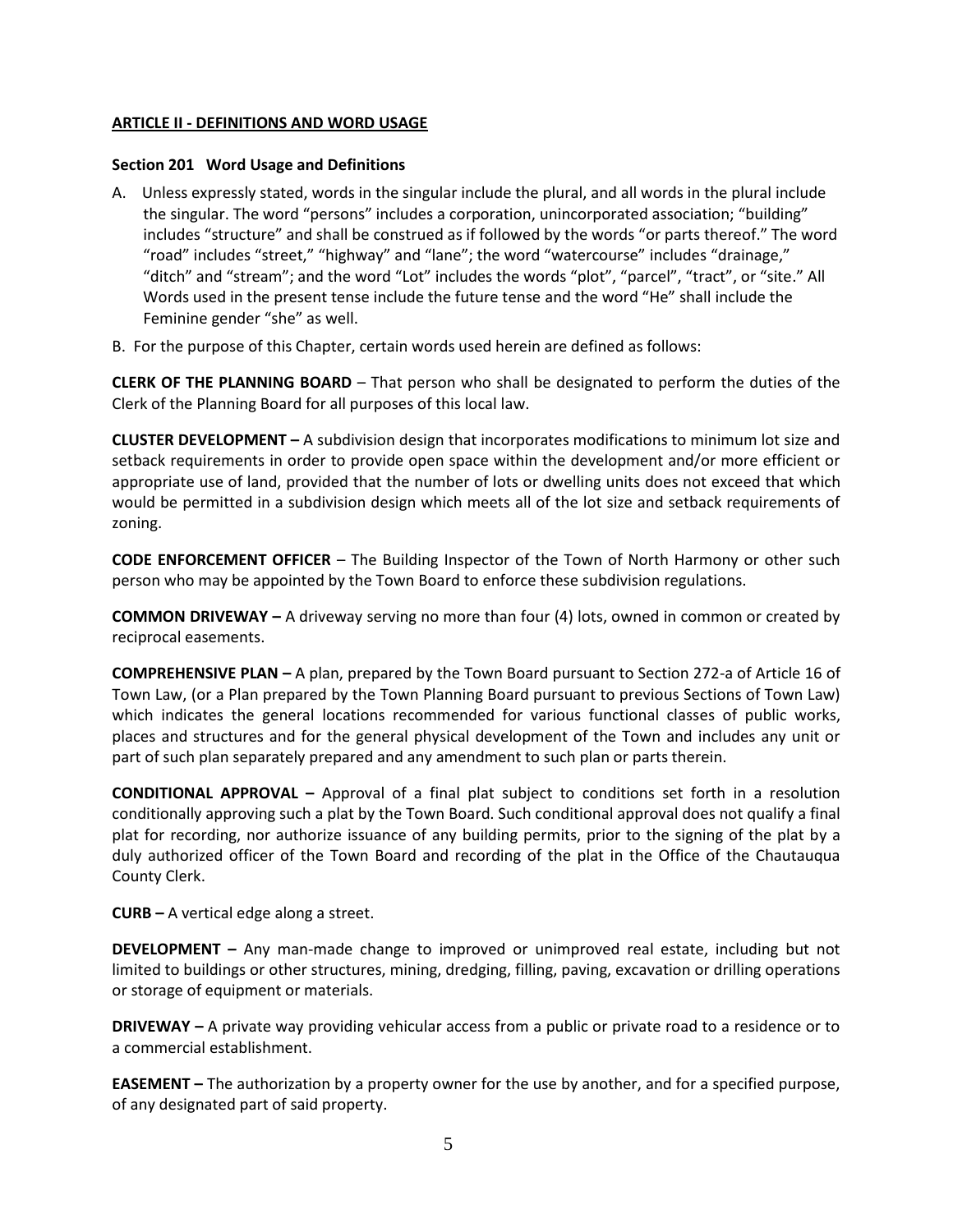**ENGINEER OR LICENSED PROFESSIONAL ENGINEER –** A person licensed as a professional engineer by the State of New York.

**ENVIRONMENTAL IMPACT STATEMENT –** A written document, prepared in accordance with State Environmental Quality Review Act (SEQR) regulations, which documents the potential environmental impacts of a proposed action and alternative action.

**FINAL PLAT –** A drawing, in final form, showing a proposed subdivision containing all information or detail required by law and by these regulations as specified by Article V, Section 503 herein, to be submitted to the Town Board for approval. The aforementioned drawing, which, if approved, may be duly filed or recorded by the applicant in the Office of the Chautauqua County Clerk.

**FINAL PLAT APPROVAL –** The signing of a plat in final form by the Town Supervisor or designated Deputy Town Supervisor pursuant to a Town Board resolution granting final approval of the plat, or after conditions specified in a resolution granting conditional approval of the plat are completed. Such final approval qualifies the plat for recording in the Office of the Chautauqua County Clerk.

**HIGHWAY SUPERINTENDENT** – The Highway Superintendent of the Town of North Harmony.

**LOT** – A parcel of land whose boundaries have been established by a legal instrument such as a recorded deed or a recorded map and which is recognized as a separate legal entity for the purpose of use or transfer of title.

**LOT LINE ADJUSTMENT –** A modification of lot boundaries in which a portion of one or more lots is added to an adjoining lot or lots without increasing the total number of buildable lots.

**OFFICIAL MAP -** The map established by the Town Board pursuant to Section 270 of the Town Law, showing existing and proposed roads, highways, parks and drainage areas.

**OFFICIAL SUBMISSION DATE –** The date on which an application for plat approval, complete and accompanied by all required information, endorsements and fees, has been filed and acknowledged by the Town Board.

**PLANNING BOARD –** The Planning Board of the Town of North Harmony.

**PRELIMINARY PLAT** – A drawing or drawings clearly marked "preliminary plat" showing the salient features of a proposed subdivision, **as specified in Article V, Section 502** of these regulations, submitted to the Town Board for the purposes of consideration prior to submission of the plat in final form and of sufficient detail to apprise the Town Board of the layout of the proposed subdivision.

**RESUBDIVISION** – A change in the map of an approved or filed subdivision plat if such change affects any road layout shown on such map or area reserved thereon for public use, or any change of lot lines, except a "Lot Line Adjustment."

**ROAD / STREET -** A public or private way for pedestrian and vehicular traffic, including avenue, lane, highway or other way, excluding driveway, service drive or common driveway.

**ROAD, DEAD-END OR CUL-DE-SAC –** A road or a portion of a road with only one vehicular traffic outlet.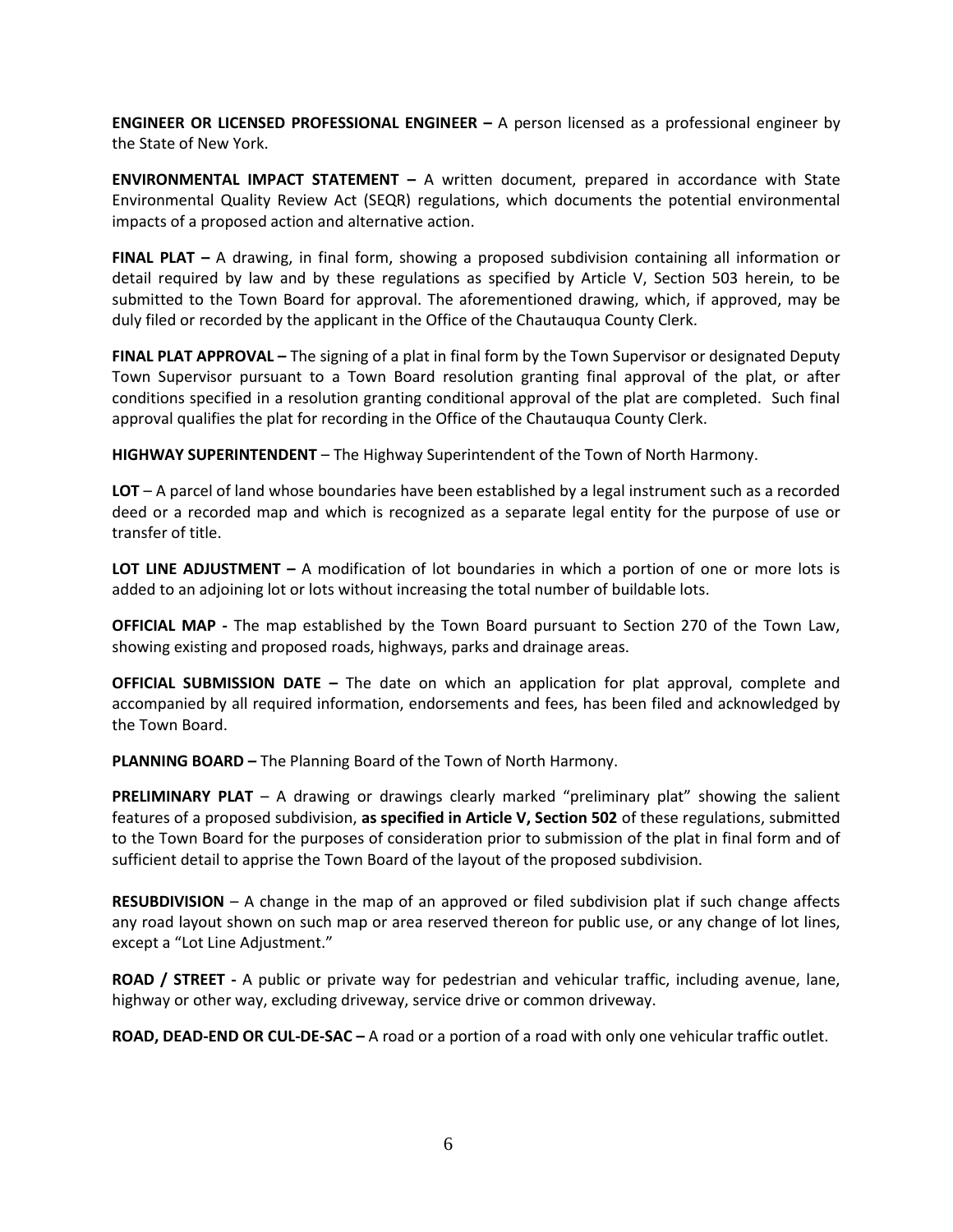**ROAD, MAJOR (ARTERIAL) –** A road, normally a State or County Highway, which serves or is designed to serve heavy flows of traffic and which is used primarily as a route for traffic between communities and/or other heavy traffic generating areas.

**ROAD, MINOR (LOCAL) -** A road used primarily to provide access to abutting properties.

**ROAD, MARGINAL ACCESS –** A minor road which is parallel to and adjacent to an arterial road and which provides access to abutting properties and protection from through traffic.

**ROAD PAVEMENT** – The wearing or exposed surface of the roadway used by vehicular traffic.

**ROAD – PRIVATE –** A privately owned road held in common ownership by a homeowners association and approved pursuant to **Article IV, Section 405 of this local law**.

**ROAD WIDTH –** The width of the right-of-way, measured at right angles to the center line of the road.

**SERVICE DRIVES –** Minor ways that are used primarily for vehicular service access to the back or the side of properties otherwise abutting on a road.

**SIDEWALK –** A paved path provided for pedestrian use and usually located along the side of a road.

**STATE ENVIRONMENTAL QUALITY REVIEW ACT (SEQR) –** Refers to the New York State law (Environmental Conservation Law, Section 8-0113) and regulations (6 NYCRR Part 617) which require public agencies to consider the potential environmental impacts of an action before approving or undertaking such action.

**SUBDIVIDER** – Any person, firm, corporation, partnership or association, who shall lay out any subdivision or part thereof as defined herein, either for oneself or others.

**SUBDIVISION –** The division of any parcel of land into two (2) or more lots, plots, sites or other division of land for the purpose, whether immediate or future, of sale, transfer of ownership or development, including resubdivision. Does not include a "Lot Line Adjustment."

## **SUBDIVISION, MINOR – A subdivision of land into:**

- A. Not more than four (4) lots (including the parent parcel) from any one parcel of land, following the date of the enactment of these regulations, located in the portion of the Town of North Harmony between the shoreline of Chautauqua Lake and State Route 394's lakeside boundary, that will require or involve the creation of any new roads; the extension of a road, water or sewer line; or, the installation of drainage improvements through one or more lots to serve one or more other lots; or
- B. Five (5) or more lots (including the parent parcel) from any one parcel of land, following the date of the enactment of these regulations, located in the portion of the Town of North Harmony above Chautauqua Lake and upland from State Route 394's boundary. In addition, said subdivision shall not involve the creation of any new roads; the extension of any road, water or sewer line; or, the installation of drainage improvements through one or more lots to serve one or more other lots, in order to qualify as a minor subdivision.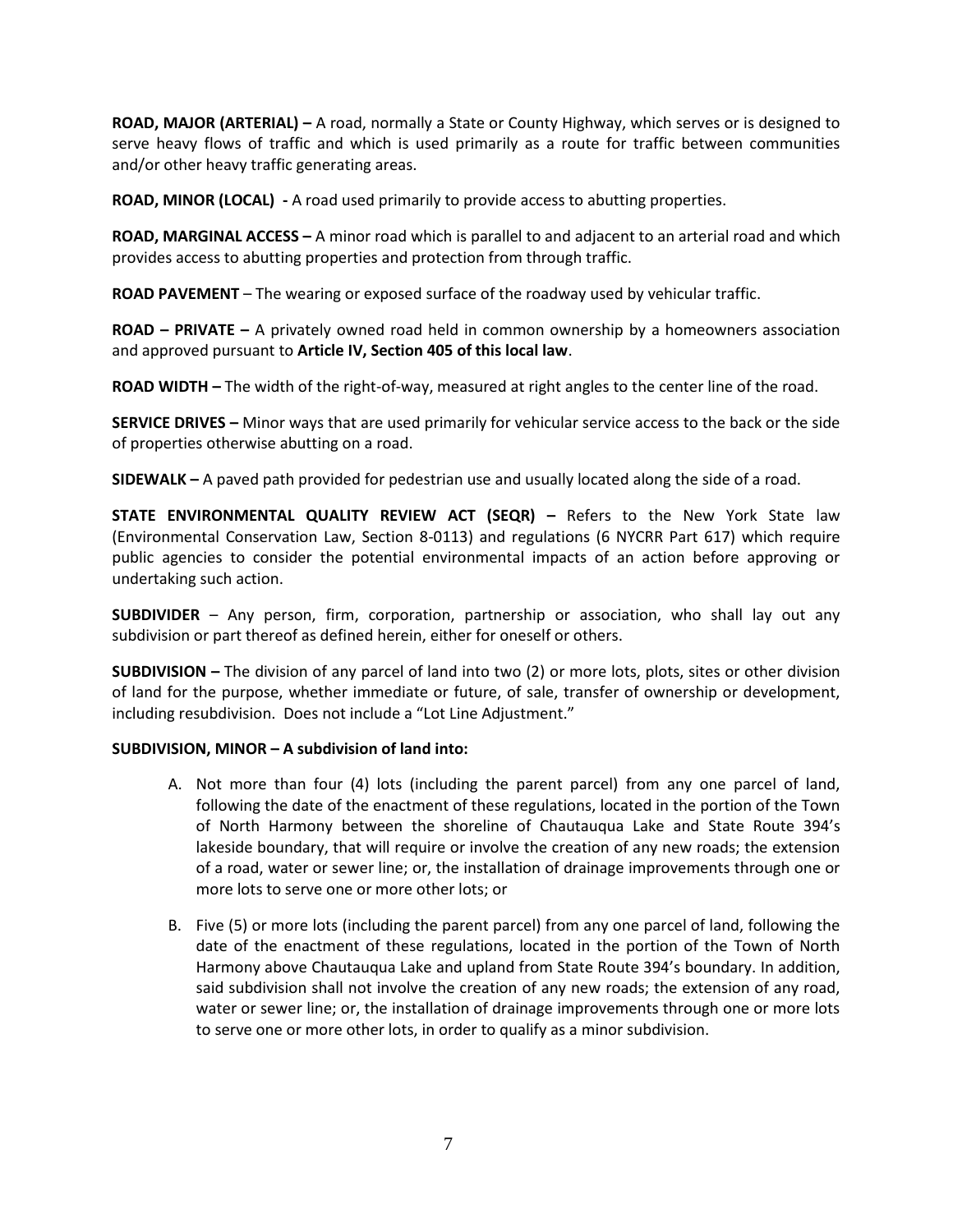#### **SUBDIVISION, MAJOR – A subdivision of land into:**

- A. Five (5) or more lots (including the parent parcel) from any one parcel of land, following the date of the enactment of these regulations, located in the portion of the Town of North Harmony between the shoreline of Chautauqua Lake and State Route 394's lakeside boundary.
- B. Five (5) or more lots (including the parent parcel) from any one parcel of land, following the date of the enactment of these regulations, located in the portion of the Town of North Harmony above Chautauqua Lake and upland from State Route 394's boundary. In addition, said subdivision shall involve either the creation of any new roads; the extension of any road, water or sewer line; or, the installation of drainage improvements through one or more lots to serve one or more other lots, in order to qualify as a major subdivision.

**SURVEYOR –** A person licensed as a land surveyor by the State of New York.

**TERRACE –** The area between the curb and sidewalk or, if no sidewalk exists, the area between the curb and the public right-of-way.

**UNDEVELOPED PLAT -** A plat existing at the time of the enactment of these regulations that has been filed in the Office of the Chautauqua County Clerk, where twenty percent or more of the lots within the plat are unimproved.

**TOWN BOARD** – The legislative (Town Council) body of the Town of North Harmony.

**TOWN CLERK** – The duly elected Town Clerk of the Town of North Harmony.

**TOWN SUPERVISOR** – The duly elected Town Supervisor of the Town of North Harmony.

**TOWN ENGINEER** – The engineer designated to act on behalf of the Town by the Town Board.

**TOWN REPRESENTATIVE –** The Town of North Harmony Highway Superintendent or Fire Department Chief representing services provided to or within the Town of North Harmony's boundaries.

**TRAVELLED WAY –** That portion of a road, which, because of its grading, base, drainage, and surface, is passable in all seasons by motor vehicles, including fire trucks and ambulances. As used in this local law, travelled way shall refer to the average width of the road.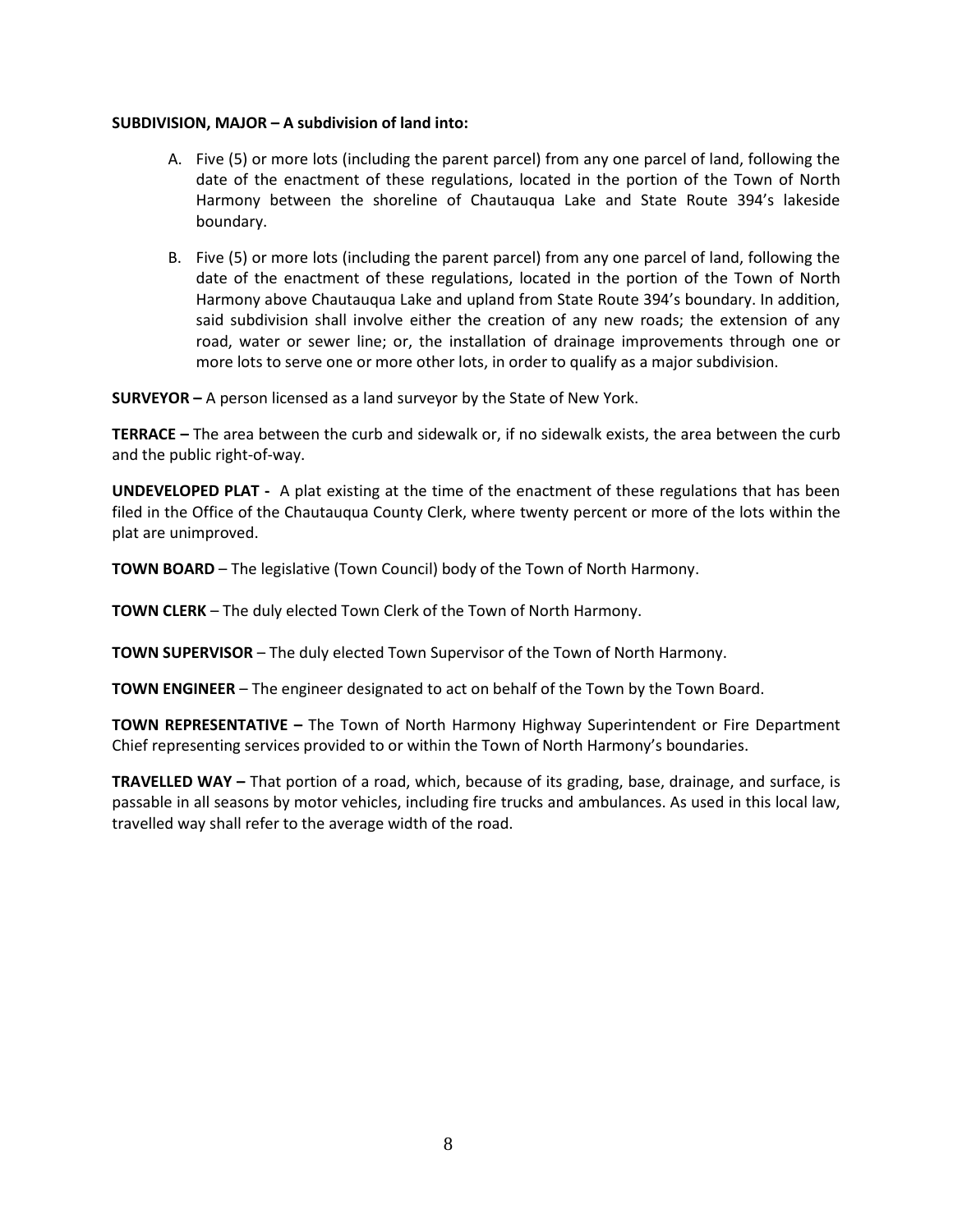#### **ARTICLE III - SUBDIVISION SUBMISSION & REVIEW REQUIREMENTS**

#### **Section 301 Sketch Plan Approval**

- A. **Purpose -** The purpose of the sketch plan phase is to provide the subdivider with an opportunity to consult **early** and **informally** in the subdivision process with the Planning Board in order to save time and money and to improve the opportunity for more desirable development.
- **B. Requirements -** A sketch plan review, as described below with respect to major subdivisions, may be employed for minor subdivision at the option of the subdivider. The sketch plan should show the location of the subdivision, all existing structures, wooded areas, significant physical features, existing utilities and community resources and the proposed pattern of lots, roads, drainage, open space and water and sewer services. The sketch plan shall comply with Article IV, Section 401, of these regulations.

#### C. **Preapplication Conference**

The subdivider may meet with the Planning Board, or its designee, **prior** to preparing the sketch plan to discuss procedural matters as well as pertinent development requirements and potential concerns, including but not limited to the design of roads, reservations of land, local development policies, drainage and erosion control, slope stabilization measures, water retention facilities, sewerage, water supply and fire protection.

#### **D. Applicant Responsibilities.**

Before filing an application and before preparing a preliminary plat, the applicant should:

- $(1)$  Obtain such forms, applications, policies, procedures, and guidelines as may be prescribed by the Town Board to implement the provisions of this Local Law from the Town Clerk and Code Enforcement Officer.
- (2) Appear before the Planning Board to discuss the applicant's intentions and to determine the Town Board's and/or Planning Board's requirements. The applicant should present:

(a) A vicinity map at a scale of one inch equals 2,000 feet indicating the relationship of the proposed subdivision to existing community facilities which serve it;

(b) A map of the property identifying the features outlined in Article IV, Section 401 of this Local Law;

(c) A sketch plan showing the proposed conceptual layout of roads, lots, open space, and other natural and cultural features if any; and

(d) A completed SEQR environmental assessment form (EAF).

- (3) Determine the requirements of the Chautauqua County Department of Health, if any, and any other local, state and federal agencies.
- (4) Pay all fees and escrow deposits as may be required under fee schedules established by the Town Board.

## **E. Submission of Sketch Plan.**

 At least 14 days prior to the regular meeting of the Planning Board, the applicant shall submit three copies of a sketch plan of the proposed subdivision to the Code Enforcement Officer for purposes of classification and preliminary discussion. Prior to attending the sketch plan meeting, the applicant should become familiar with the Town's Comprehensive Plan, Zoning Law and this chapter in order to have a general understanding of the subdivision process.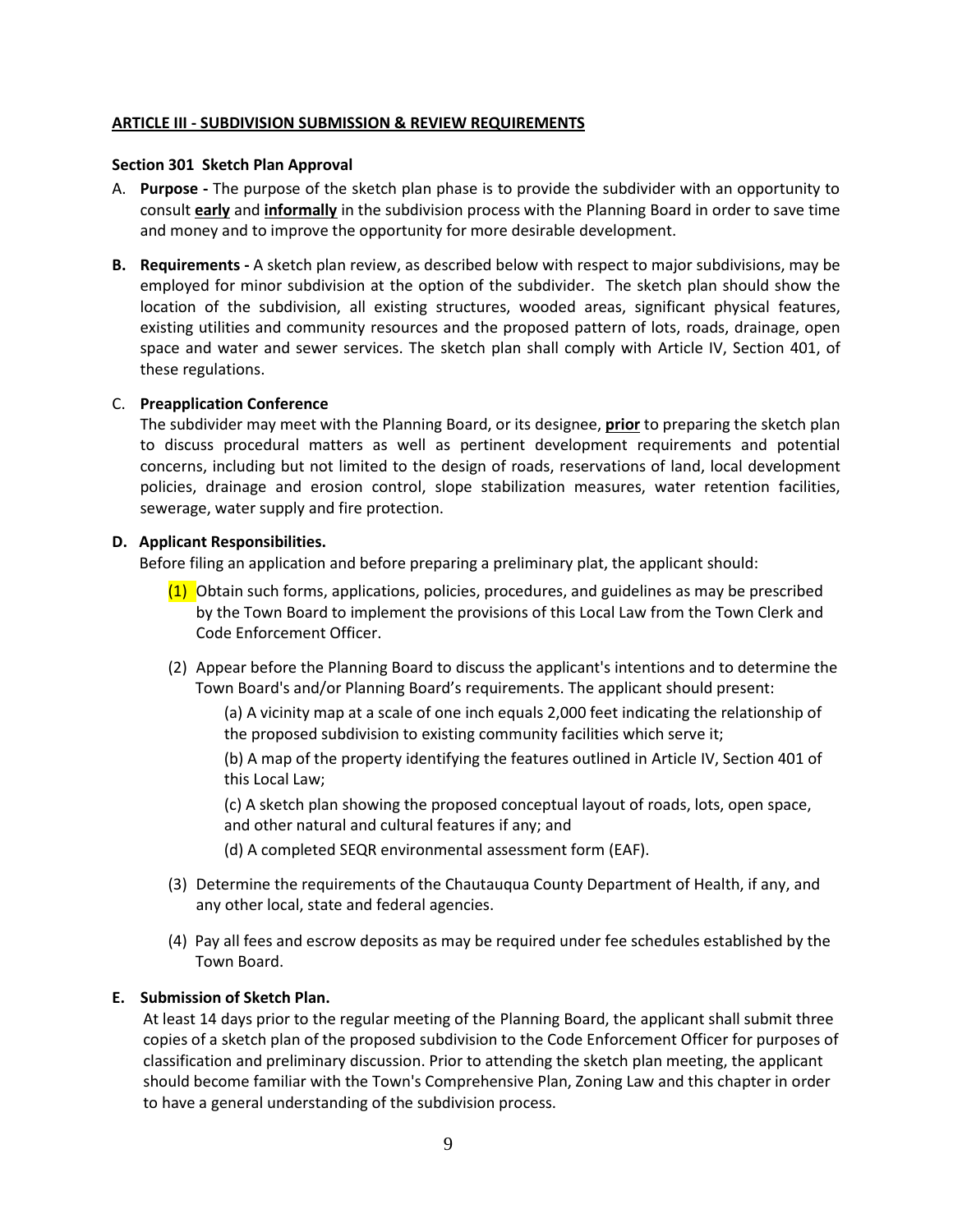#### **F. Classification and Designation.**

 The Planning Board shall classify the application as a minor subdivision or major subdivision as part of sketch plan review. The Planning Board may require, when it deems necessary for protection of the public health, safety and welfare, that a minor subdivision comply with all or some of the requirements specified for major subdivisions. If the sketch plan is classified by the Planning Board as a minor subdivision, the applicant shall then comply with the procedure outlined in Section 303 of this Article. If it is classified by the Planning Board as a major subdivision, the applicant shall then comply with the procedures outlined in this Article and Article **IV**, Sections 402 and 403.

## **G. Study of Sketch Plan.**

 The Planning Board shall discuss the sketch plan concept with the applicant and determine whether the sketch plan meets the objectives of this Local Law. Upon completion of sketch plan review, the Planning Board shall make specific recommendations for modification or redesign of the sketch plan to be incorporated by the applicant in the next submission to the Planning Board. In its review, the Planning Board may schedule a field visit to the site. To facilitate the inspection of the site, the applicant shall have the corners of the property, proposed lot corners, and the center line of any proposed roadway marked by temporary stakes. The applicant may be requested to accompany the Planning Board during its site visit. Sketch plan endorsement does not allow the filing of a plat with the County Clerk or authorize the sale or lease of, or any offer to sell or lease, any lots in such subdivision or any part thereof.

## **I. Lot Line Adjustment.**

 If the Planning Board determines that the Sketch Plan is a Lot Line Adjustment, it shall refer the Sketch Plan to the Town Board for review. The Town Board shall review the Sketch Plan. If upon review the Town Board determines by resolution that the proposed Lot Line Adjustment doesn't constitute a Subdivision or resubdivision as defined in this local law, it shall authorize the Town Supervisor to make a notation to that effect upon the Sketch Plan and to sign such plan which may then be filed by the applicant in the Office of the Chautauqua County Clerk.

**H.** To the extent that the requirements of this Section 301 may be inconsistent with Town Law § 276, the Town Board hereby declares its intention to supersede § 276 pursuant to § 10 of the Municipal Home Rule Law.

## **Section 302 State Environmental Quality Review Classification.**

The Town Board shall initiate the New York State Environmental Quality Review Act (SEQR) process, as defined in Article 8 of the Environmental Conservation Law and Part 617 of the New York Codes, Rules and Regulations, upon completion of the sketch plan stage of the application process. The Town Board shall review the short or full environmental assessment form, or, as applicable, the draft environmental impact statement submitted by the applicant with the plat application materials, and shall make a preliminary determination as to the type of action that is being proposed (Type I, Type II or unlisted action, as defined by SEQR). Once the Town Board has made a SEQR classification, and a determination of significance, the applicant shall be informed by the Board as to whether the application will be subject to additional environmental review as specified in the SEQR regulations, including, without limitation, scoping and preparation of an environmental impact statement. All requirements of SEQR shall be completed prior to any action on the preliminary or final plat by the Town Board.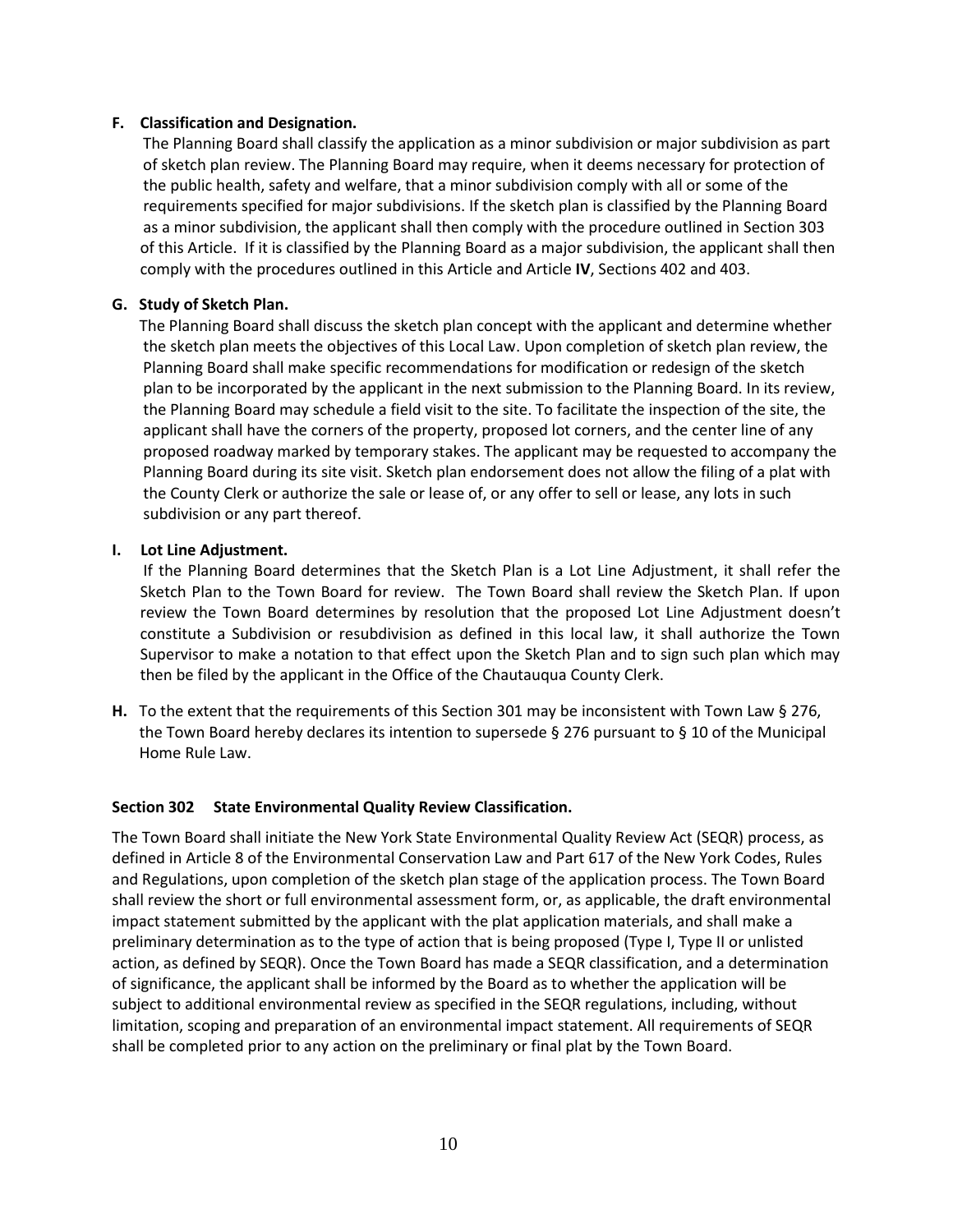## **Section 303 Minor Subdivision Approval**

A. **Purpose –** The purpose of the minor subdivision category is to assist with planning for subdivisions of a minor nature (as defined in Article II, Section 201 of these regulations), in such a manner as to provide for orderly and harmonious growth of the Town of North Harmony.

## B. **Requirements –**

- **(1)** Applicants for approval of minor subdivision plats shall meet with the Code Enforcement Officer to determine whether the approval process authorized by this section can and should be utilized. The Code Enforcement Officer may require the applicant to submit whatever information is necessary to make this determination, including, but not limited to, the requirements for a sketch plan as listed in Article IV, Section 401 of these regulations. In addition the applicant shall provide a copy of a tax map showing the land proposed to be subdivided and all lots previously subdivided from that tract of land and two (2) copies of surveys of the minor subdivision prepared by a surveyor licensed by the State of New York. Applicants for approval of minor subdivisions are not required to submit a preliminary plat**.**
- (2) Seven (7) copies of the minor subdivision proposal and supplementary materials specified herein shall be submitted to the Town Board at least 14 days prior to the meeting at which it is to be considered.
- (3) The Town Board may require a series of submittals conforming to those for major subdivisions, **but may waive data requirements for good cause.**
- (4) Subsequent to the adoption of these regulations, for parcels located between the shoreline of Chautauqua Lake and State Route 394's lakeside boundary, not more than three (3) additional new lots may be created out of an existing parcel (i.e., a parcel in existence on the date that these subdivision regulations were adopted) without triggering a major subdivision approval process, regardless of the timeframe within which said lots are proposed to be created.
- (5) Subsequent to the adoption of these regulations, for parcels located in the portion of the Town of North Harmony above Chautauqua Lake and upland from State Route 394's boundary, not more than four (4) additional new lots may be created out of an existing parcel (i.e., a parcel in existence on the date that these subdivision regulations were adopted) using the *exemption* process, regardless of the timeframe within which said lots are proposed to be created.
- (6) In cases where the proposed minor subdivision will not pose any danger of health and safety or peril from fire, flood, erosion or other menace and where the application of these regulations will serve no substantial public interest, the Town Board may waive any or all other requirements of these regulations for any minor subdivisions, including, but not limited to, the requirement of a public hearing.

## C. **Procedures-**

- (1) The Town Board shall approve, conditionally approve or disapprove minor subdivision final plats in accordance with the provisions of this section.
- (2) The Town Board shall approve, deny or conditionally approve the proposed minor subdivision final plat within sixty-two (62) days following the receipt of a complete and satisfactory application for approval of a final plat for a minor subdivision. The time period within which the Town Board is required to act may be extended by mutual agreement of the applicant and the Town Board. The applicant shall be notified in writing and all decisions of the Town Board shall be filed in the Office of the Town Clerk within five (5) days. If the Town Board fails to act within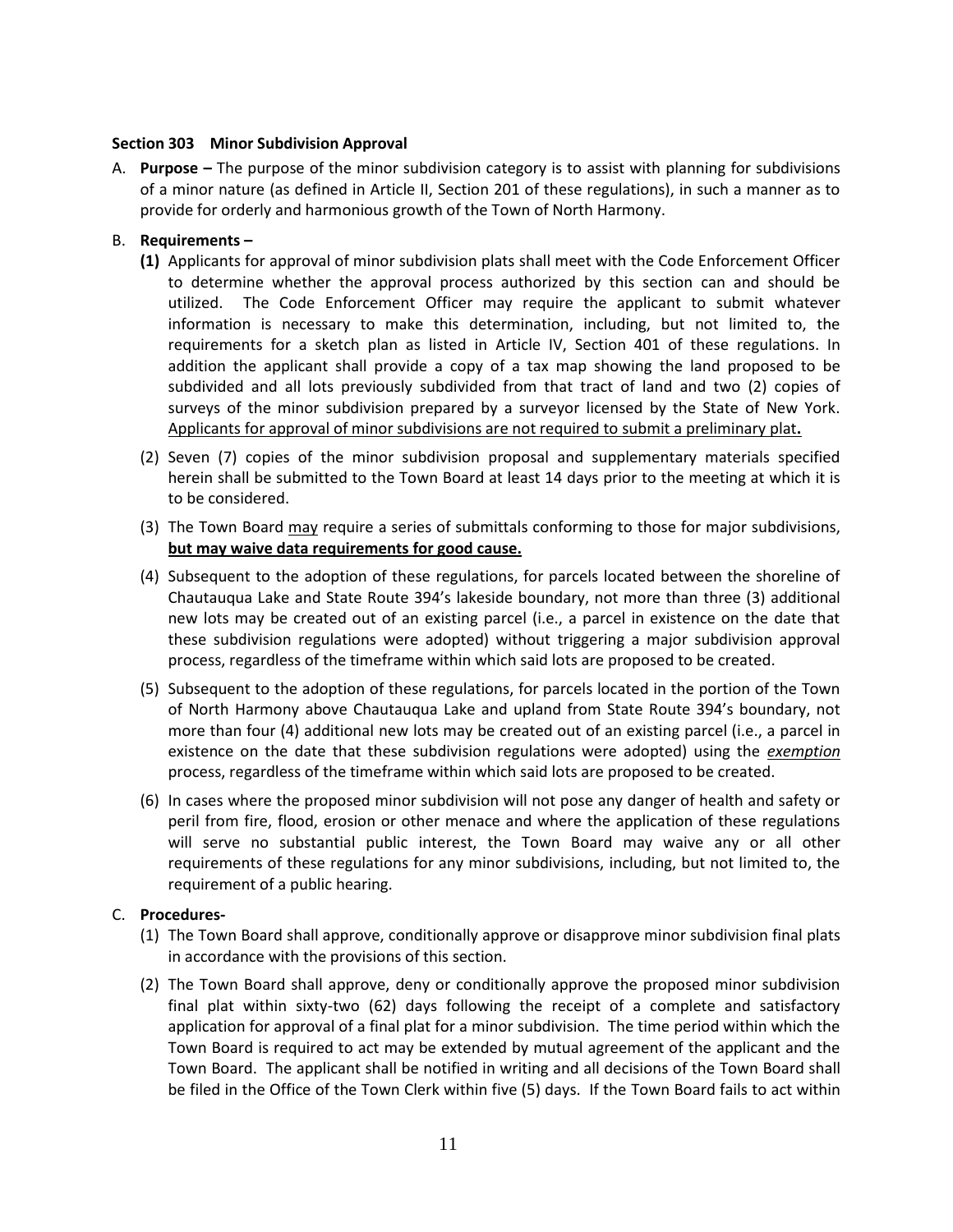the sixty-two (62) day period, the subdivision shall be deemed to be approved and the Town Clerk may issue a certificate of approval.

- (3) If the subdivision is disapproved, the Town Board shall furnish the applicant with a written statement specifying the reasons for disapproval.
- (4) If the subdivision is conditionally approved, the Town Supervisor or Deputy Town Supervisor, may be authorized to sign the plat upon the completion of the requirements specified in the approved resolution.
- (5) The construction of any improvements or the provision of guarantees for such improvements shall be in accord with the procedures and requirements specified herein for major subdivisions.
- (6) This Section 303 supersedes Section 276 of the Town Law.

## **Section 304 Preliminary Plat Approval for Major Subdivisions**

A. **Purpose –** To provide the Town Board adequate data to review the main aspects of a proposed subdivision plat and arrive at a preliminary decision before detailed plans are constructed by the developer.

## B. **Requirements –**

- (1) A preliminary plat shall be prepared and submitted to the Town Board, appropriate Town Representatives and the Code Enforcement Officer, for all proposed major subdivisions and may be submitted for minor subdivisions. The preliminary plat shall be clearly marked "preliminary plat" and shall satisfy the requirements for preliminary layouts as described in Article IV, Section 402 of these regulations. Preliminary plats should comply with the recommendations made by the Planning Board on the sketch plan.
- (2) Seven (7) copies of the preliminary plat and supplementary materials specified herein shall be submitted to the Town Board at least 14 days prior to the meeting at which it is to be considered.
- (3) The preliminary plat shall be accompanied by a fee to cover administrative and inspection costs in accordance with the fee schedule adopted by the Town Board.
- (4) One (1) copy of the preliminary plat shall be returned to the applicant with the notification of decision and one (1) copy shall be retained by the Town Board. The other copies shall be used for necessary coordination with other agencies or consultants.

#### C. **Procedures –**

(1) The Town Board shall study the preliminary plat taking into consideration the topography of the area, the requirements of the community and the best use of the land proposed to be subdivided. Particular attention shall be given to the arrangement, location and width of roads, their relation to the topography of the land, water and sewer services, drainage, lot sizes and arrangements, the future development of adjoining lands as yet unsubdivided and the requirements of the Town's zoning regulations and Comprehensive Plan. In the review of the preliminary plat, the Town Board shall consult with the Town Highway Superintendent or other appropriate Town Representatives if such consultation is needed, as well as with such other officials or agencies as may be appropriate. The Highway Superintendent, or other appropriate officials consulted with shall report to the Town Board concerning the adequacy of the engineering features shown on the preliminary plat. Reimbursable costs incurred by the Town Board for consultation fees, particularly for Town and engineering consultants, shall be charged to the applicant. Such reimbursable costs shall be paid by the applicant and deposited into an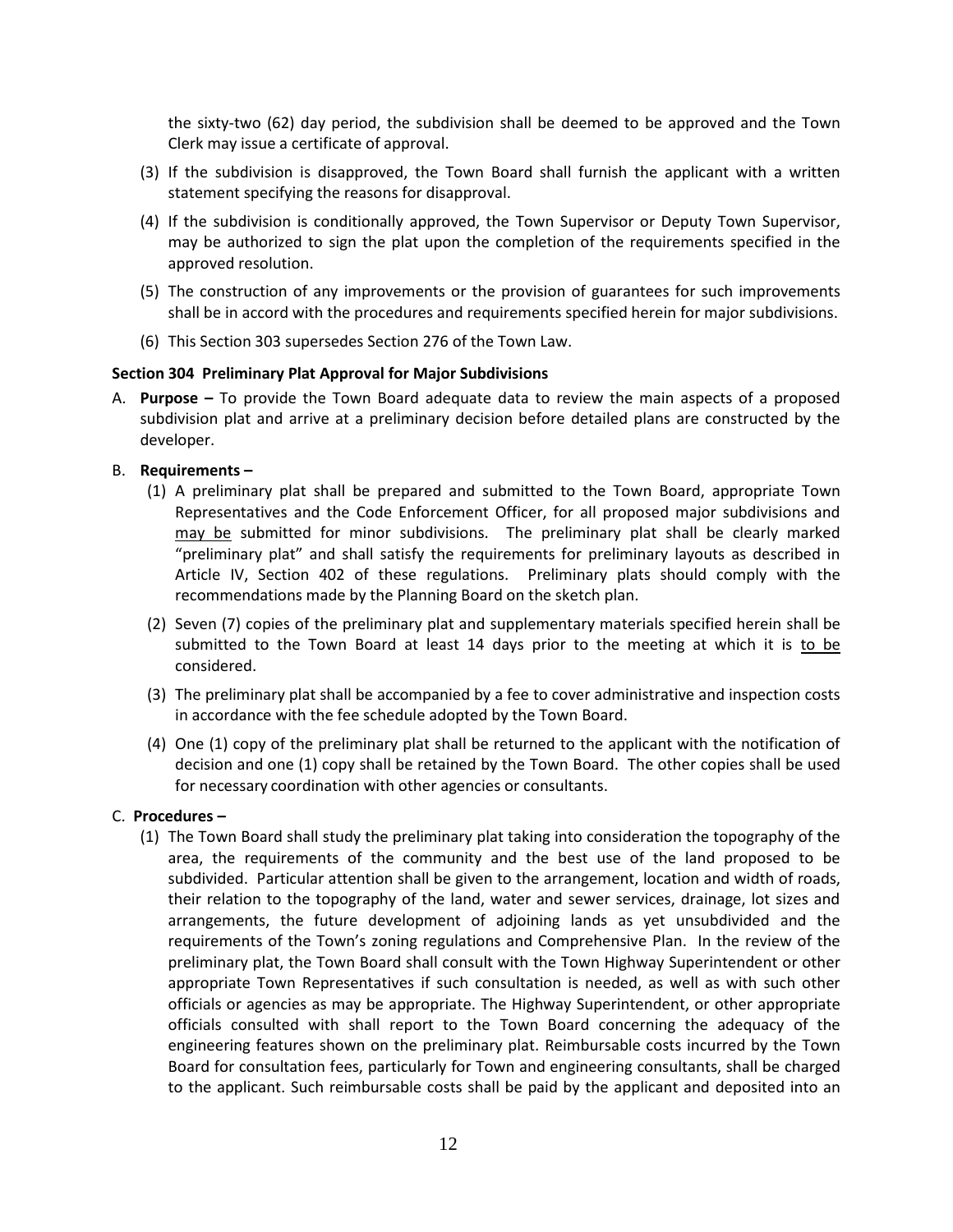escrow account prior to process of the application and shall be in addition to the required application fees.

- (2) Within sixty-two (62) days following the receipt of a complete and satisfactory preliminary plat and supporting documentation, including a completed Environmental Assessment Form, or notice of completion of a draft Environmental Impact Statement, the Town Board shall, pursuant to Town Law, conduct a public hearing on the proposed subdivision. The notice of hearing shall be advertised at least once in a newspaper of general circulation in the Town, *and on the Town's website*, not less than five (5) days before such hearing.
- (3) Within sixty-two (62) days following the public hearing, the Town Board shall approve, with or without modification, or disapprove such preliminary plat. The grounds for a modification or disapproval, if any, shall be stated upon the records of the Town Board. Notwithstanding the foregoing provisions, the time within which the Town Board must take action on such plat may be extended by mutual consent of the subdivider and the Town Board. When approving a preliminary plat, the Town Board shall state in writing any modification it deems necessary prior to submission of the plat in final form.
- (4) Within five (5) days of the decision on the preliminary plat, the Town Board shall file its decision in the Office of the Town Clerk. In addition, the subdivider shall be provided with written notification of the action by the Town Board within five (5) days of the decision. In the event the Town Board fails to take action on a preliminary plat within the timeframe prescribed herein, such plat shall be deemed to have been granted preliminary approval. The certificate of the Town Clerk as to the date of submission and the failure to take action within such prescribed time shall be issued on demand and shall be sufficient in lieu of written endorsement or other evidence of approval.

## **Section 305 Final Plat Approval for a Major Subdivision**

A. **Purpose –** To provide the Town Board an opportunity to review a final plat and by resolution conditionally approve, with or without modification, disapprove, or grant final approval and authorize the signing of such plat.

## B. **Requirements –**

- (1) Within six (6) months of receiving approval from the Town Board on a preliminary plat, with or without modification, the applicant may submit a final plat for approval by the Town Board. The final plat shall be accompanied by the remainder of the subdivision fees as specified by the fee schedule adopted by the Town Board. Final plats may require further review under the State Environmental Quality Review Act (SEQR).
- (2) If more than six (6) months have elapsed between the time of the Town Board's decision on the preliminary plat and the submission of the final plat, the Town Board may require a resubmission of the preliminary plat prior to accepting the proposed final plat, if it determines that conditions affecting the plat have changed significantly in the interim. If the Town Board determines that the preliminary plat shall be resubmitted, the Town Board shall conduct another public hearing on the proposed subdivision.
- (3) Two reproducible mylar tracings, or acceptable equivalent, plus six (6) copies of the tracing, and other exhibits required for approval, as specified herein and as described in the Town's Highway Design Specifications, shall be submitted with the application for final plat approval. When submitting a final plat for Town Board approval, the subdivider shall also file formal offers of dedication to the Town or other appropriate public agencies of all roads, parks and playgrounds and other permanent facilities as shown in the final plat. The approval of the plat does not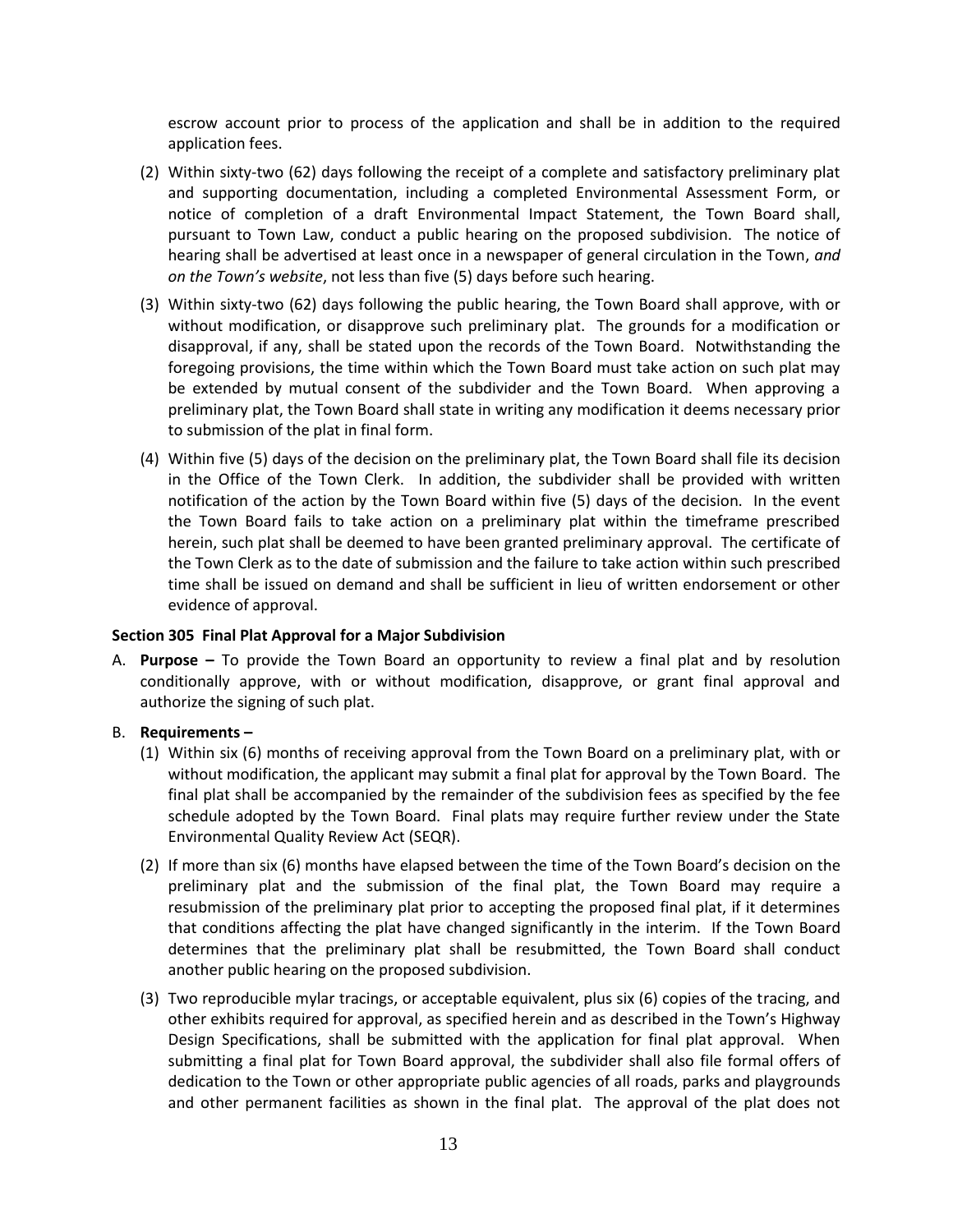constitute acceptance by the Town of the dedication of such facilities. Evidence of all necessary easements or easement documents, if appropriate, as well as any other legal documents requested by the Town Board, shall be submitted with the final plat.

- (4) The subdivider may choose to develop the subdivision in stages. If such staging is proposed the developer shall submit the final plat for a portion of the area encompassed by the preliminary plat, provided that the proposed development stages were indicated on the preliminary plat approved by the Town Board. A section shall include at least twenty-five (25) percent of the total number of lots contained in the approved plat. No more than two (2) individual sections of a subdivision shall be in process or under construction at the same time.
- (5) The final plat shall conform substantially to the preliminary plat approved by the Town Board. It shall incorporate any modifications or other features that may have been recommended by the Town Board at the preliminary plat stage. All such compliances shall be clearly indicated by the subdivider on the submission.

## C. **Procedures –**

- (1) Within sixty-two (62) days of the receipt of a complete and satisfactory final plat which the Town Board deems to be in substantial agreement with the preliminary plat approved pursuant to this section, the Town Board shall by resolution conditionally approved, with or without modification, disapprove, or grant final approval and authorize the signing of such plat.
- (2) When a final plat is submitted which the Town Board deems not to be in substantial agreement with the preliminary plat approved pursuant to this section, the following shall apply:
	- (a) The Town Board shall hold a public hearing on such final plat not later than sixty-two (62) days after the receipt of the final plat. The hearing shall be advertised at least once in a newspaper of a general circulation in the Town, *and on the Town's website,* at least five (5) days before such hearing.
	- (b) The Town Board shall by resolution conditionally approve, with or without modification, disapprove, or grant final approval and authorize the signing of such plat within sixty-two (62) days after the date of the public hearing. The grounds for a modification, if any, or the grounds for disapproval shall be stated upon the records of the Town Board.
- (3) Written notice of the action by the Town Board shall be mailed to the applicant and filed in the Office of the Town Clerk within five (5) days of the date of the action by the Town Board. The action of the Town Board shall be recorded in the Board's minutes. In the case of the disapproval of a proposed final plat, the Town Board minutes shall specify the reasons for disapproval. Notwithstanding the foregoing provisions of this Local Law, the time within which the Town Board must take action on such plat may be extended by mutual consent of the subdivider and the Town Board. In the event the Town Board fails to take action on a final plat within the time prescribed herein, the plat shall be considered to be approved. A certificate of the Town Clerk as to the date of submission and the failure to take action within such prescribed time shall be issued on demand and shall be sufficient in lieu of written endorsement or other evidence of approval.
- (4) No construction of any sort, site improvements or a building permit for any structure within the proposed subdivision shall be issued by the Code Enforcement Officer until the record sheet of the final plat has been approved by the Town Board and the subdivision is filed in the Office of the Chautauqua County Clerk and cabinet, section and map numbers have been assigned by the County Clerk. If a permit is desired for the occupancy of a building in the subdivision prior to the completion of all of the improvements shown on the approved construction sheet of the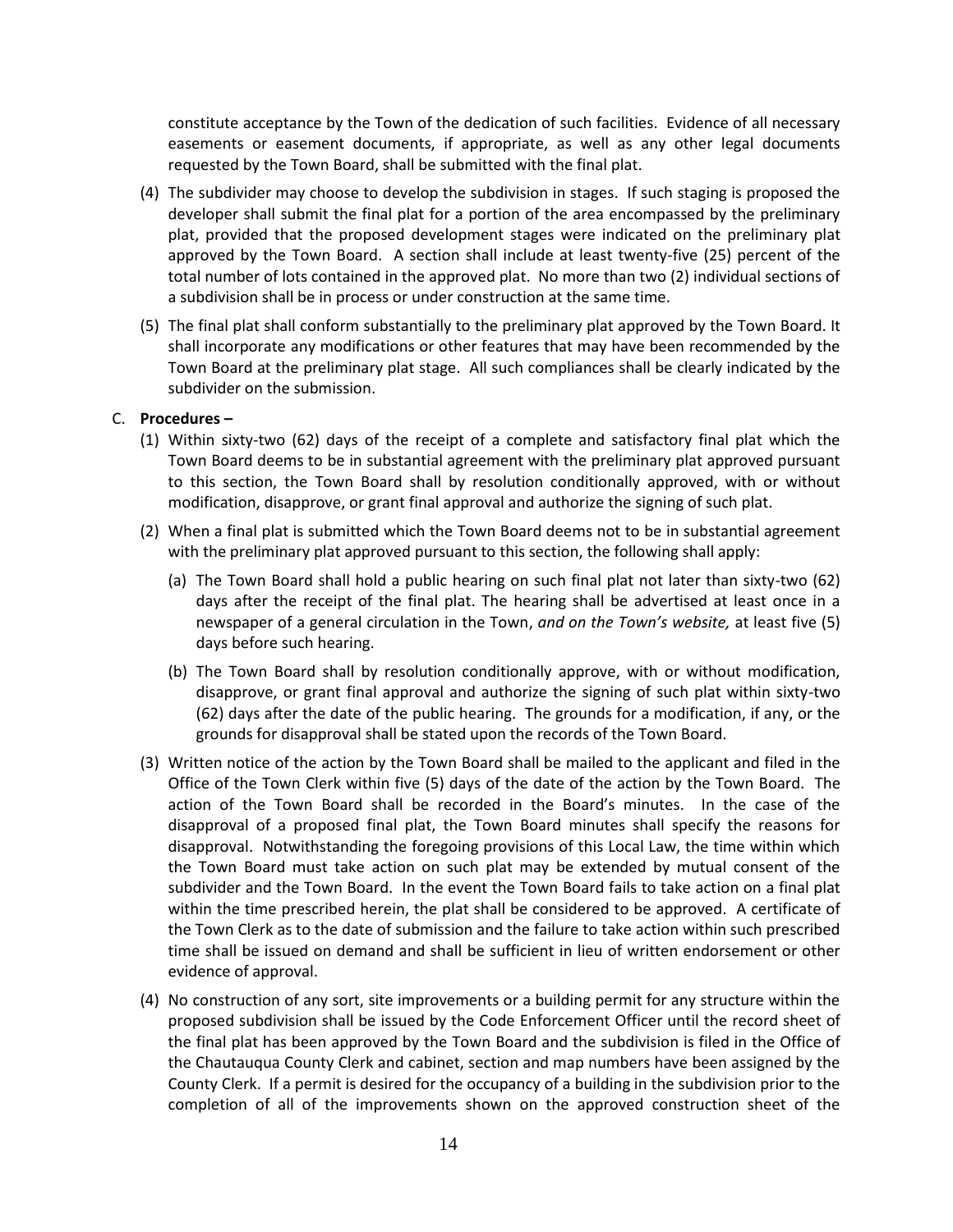subdivision plat, the Town Highway Superintendent, and the County Health Department as appropriate, shall determine that the roads and utilities serving the building are sufficiently completed to adequately serve the proposed occupancy.

(5) Every final plat submitted to the Town Board for its approval shall carry the following endorsement:

Approved by Resolution of the Town Board of the Town of North Harmony, New York, on the \_\_\_\_\_\_\_ day of \_\_\_\_\_\_\_\_\_\_\_\_\_\_\_\_\_\_\_\_\_, 20\_\_\_\_.

Signed this \_\_\_\_\_day of \_\_\_\_\_\_\_\_\_\_\_\_\_\_, 20\_\_, by \_\_\_\_\_\_\_\_\_\_\_\_\_\_\_\_\_\_Town Supervisor or Deputy Town Supervisor

- (6) If the Town Board conditionally approves the final plat, the Town Board may authorize the Town Supervisor or Deputy Town Supervisor, to sign the plat upon the completion of the requirements specified in the approval resolution. Within five (5) days of granting conditional approval, the final plat shall be certified by the Town Supervisor or Deputy Town Supervisor of the Town Board, as conditionally approved. A copy of such action shall be filed in the Office of the Town Clerk and a certified copy mailed to the subdivider, including a certified statement listing those requirements, which, upon completion, would constitute approval of the final plat. Upon completion of the requirements, the plat shall be signed by the Town Supervisor or Deputy Town Supervisor of the Town Board. Conditional approval of the final plat shall expire within one-hundred-eighty (180) days following the date of the resolution granting conditional approval unless all such requirements have been certified as completed. Notwithstanding the foregoing provisions of this Chapter, the Town Board may extend the time within which a conditionally approved plat must be submitted for final approval. If the Town Board determines that such an extension is warranted, it may extend the date for no more than two periods of ninety (90) days each.
- (7) No changes, erasures, modifications, or revisions shall be made to any final plat following approval and endorsement by the Town Board on the plat.
- (8) An approved plat shall be filed in the Office of the County Clerk within sixty-two (62) days following the date the plat is signed by the Town Supervisor or Deputy Town Supervisor of the Town Board, or designee, or the certificate of the Town Clerk as to the date of the submission of the final plat and failure of the Town Board to take action thereon within the time prescribed is issued. If the plat is not filed within this time period, the approval shall become null and void. In the event the owner shall file only a section of such approved plat in the Office of the County Clerk, the entire approved plat shall be filed with the Town Clerk within thirty (30) days of the filing of such section. Any section of the approved plat, which is filed in the Office of the County Clerk, shall encompass at least twenty-five (25) percent of the total number of lots contained in the approved plat. The approval of the remaining sections of the plat approval shall expire unless said sections are filed before the expiration of the exemption period to which the plat is entitled under provisions of Town Law.

#### **Section 306 Resubdivision and Lot Line Adjustments**

For a resubdivision, the same procedure shall apply as for a subdivision. A "Lot Line Adjustment" is not a subdivision or resubdivision for purposes of this law. Notification of the purpose for the division shall be shown on the plat and in the deeds recorded to reflect said adjustments.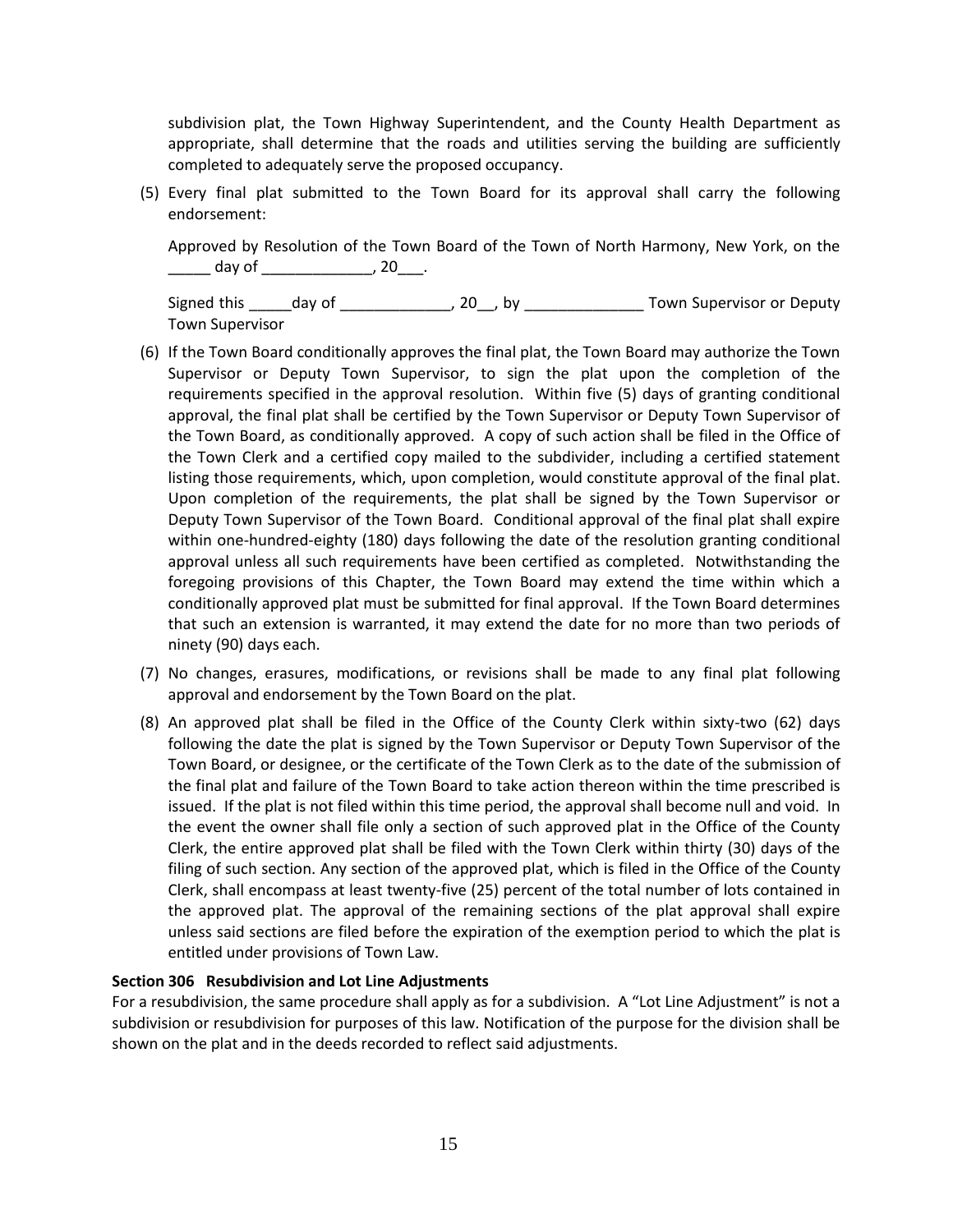## **PRELIMINARY PLAT REVIEW PROCEDURES**



 *\*If the Town Board fails to meet the required time frames, the Preliminary Plat shall be deemed approved.*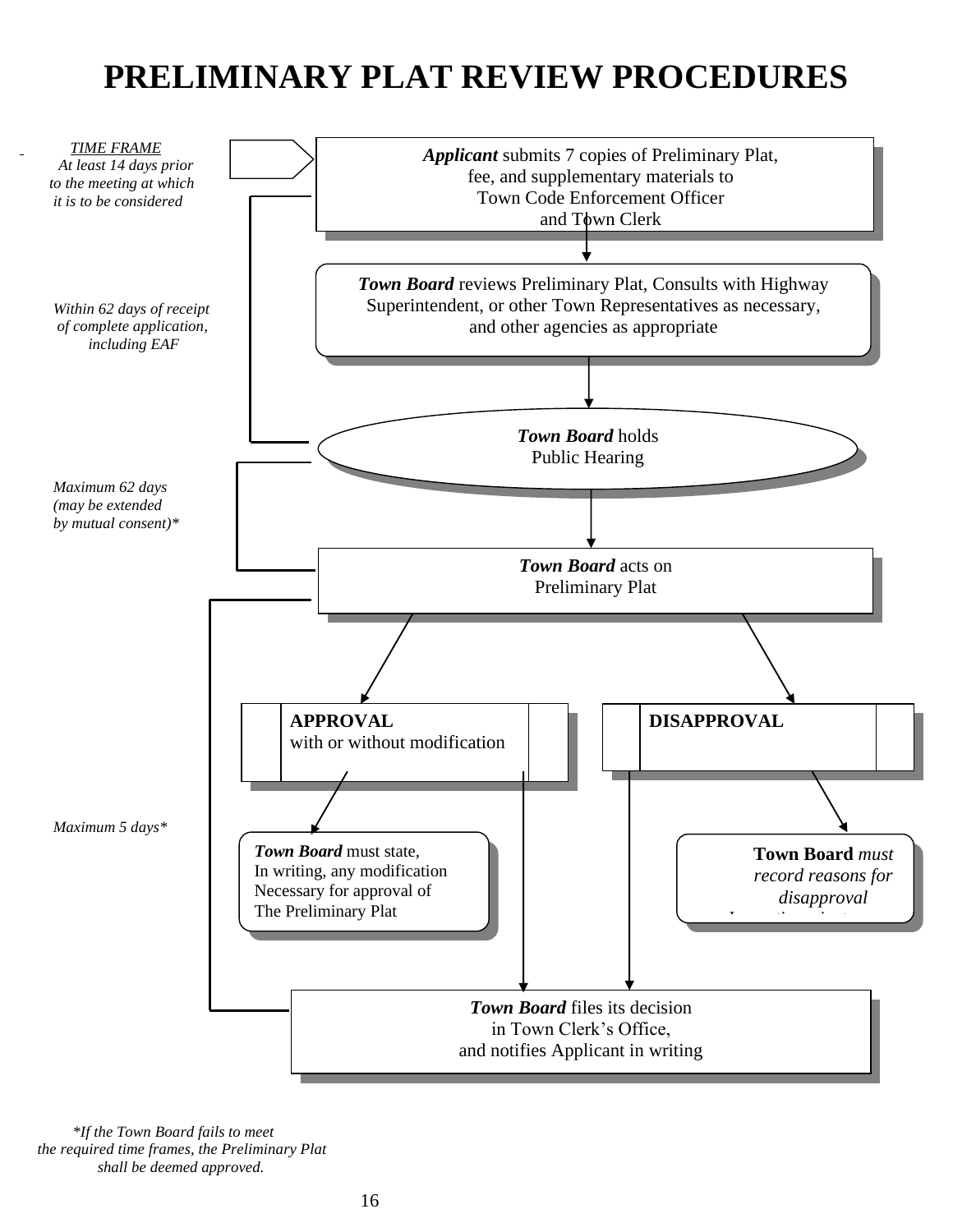# **MINOR SUBDIVISION REVIEW PROCEDURES**

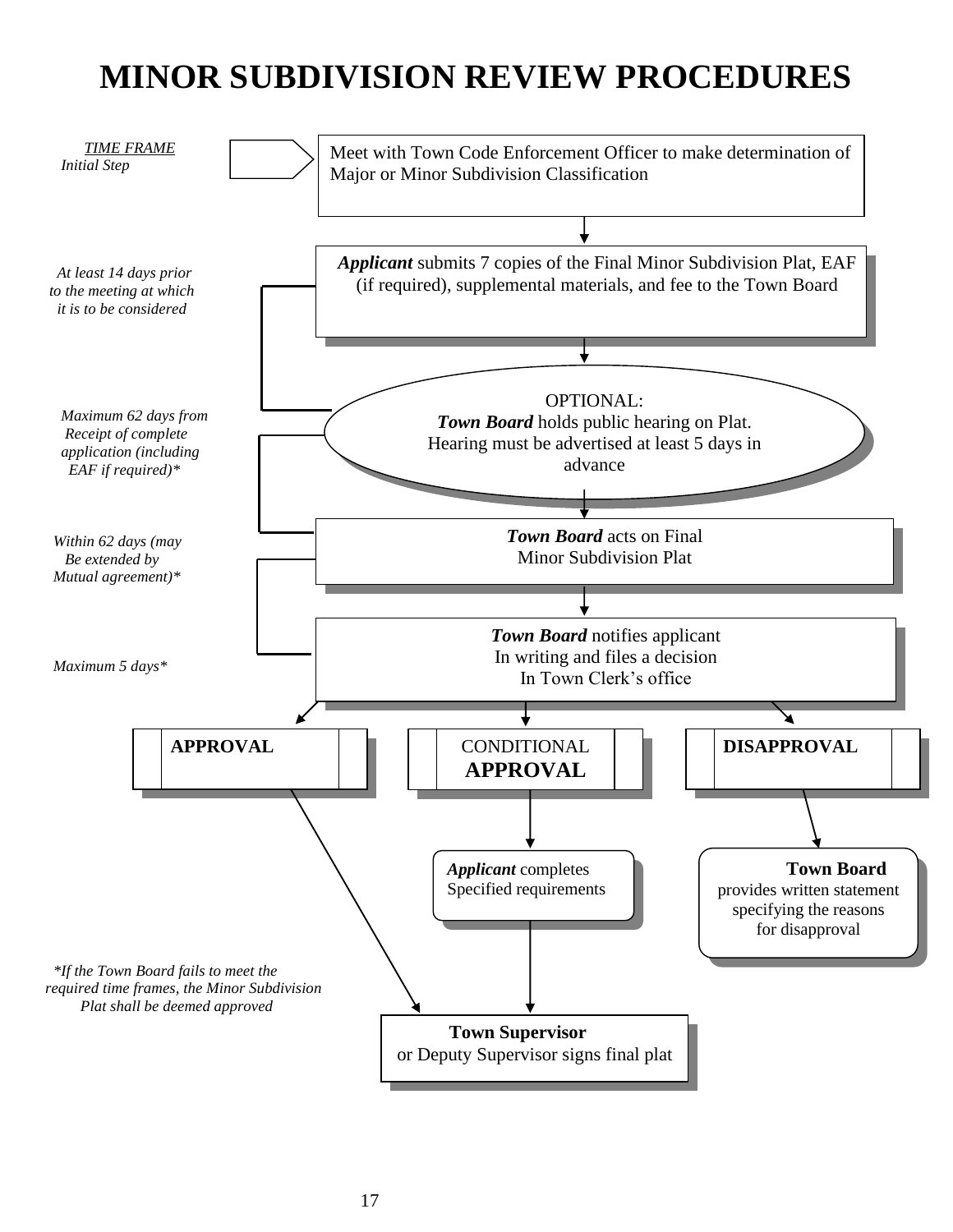## **MAJOR SUBDIVISION FINAL PLAT REVIEW PROCEDURES**



•*If Town Board fails to act within the required time frames, the application shall be deemed approved*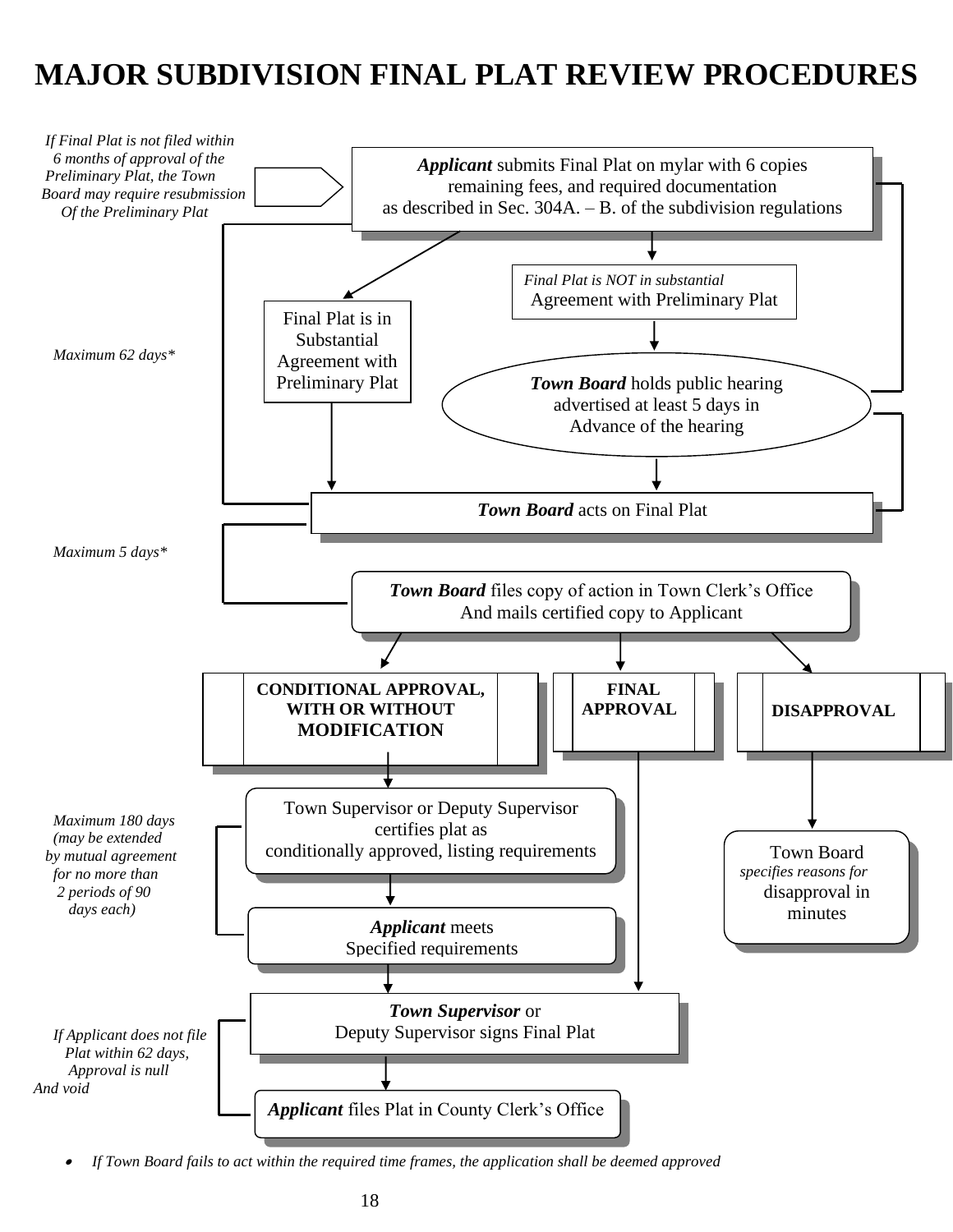## **ARTICLE IV - SPECIFICATIONS FOR LAYOUTS AND PLATS**

## **Section 401 Specifications for Sketch Plans**

A sketch plan shall be drawn on paper or other suitable material at a scale of not more than two hundred (200) feet to one (1) inch. Sketch plan shall include the following information:

- A. Name of proposal, including name and address of the subdivision and a written, clear statement of the subdivider's intent and letter of disclosure.
- B. North point, graphic scale, date, and general location map.
- C. If the subdivider intends to develop the tract in stages, the entire tract shall be depicted on the sketch plan with anticipated stages and timing of development indicated. All other lands contiguous to the proposal owned by the subdivider shall be shown on the map with the approximate acreage.
- D. Names of owners of adjacent lands or names of adjacent subdivisions.
- E. A location map showing the boundaries of the tract in relation to adjoining roads and the locations of the nearest utility services.
- F. General topography and drainage patterns of the parcel to be subdivided and parcels within two hundred (200) feet of the tract to be subdivided. All pertinent topographic features within the site and adjoining tracts, including existing buildings, watercourses, water bodies, wetlands and wooded areas, should be shown. Features to be retained as well as those to be removed should be indicated.
- G. A statement as to the proposed source of water supply and method of sewage disposal. (If the subdivision is not to be served by a public sewer system the subdivider is encouraged to contact the Chautauqua County Health Department for assistance in conducting on-site percolation tests in order to get a general idea of potential subsurface problems).
- H. The approximate lines of proposed roads and lots as well as lands identified for recreation areas or other permanent open spaces.
- I. A general statement as to how storm water drainage is to be accommodated.
- J. An indication of existing zoning of the tract (both on and adjacent to the site) and any other legal restrictions of use.
- K. A statement as the consistency of the proposal to the Town Comprehensive Plan.
- L. The general soil conditions of the entire site proposed for subdivision and its location with respect to a floodway or the boundaries of any areas of special flood hazard (one hundred year floodplain).

## **Section 402 Specifications for Preliminary Plats**

The preliminary plat shall be drawn on one (1) or more sheets of tracing material and shall be clearly marked as "Preliminary Plat." The preliminary plat shall be drawn at a scale of not more than two hundred (200) feet to the inch. If more than one (1) sheet is required to show an entire tract, an index map shall be provided. Proof of ownership shall be submitted at this time. When the subdivider is someone other than the owner, an affidavit by the owner of the land consenting to the application shall be filed. The plat shall include the following information:

A. Items A through E of Section 401.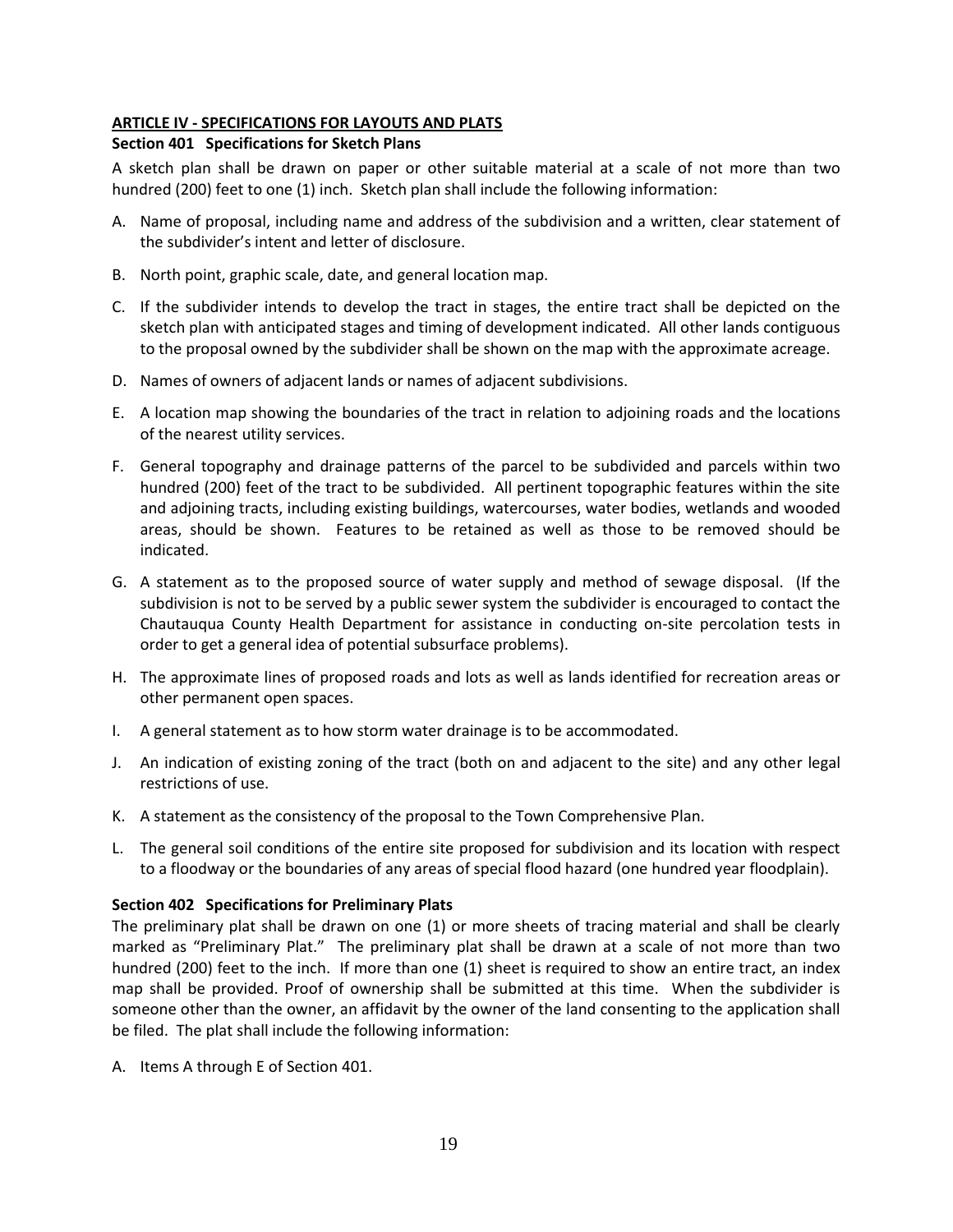- B. Existing roads immediately adjoining and within the tract to be subdivided and the distance to the nearest major road intersection.
- C. A topographic map showing the entire site and all lands within one hundred (100) feet of the property at a five (5) foot interval. When additional information is needed to review the subdivision, the Town Board may require a topographic map showing all lands within two hundred (200) feet of the property boundary.
- D. Existing drains, water lines, and sanitary sewers within the tract to be subdivided and adjacent thereto. Such facilities should be identified by location, size, type and approximate elevations and gradients, using mean sea level as datum plan. Existing as well as proposed easements for such facilities should also be shown.
- E. The proposed source of water supply and method of sewage disposal. A conceptual layout of each system should be delineated, including the location of hydrants and the sizing of lines to be installed. Where water mains are not looped, hydrants shall be provided. If waste disposal is to be provided on-site, the subdivider shall provide the results of percolation tests in the approximate locations where proposed disposal systems are to be located.
- F. A tracing overlay showing all soils and their classification. Areas with moderate to high susceptibility to erosion, if any, shall be highlighted. The subdivider shall also include information about existing on-site vegetation.
- G. A separate drainage report, including calculations for runoff and pipe and channel sizing, which clearly describes how runoff will be handled during grading and development. The use of erosion and sedimentation prevention measures should be described. The report shall provide sufficient details to comply with the requirements for stormwater management plans administered by the New York State Department of Environmental Conservation and shall include the preliminary design of bridges and culverts must conform to the requirements of the appropriate jurisdiction (Town Highway Superintendent, State Department of Transportation, or County Department of Public Works).
- H. The appropriate lines and gradients of proposed roads and the names of proposed roads.
- I. A preliminary grading plan of the site at a contour interval of two (2) feet, showing the locations the approximate sizes of cuts and fills and cross sections for any final grading steeper than three horizontal to one vertical (3 to 1), or where the cut or fill will be more than five (5) feet.
- J. The approximate lines of proposed lots, the acreage or square footage contained in each lot, and individual lot numbering. If a proposed lot contains one (1) or more existing buildings, the proposed yard dimensions for such buildings shall be noted.
- K. The locations and dimensions of areas proposed for permanent open space.
- L. The location of any municipal boundary lines and zoning district lines within the tract.
- M. Any non-conforming lots, showing the required and actual areas, yards and setbacks.
- N. Copies of any deed restrictions or covenants as they may apply to any or all parts of the subdivision.
- O. Location, type and ownership of any natural gas wells within the site.
- P. The location and type of any known potentially hazardous materials on or adjacent to the site.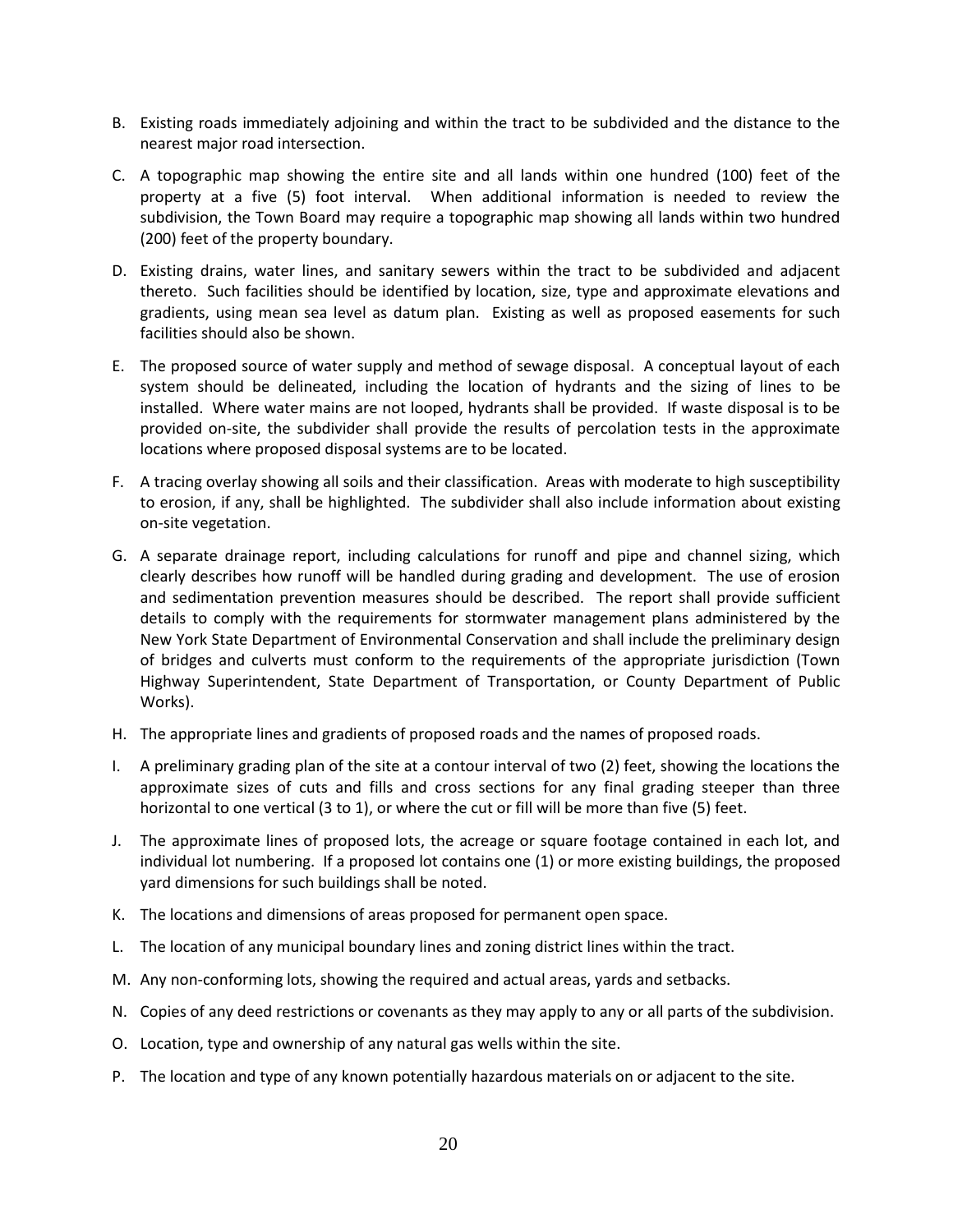- Q. The location and quality of water bodies directly affected by and adjacent to the site.
- R. A list of any Federal, State or County permits that may be required.
- S. Facilities for fire protection.
- T. Facilities for vehicular and pedestrian traffic, circulation and parking.

## **Section 403 Specifications for Final Subdivision Plats**

The final plat shall be drawn in ink on mylar or material equally acceptable for filing by the Chautauqua County Clerk. Said plat shall contain sufficient survey data to readily determine the location, bearing and length of all lines shown thereon and to permit the reproduction of such lines upon the ground. The final plat submission shall be composed of three parts, namely, construction sheet, record sheet and drainage report, as described in the subsections that follow. Two mylar copies shall be submitted to the Town Board. One approved copy will be retained by the Town; the other will be filed with the County Clerk.

## **A. Final Plat Construction Sheet**

The construction sheet shall not be larger than thirty-four (34) by forty-four (44) inches in size, nor smaller than eighteen (18) by twenty-four (24) inches. It shall be drawn at a scale of fifty (50) feet to one (1) inch and shall contain the information listed below. Where more than one (1) sheet is required to depict the entire subdivision, a key sheet shall be provided. All data shown on the construction sheet shall be in accordance with the requirements of the Town and/or appropriate Town Superintendents and the Town's construction specifications and shall include:

- (1) Items A through C of Section 401.
- (2) The lines of existing and proposed roads immediately adjoining and within the subdivision.
- (3) The names of existing and proposed roads.
- (4) Typical cross sections of proposed roads.
- (5) Profiles of proposed roads at suitable vertical scale showing finished grades in relation to the existing ground elevation.
- (6) The layout of proposed lots, including lot numbers.
- (7) Provisions for water supply and sewage disposal, and evidence that such provisions have received approval of the Chautauqua County Department of Health.
- (8) The location and size of existing and proposed storm water pipes, sanitary sewer lines and watermains on the property or into which any connection is proposed.
- (9) Locations of survey monuments. Prior to the acceptance of the dedication of new roads, a certificate by a licensed land surveyor must be filed certifying that the above monuments have been placed where indicated on the map, at the appropriate stage of construction as determined by the Town Highway Superintendent.
- (10) A planting plan for street trees where required indicating the location, varieties, and minimum size of trees to be planted and of existing trees to be preserved as street trees.
- (11) Brief specifications, or reference to Town standards, for all facilities to be constructed or installed within the subdivision.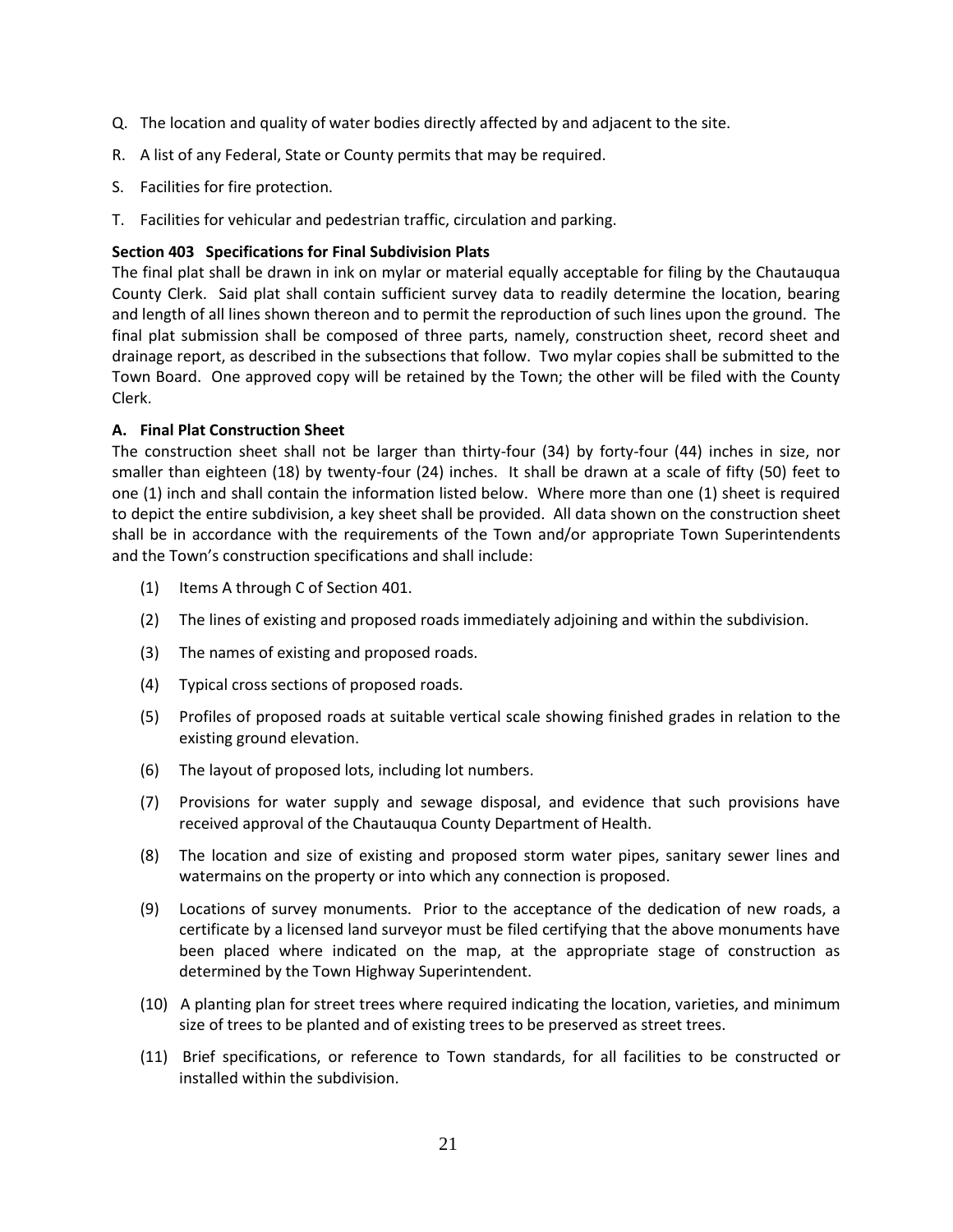- (12) Specifications for all bridges and culverts, and approvals from the appropriate jurisdiction (e.g., NYS Department of Transportation, County Department of Public Works, Town of North Harmony, etc.) if needed.
- (13) Certification by a licensed professional engineer or a licensed land surveyor as evidence of professional responsibility for the preparation of the construction sheet.

## **B. Final Plat Record Map**

Unless the Chautauqua County Clerk specifies otherwise, the record sheet shall be no larger than twenty-four (24) by thirty-six (36) inches in size, shall be drawn on mylar or linen at a scale not greater than fifty (50) feet to one (1) inch and shall show the information listed below. Where more than one (1) sheet is required to show the entire subdivision, an index map drawn to scale showing all sections shall be provided. The final plat record map shall include:

- (1) Items (A) and (B) of Section 401.
- (2) The boundaries of the subdivision and information to show the location of the subdivision in relation to surrounding properties and roads, including the names of owners of adjacent lands or the names of adjacent subdivisions. Whenever practicable, the subdivision boundary shall be referenced from two (2) directions to establish U.S. Coast and Geodetic Survey monuments or New York State Plane Coordinate monuments. In the event that such monuments have been obliterated or are otherwise unavailable, the subdivision boundary shall be referenced to the nearest highway intersections or previously established monuments of subdivisions or public lands. Any combination of types of reference points may be accepted that would fulfill the requirements of exact measurements from the subdivision boundary to reference points previously established for or by a public agency.
- (3) The lines of existing and proposed roads within the subdivision and their interconnection with existing or proposed roads .
- (4) The lines and dimensions of proposed lots, which shall be numbered. If a proposed lot contains one (1) or more existing buildings, the yard dimensions for such buildings shall be indicated. Existing buildings outside the limits of the plat but within seventy-five (75) feet of any proposed road or thirty (30) feet of any proposed lot line shall also be shown.
- (5) The lines and purposes of existing and proposed easements immediately adjoining and within the subdivision.
- (6) The lines, dimensions and area in square feet, of all property proposed to be reserved by deed restriction or covenant for the common use of property owners of the subdivision or for any other reason.
- (7) The location of monuments to be placed within the subdivision.
- (8) The locations of existing and proposed water supply lines, storm sewers, and sanitary sewers within the subdivision.
- (9) The locations of any municipal boundary lines within the subdivision.
- (10) The seal and certification by a licensed land surveyor as evidence of professional responsibility for the preparation of the record map and a place for the cabinet, section, and map numbers (or liber and page numbers) when filed.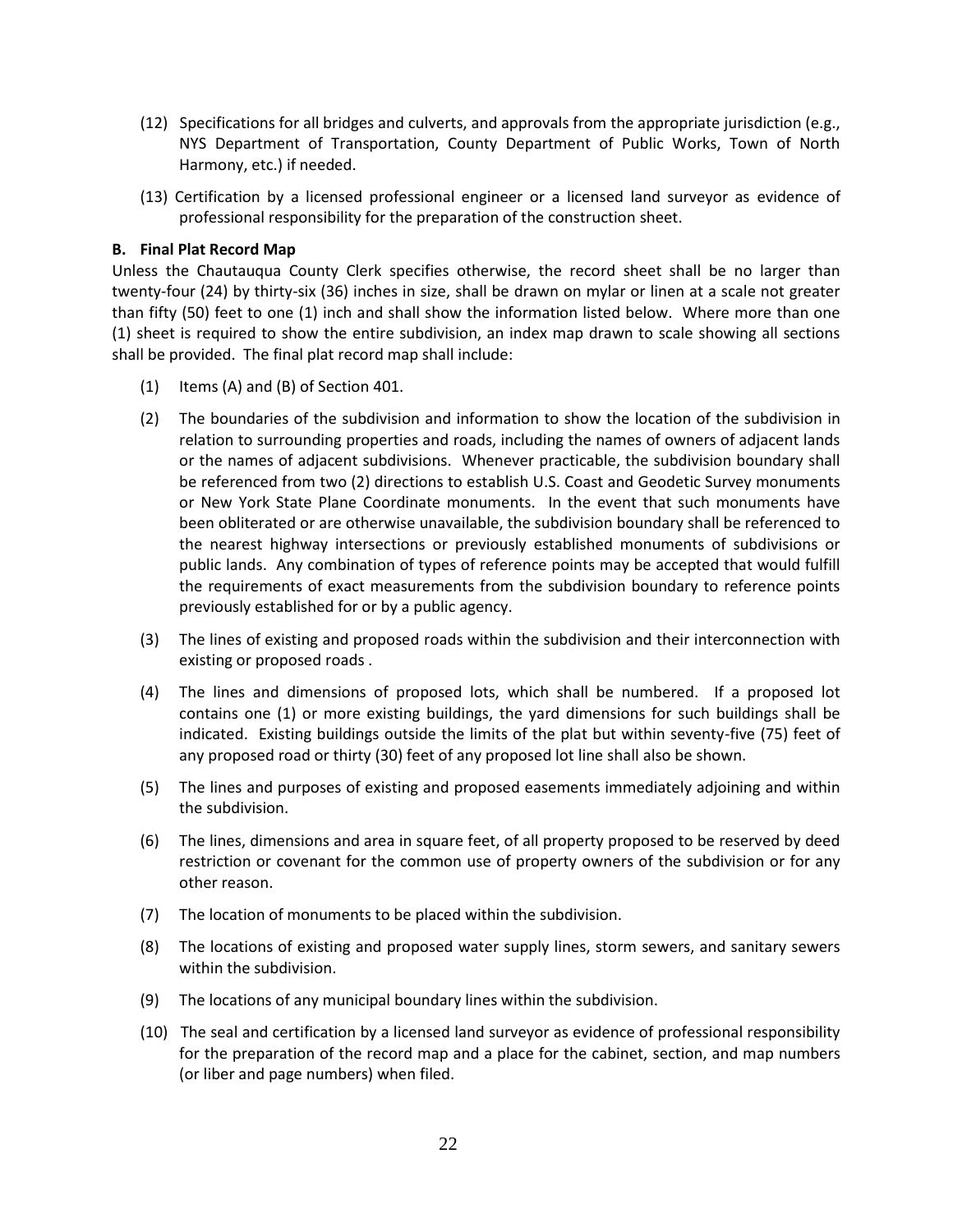(11) Offers of dedication to the Town of any open space, recreation, road or other improvements and those facilities to be retained by the subdivider, including the method of maintenance and improvement thereof. Such offers shall be received and approved by the Town Attorney as to their legal sufficiency.

## **C. Subdivision Drainage Plan and Erosion Control Plan**

This plan shall be on a separate sheet of the same size and scale as the record map and shall contain the following information:

- (1) Plans, profiles and typical and special cross sections of proposed stormwater drainage facilities.
- (2) Supporting final design data and copies of computations used as the basis for the design capacities and performance of the drainage facilities.
- (3) Subdivision grading plan developed to suitable contour interval, with grading details to indicate proposed road grades and building site grades and elevations through the subdivision. The contour interval of the grading plan shall either be one (1), two (2) or five (5) feet (vertical). The interval selected shall result in a horizontal distance between contour lines of not more than 100 feet. All grades shall be referenced to United States Coast and Geodetic Survey datum.
- (4) A stormwater management plan shall be prepared in conformance with the DEC publication ("Reducing Impacts of Stormwater Runoff from New Development," including all subsequent amendments and other provisions of the NYS Department of Environmental Conservation. Such plan shall be available on-site at all times during construction.)
- (5) If the subdivision is within or adjacent to the boundary of a one-hundred-year floodplain, the subdivision drainage plan shall contain a detailed analysis of the area with respect to floodplain management and land use.
- (6) Location of all buildings proposed, if known.
- (7) Number of each lot.
- (8) Location and means of controlling erosion within the project limits.
- (9) Slope stabilization details.
- (10)Stormwater detention basins.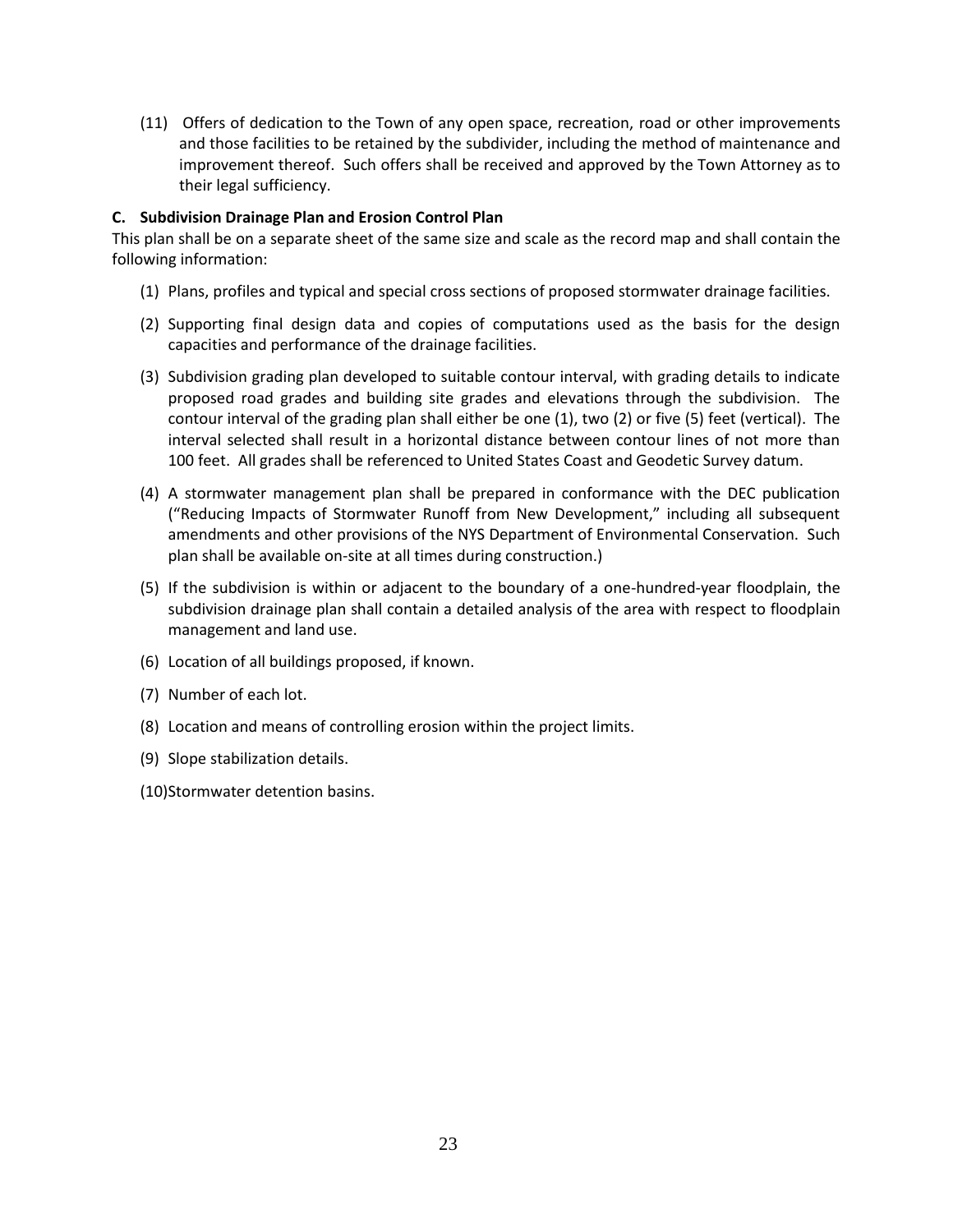## **ARTICLE V - DESIGN STANDARDS**

## **Section 501 General**

The Town Board, in considering an application for the subdivision of land, shall be guided by the policies specified in Article I, Section 103 and the following considerations and standards. In addition, all designs and improvements shall be in accordance with the Town's Highway Design Specifications.

- A. Purpose. The proposed subdivision shall conform to the design and improvement standards of this article of the subdivision regulations, which are intended to result in a well-planned community without adding unnecessarily to development costs.
- B. Cluster Development. Pursuant to NYS Town Law Section 278, and the Town of North Harmony Zoning Law, the Town Board may modify lot size and setback requirements of the zoning law in order to approve a cluster development, if the Town Board finds that a cluster development would provide the most appropriate use of land, would facilitate the adequate and economical provisions of roads and utilities, would preserve the natural scenic qualities of open lands, and/or would protect adjoining neighborhoods from the potential impact of new development. A cluster development shall not contain a greater number of dwelling units or building lots than would, in the Town Board's judgment, be permitted if the site were subdivided into lots containing the minimum lot size and density requirements of the zoning law pertaining to the district or districts in which such site is located, and conforming to all other applicable requirements.
- C. Replatting and lot line adjustments. If an applicant proposes a lot line adjustment or replatting of all or part of land covered by an existing plat which has been laid out prior to the required subdivision process, approval and filing shall comply with the requirements and application process set forth in this chapter, except that the applicant may request and the Town Board may grant waivers from the informational and procedural requirements in this Article, provided that such waivers do not violate the provisions of §§ 276 and 277 of the Town Law.
- D. Insofar as possible, all existing features of the landscape such as large trees, groves of mature trees, rock outcrops, water features such as streams, ponds and wetlands, historic resources, prime agricultural soils and other significant assets that would add to the value of the site should be preserved through sensitive design of the subdivision.
- E. Agriculture. If required, the Town Board shall evaluate and consider the agricultural data statement on its review of the possible impacts of any proposed subdivision upon the functioning of farm operations within any designated New York State agricultural districts.
- F. Watercourses. Where a watercourse separates a proposed road from abutting property, provision shall be made for access to all lots by culverts or other permanent drainage structures. Where a subdivision is traversed by a watercourse, drainageway, channel or stream, there shall be provided a stormwater easement or drainage right-of-way, not less than 30 feet in width. All structures and right-of-ways shall be of design and specifications approved by the Town Highway Superintendent.

## **Section 502 Lots**

- A. Lot Size and Arrangement
	- (1) The dimensions and arrangements of lots shall be such that there will be no foreseeable difficulties, for reasons of topography, soils or other natural conditions, including the presence of wetlands or floodplain areas, in providing access to buildings on such lots or in securing building permits in compliance with existing zoning regulations as well as other Town requirements.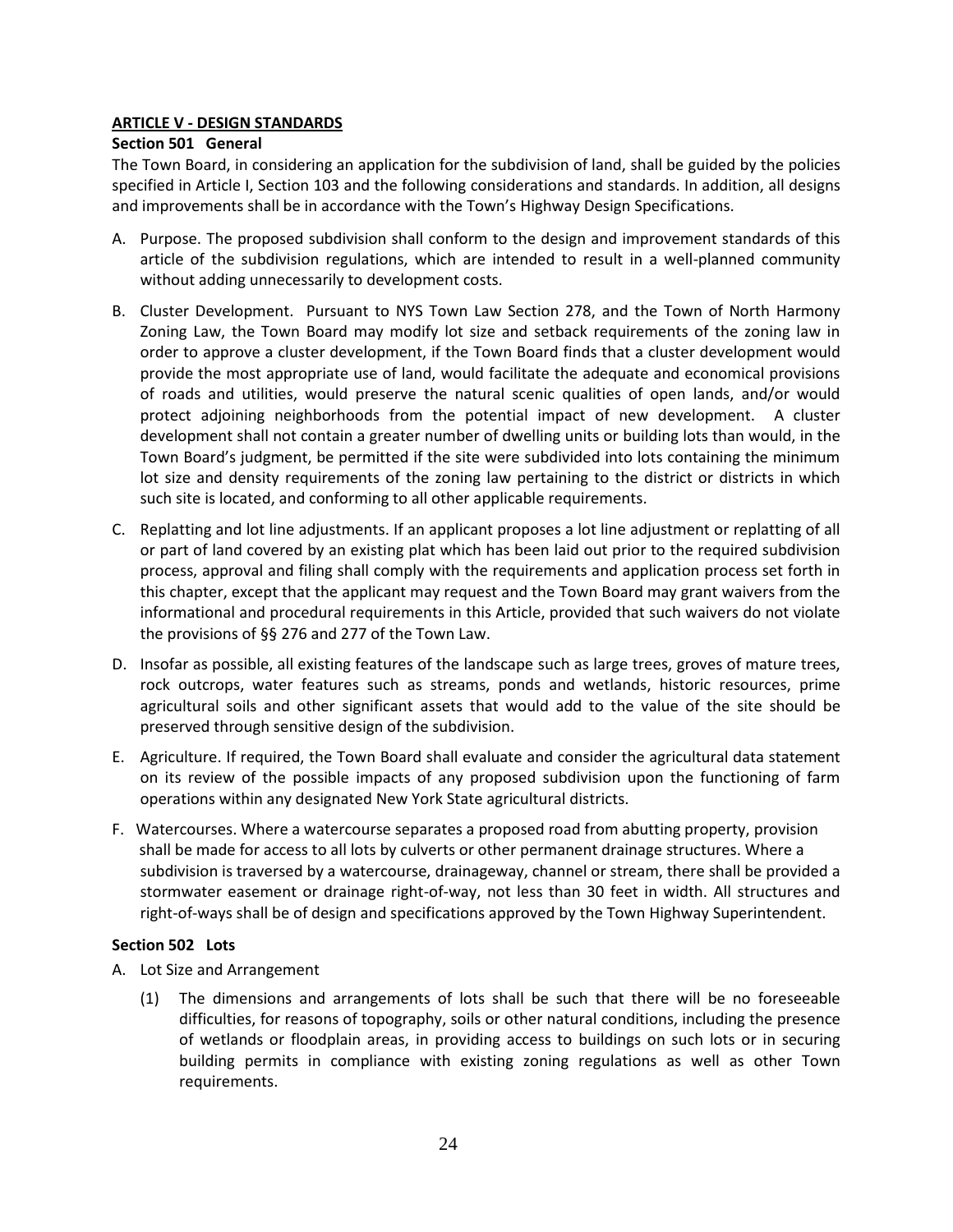- (2) The lot size, width, depth, shape, orientation and the minimum building setback lines shall be appropriate for the location of the subdivision and for the type of development and use contemplated.
- (3) Subdivision lots should be laid out as much as possible so that side or rear lot lines follow the centerlines of streams or drainage ways that may be within the subdivision.
- (4) Except as may be authorized by the Town Board under the cluster development provisions of Section 501 (B), all lots shown on the subdivision plat shall conform to the minimum requirements of the Town's zoning laws as to area and dimensions for the zone in which the subdivision is located.
- (5) Notwithstanding any provision of law to the contrary, and except as may be authorized by the Town Board under the cluster development provision, where a plat contains one or more lots which do not comply with the Town's zoning laws, application may be made to the Zoning Board of Appeals for an area variance pursuant to Section 267-b of Town Law, without the necessity of a decision or determination of an administrative official charged with the enforcement of the zoning regulations. In reviewing such application, the Zoning Board of Appeals shall request the Town Board to provide a written recommendation concerning the proposed variance.
- (6) Corner lots shall have extra width sufficient to comply with required front and side yard building setback requirements for the zoning district in which the lot is located consistent with the Town's Zoning Laws.
- (7) Driveway Design. Driveways shall be designed and built to afford suitable access to the building site in accordance with the Town Zoning Law and the Driveway Specifications of the New York State Uniform Fire Prevention and Building Code.
- (8) Driveways and common drives. The Town Board shall assure that driveways are suitably laid out to provide safe access to improved roads, taking into consideration the rural character of the Town and the expressed policies of minimizing environmental disruption. Where common drives are used, the Town Board shall assure that there are no more than four lots accessing from the common drive and that safe access is feasible over the improved common travelway. If such access is acceptable, and legally binding recorded common drive maintenance agreements or homeowners' agreements are required as conditions of subdivision approval, the Town Board may approve a subdivision in which lots served by a common drive have road frontage that is not physically suitable for the placement of a driveway. When a common driveway has been approved, the Town Board shall require that a statement be placed on the final plat Mylar, to be filed in the Chautauqua County Clerk's office, stating that a common driveway has been approved for the subdivision conditioned upon the recording of the approved common drive maintenance agreement in the Chautauqua County Clerk's office.
- B. Access
	- (1) The subdividing of land shall provide each lot with satisfactory access for routine purposes and emergency vehicle access from public roadways. This access may be provided directly from a public roadway or by suitably improved and maintained private road built to Town specifications.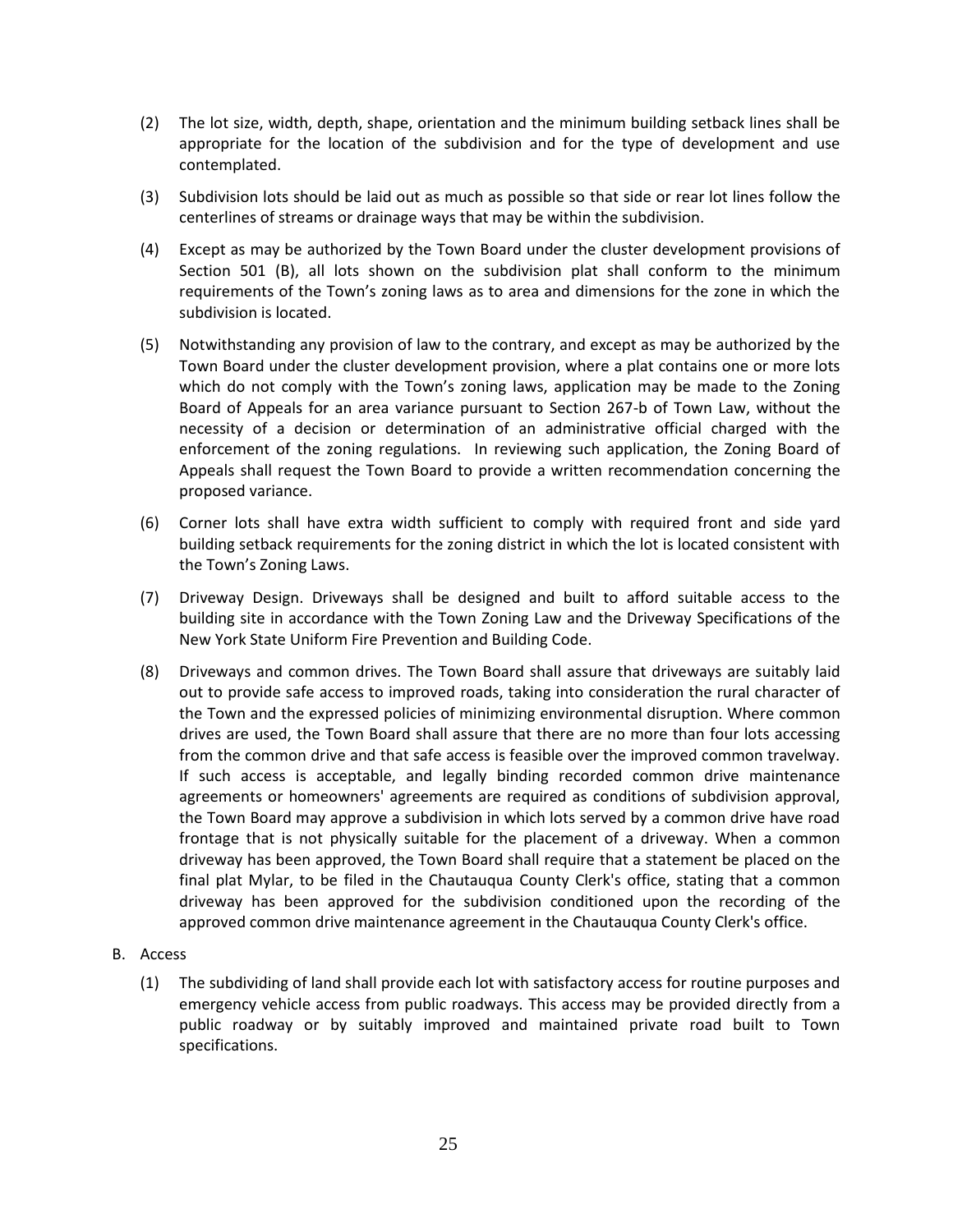- (2) Where several adjoining lots abut an existing State highway, the Town Board may require that such lots be served by a common drive in order to limit possible traffic hazards on such roadway.
- C. Flag Lots

Flag lots. Flag lots (also referred to as "rear lots") are allowed only by express waiver of the Town Board granted in its sole discretion. Such lots may be approved only where they will not endanger public health and safety, will not increase the otherwise allowable density of development, will provide an alternative to the development of new Town roads, will not conflict with existing residential uses, and will advance the purposes of this Law and the Town Zoning Law, including compliance with the following:

- (1) Each flag lot shall have a minimum frontage of 25 feet on an improved road to provide for an accessway as required by this chapter. No portion of a flag lot shall be less than 50 feet in lot width.
- (2) Except for Subsection **C(1)** above, flag lots must meet all other requirements for a lot in the applicable zoning district. For purposes of determining front yard setbacks, the front yard shall be the yard area lying between the principal structure and the road from which access is obtained.
- (3) The accessway shall be owned in fee simple by the owner of the flag lot.

## **Section 503 Roads**

- A. Design and Layout of Roads
	- (1) General objectives. Roads shall be of sufficient width, suitably located, and adequately constructed to accommodate the prospective traffic and normal road maintenance equipment. The arrangement of roads shall be coordinated such that they compose a convenient roadway system, cause no undue hardship to adjoining properties, and render no property inaccessible from an existing road or from a proposed road in a subdivision for which a completion bond or similar performance guaranty has been posted.
	- (2) Relation to topography. Roads shall be related to and conform as much as possible to the original topography of the site being subdivided. A combination of steep grades and sharp curves shall be avoided.
	- (3) Arrangement of roads. To the extent practicable, the arrangement of roads in the subdivision shall provide for the continuation of principal roads of adjoining subdivisions, and for proper projection of principal roads into adjoining properties which are not yet subdivided, by use of temporary stub or cul-de-sac roads, in order to make possible necessary fire protection, movement of traffic and the construction or extension of needed utilities and services. Any temporary stub or cul-de-sac road, or other intended through road, shall be constructed wholly to the property line and shall be provided with a temporary turnaround. A note on the subdivision plat shall specify that the land included within the turnaround which is outside the normal road right-of-way shall revert to abutting property owners upon continuation of the temporary stub road/cul-de-sac and shall be regraded and seeded.
	- (4) Feeder/service road. In order to maintain the flow and circulation of traffic along primary roadways, provide improved access to commercial, industrial and residential developments located on or adjacent to roadways, prevent a proliferation of turning movements and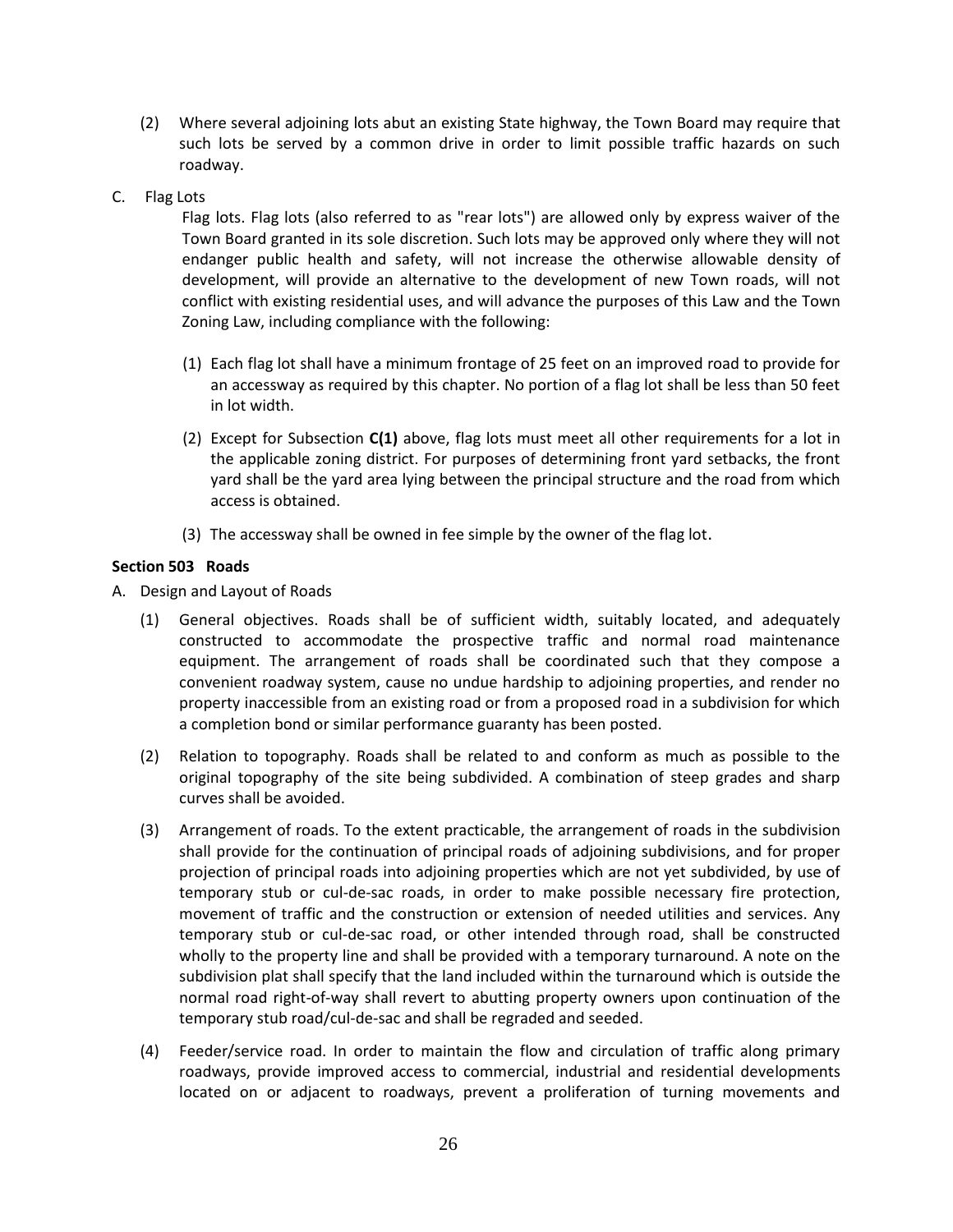segregate local traffic from higher-speed through traffic, the Town Board, where appropriate, may require the construction of a feeder road parallel to an existing or proposed road.

(a.) The Town Board, where appropriate, shall:

(1.) Approve the number, spacing and location of any entrance(s) and exit(s) from the property under review;

(2.) Require the interconnection of parking areas and land uses via access drives within and between adjacent lots; and/or

(3.) Require that land uses adjacent to or integrated in a shopping center or cluster of commercial or other facilities shall use common access drives with other establishments in that center or cluster. Such drives shall be located behind the principal structures in the development to the extent feasible.

(b.) The Town Board may grant conditional approval which would allow direct access to the road until such time as the access drive is improved and available, at which time the direct access to the road would be eliminated.

(c.) The Town Board shall require written covenants and/or deed restrictions, satisfactory to the attorney for the Town Board, binding the owner and assignees to permit and maintain such internal access and circulation and inter-use of parking facilities. These covenants and/or deed restrictions shall run with the land and shall be recorded in the Chautauqua County Clerk's office.

- (5) Intersections of all U.S., New York State, and county roads by other roads shall be at least 800 feet apart, if possible. Cross (four-cornered) road intersections shall be maintained between offset intersections. Within 40 feet of all intersections, roads shall be approximately at right angles, and grades shall be limited to 1 1/2%. All road intersection corners shall be rounded by curves of at least 20 feet in radius at the property line.
- (6) Visibility at intersections. No fences, walls, hedges or other landscaping shall be permitted to obstruct visibility at intersections. The following minimum requirements also apply:

| Speed Limit<br>(mph) | <b>Minimum Sight Distance</b><br>(feet) |
|----------------------|-----------------------------------------|
| 35 or less           | 250                                     |
| 40                   | 325                                     |
| 45                   | 400                                     |

(a.) Minimum sight distance, measured 12 feet before the intersected road edge of pavement at a height of 44 inches, shall be maintained as follows:

50 475

55 550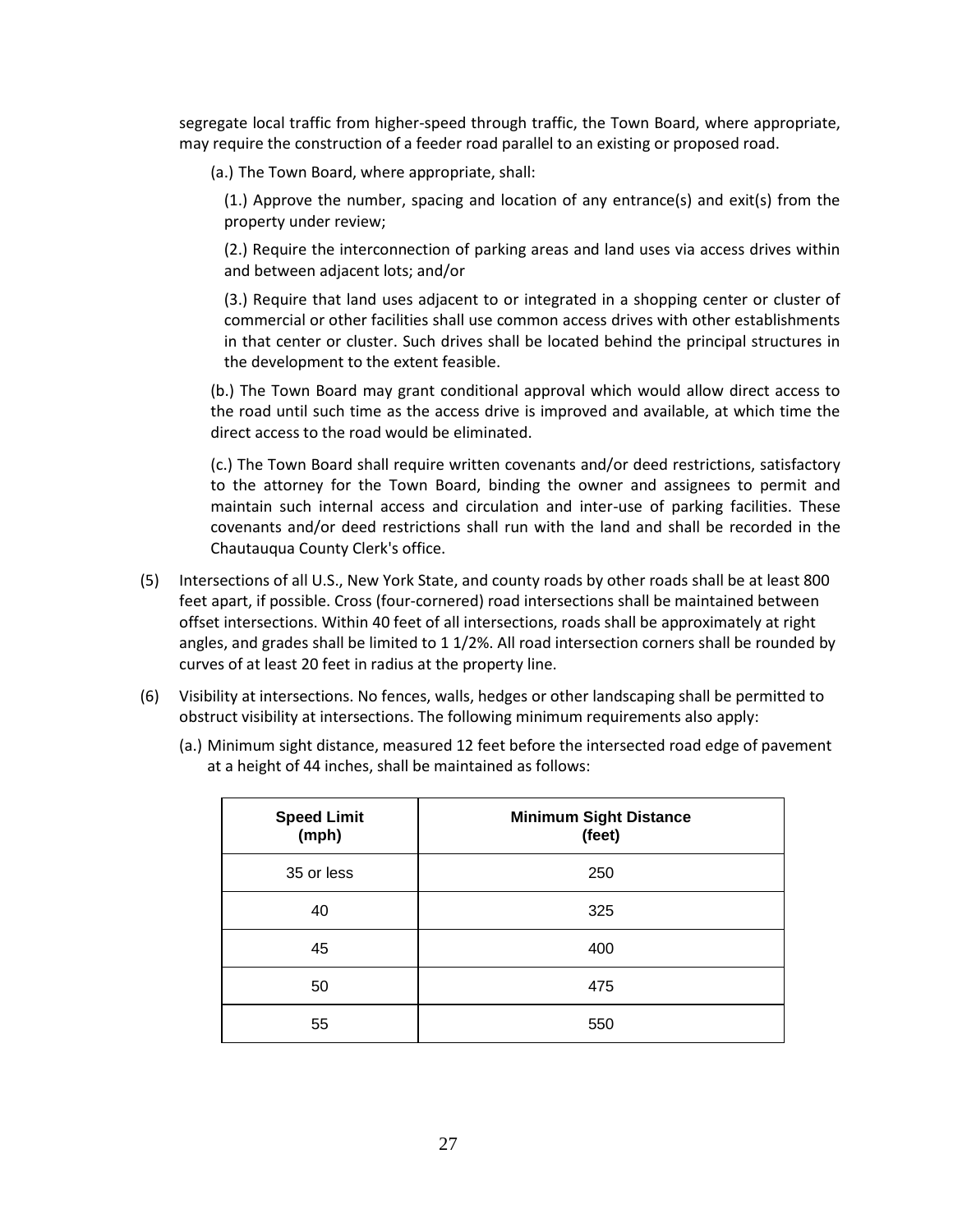- (7) Private roads shall have a right-of-way of at least forty (40) feet in width and an improved surface width of not less than eighteen (18) feet. All private roads shall be constructed in accordance with the design standard provisions of section 503 (E).
- (8) In order to facilitate drainage, no road grade shall be less than one and one half percent (1.5%).
- (9) All roads, except private roads, which shall meet the requirements listed in section 503 (E), shall meet all requirements specified in the Town Highway Design Specifications approved by the Town Board.
- B. Cul-de-sac and dead-end roads
	- (1) If possible all cul-de-sac roads should drain toward their entrance.
	- (2) Unless there is the expectation of extending the road through to the adjoining property, a culde-sac road should never be brought to the property boundary line, but should be placed so that lots can back onto the property line of the subdivision.
	- (3) No cul-de-sac shall exceed fifteen-hundred (1500) feet in length.
	- (4) All cul-de-sac roads shall have a turnaround at the end of the road with a right-of-way diameter of not less than fifty (50) feet; and a pavement radius of 30 to 40 feet shall be provided. The cul-de-sac shall otherwise be governed by all stated requirements of the Town's Highway Specifications.
	- (5) If a dead-end road is of a temporary nature, a similar turnaround shall be provided and provisions made for the future extension of the road through to the adjacent property and reversion of the excess right-of-way to the adjoining properties.
- C. Where subdivision abuts or contains an existing road of inadequate right-of-way width, additional right-of-way width shall be required.
- D. Driveway Culverts

The installation of driveway culverts requires approval and a permit for culvert location, size and material from the State, County or Town Department having jurisdiction over a given road. New driveway culvert installation shall be the responsibility of the developer/landowner following the receipt of a permit.

The Town reserves the right to remove and/or install driveway or roadway culverts along any existing road to properly transmit surface drainage as determined by the Town Highway Superintendent.

## **E. Special Provisions for Private Road Subdivisions in Rural Areas**

 It is the policy of the Town to discourage the construction of new Town roads in rural parts of the Town, except where new through roads may be needed. Therefore, in appropriate circumstances, properly constructed private roads shall be encouraged. Such roads may be unpaved and may be narrower than the Town Road Specifications require for roads accepted by the Town.

## (1) Applicability

A Private Road Subdivision (PRS) shall be allowed in any Subdivision of land in the A and AR Districts, provided that total development on the road is limited to no more than ten lots**.**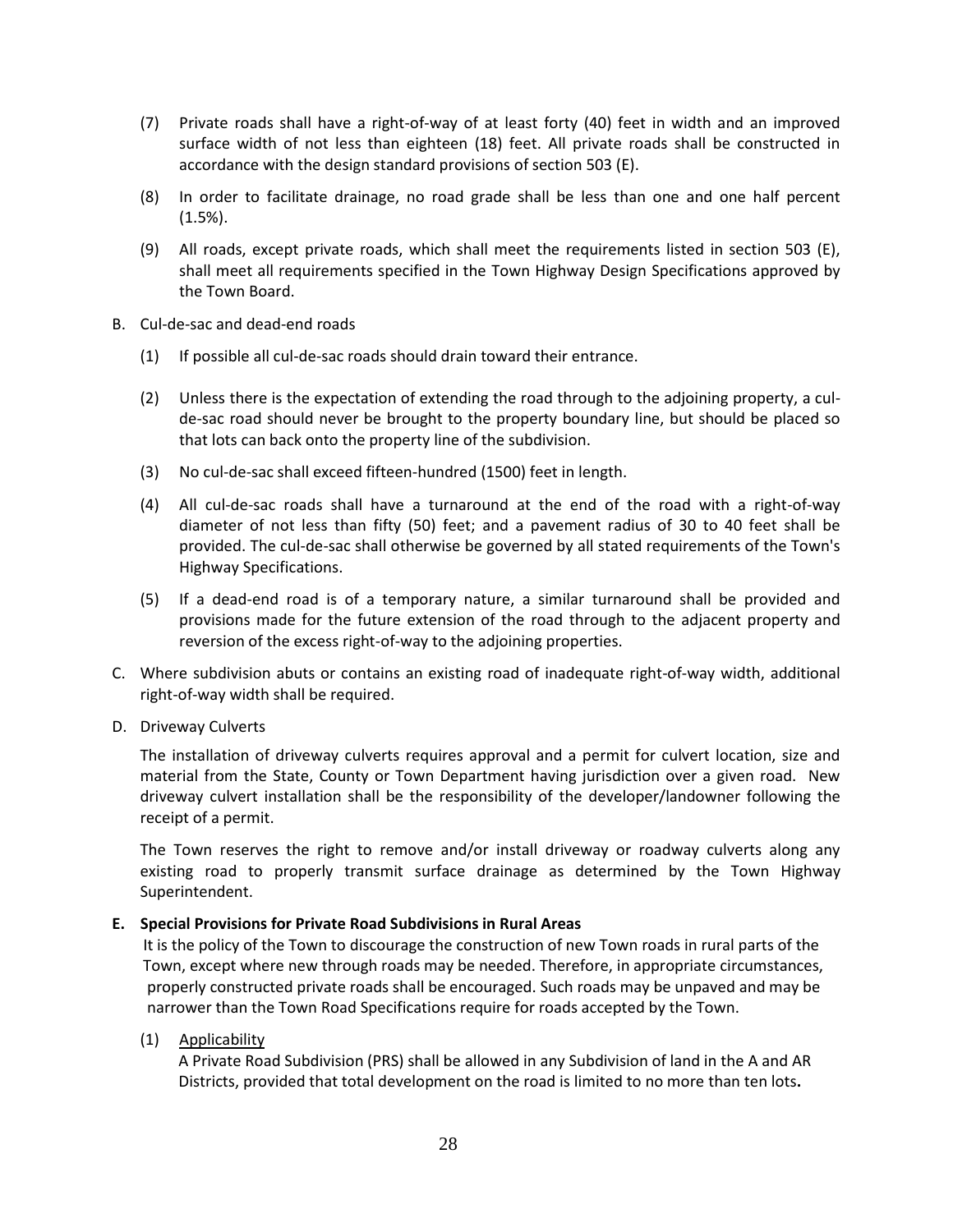(2) Required Finding

In order to allow a PRS, the Town Board must make the following findings:

- (a) The proposed alignment of the road is suitable for a cul-de-sac and is not an appropriate location for a through Town road.
- (b) The proposed PRS will benefit the Town by limiting development in a rural area and/or by preserving open space of conservation value as set forth in the zoning law.
- (c) The PRS complies with the Procedures and Standards set forth in Subsection 3 below.
- (3) PRS Procedures and Standards
	- (a) The applicant shall submit to the Town Board a professional engineer's drawing showing the location, dimensions, and grade of the road, as well as the specifications setting forth the proposed composition of the road.
	- (b) Written comment from the Town Highway Superintendent, appropriate Town Representatives and approval by the engineer retained by the Town shall be secured before Town Board approval of any private road.
	- (c) The private road may never be offered for dedication to the Town unless it conforms to Town Highway specifications in effect on the date of the offer of dedication. However, the Town Board shall be under no obligation to accept such an offer of dedication, even if the road conforms to the Town Highway specifications. In the event such dedication becomes necessary to ensure public safety, the costs of bringing the road up to Town Highway specifications shall be borne by the required homeowners' association (HOA).
	- (d) The lots in the Subdivision may never be subdivided beyond the number of lots permitted in Subsection A, regardless of whether the private road remains a private road. This restriction on Subdivision shall be implemented by a recorded deed restriction or conservation easement enforceable by the Town.
	- (e)The Subdivision Plat shall show the road clearly labeled PRIVATE ROAD.
	- (f) Design Standards. The following are minimum standards for construction of private roads:
		- (1) All construction shall be in accordance with this local law and shall be under the immediate inspection, supervision, and approval of the Town Board.
		- (2) The right-of-way for a private road shall be not less than forty feet wide with a traveled way not less than eighteen feet wide.
		- (3) Whenever possible and as far as practicable, roads shall follow natural contours.
		- (4) Minimum curve radius shall be sixty feet; minimum tangent distance between reverse curves shall be thirty feet.
		- (5) Grade shall not exceed fifteen percent (15%) nor be less than 1.5%. Grade shall not be greater than two (2%) within thirty feet of an intersection.
		- (6) The subgrade and foundation course shall be constructed as required by Town Highway specifications.
		- (7) The wearing surface shall consist of at least two inches of crushed stone or gravel.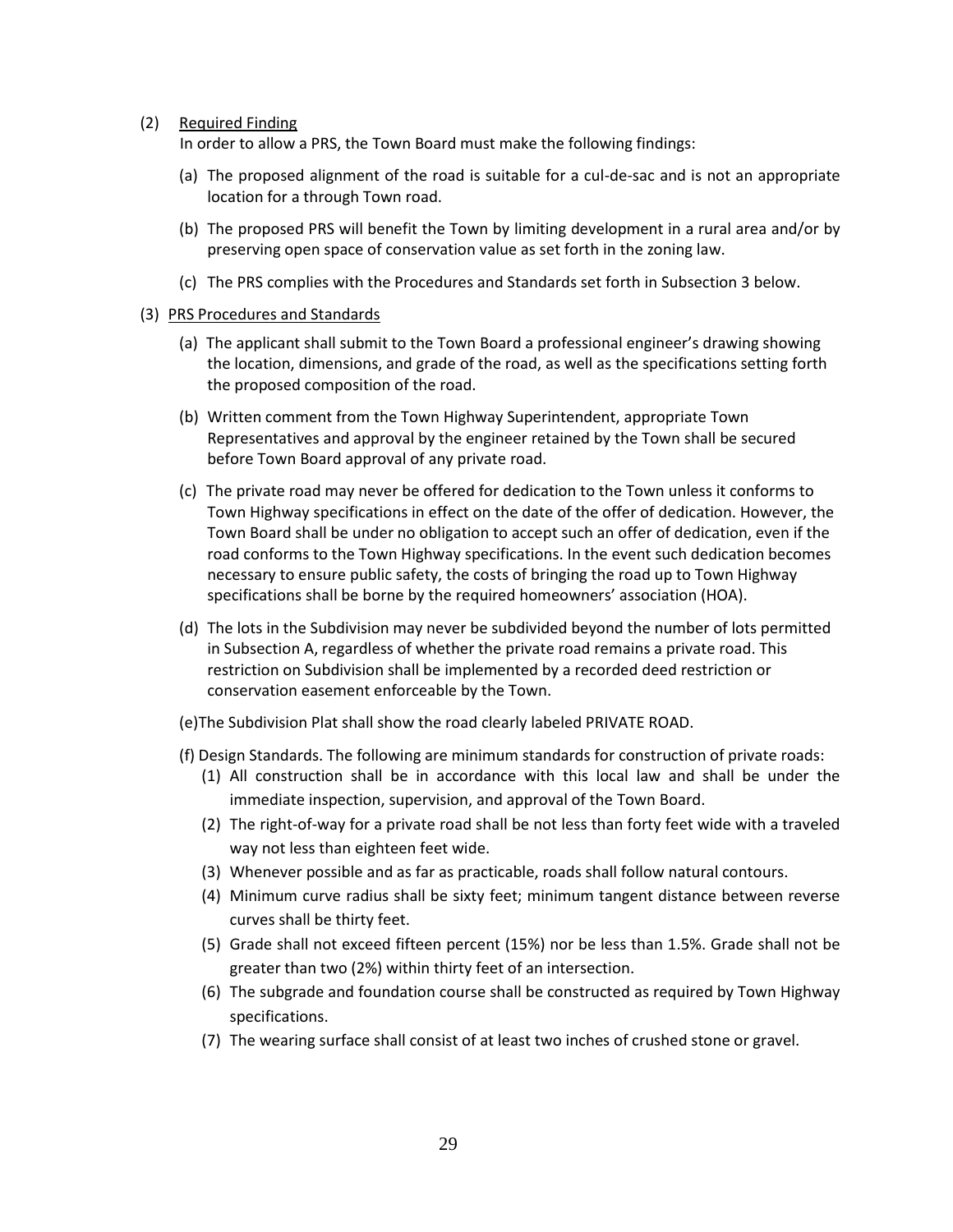#### **Section 504 Storm and Surface Drainage**

A. All storm sewers and drainage facilities such as gutters, catch basins, bridges, culverts and swales shall be designed for the development and be subject to the approval of the Town. Such facilities shall be capable of handling upland flows that may be generated from future land development.

B. Stormwater control measures, both temporary and permanent, shall be designed in accordance with the requirements of the Town of North Harmony's Zoning Law (Stormwater and Erosion Control Supplemental Regulation\_Section 641) and presented for approval to the Town Board prior to any site development or soil disturbance.

## **Section 505 Water Supply/Sewage Disposal Systems**

 A. To the extent authorized by the Public Health Law and the Chautauqua County Health Department, the Town Board may, in accordance with Article **VIII** of this chapter, waive this requirement for proposed lots in excess of five acres. Instead, the Town Board may accept a note on the plat advising of applicable Health Department permit requirements which must be met prior to the issuance of a building permit by the Town of North Harmony; the note shall also include verification by the applicant's engineer that there is sufficient area on each lot where on-site water supply and sewage disposal facilities can be located.

B. If public sewer line/water supply is within one-hundred (100) feet of the property line for a property for a single or two-family home, or within 500 feet of the lot line for a 3-family or more residential dwelling, or for commercial/industrial uses, sanitary sewers/water lines and appurtenances shall be designed to adequately serve all units with connections to the public system. The design and installation of said sewers and/or water lines shall be subject to the approval of the Chautauqua County Health Department.

C. Where public water supply and/or sewage disposal facilities are not available, the Town Board shall ascertain as a part of subdivision plat review and approval that each prospective lot and dwelling unit may be adequately served by acceptable privately owned water supply and sewage disposal facilities and ensure that all such on-site water supply and sewage disposal facilities shall be designed and installed in accordance with the requirements of the Chautauqua County Health Department.

D. Any lot not so approved shall be prominently marked on the Plat *NOT APPROVED FOR HABITABLE BUILDING PURPOSES."* No such lot shall be built upon with a habitable structure unless the owner subsequently obtains Subdivision approval for such lot as a building lot from both the Town Board and the Chautauqua County Health Department.

E. Once the individual disposal systems are installed they shall be inspected by a licensed professional and certified to the Town Building Department as to their installation relative to the approved plans. The Town assumes no liability for the performance of individual disposal systems.

## **Section 506 Monuments**

Permanent reference monuments shall be set at final grade at all corners and angle points of the boundaries of any major subdivision plan and at all road intersections and such intermediate points as may be required.

These markers shall be set by a licensed land surveyor and certified to the Town as true and accurate before a Certificate of Occupancy is issued.

## **Section 507 Road Signs**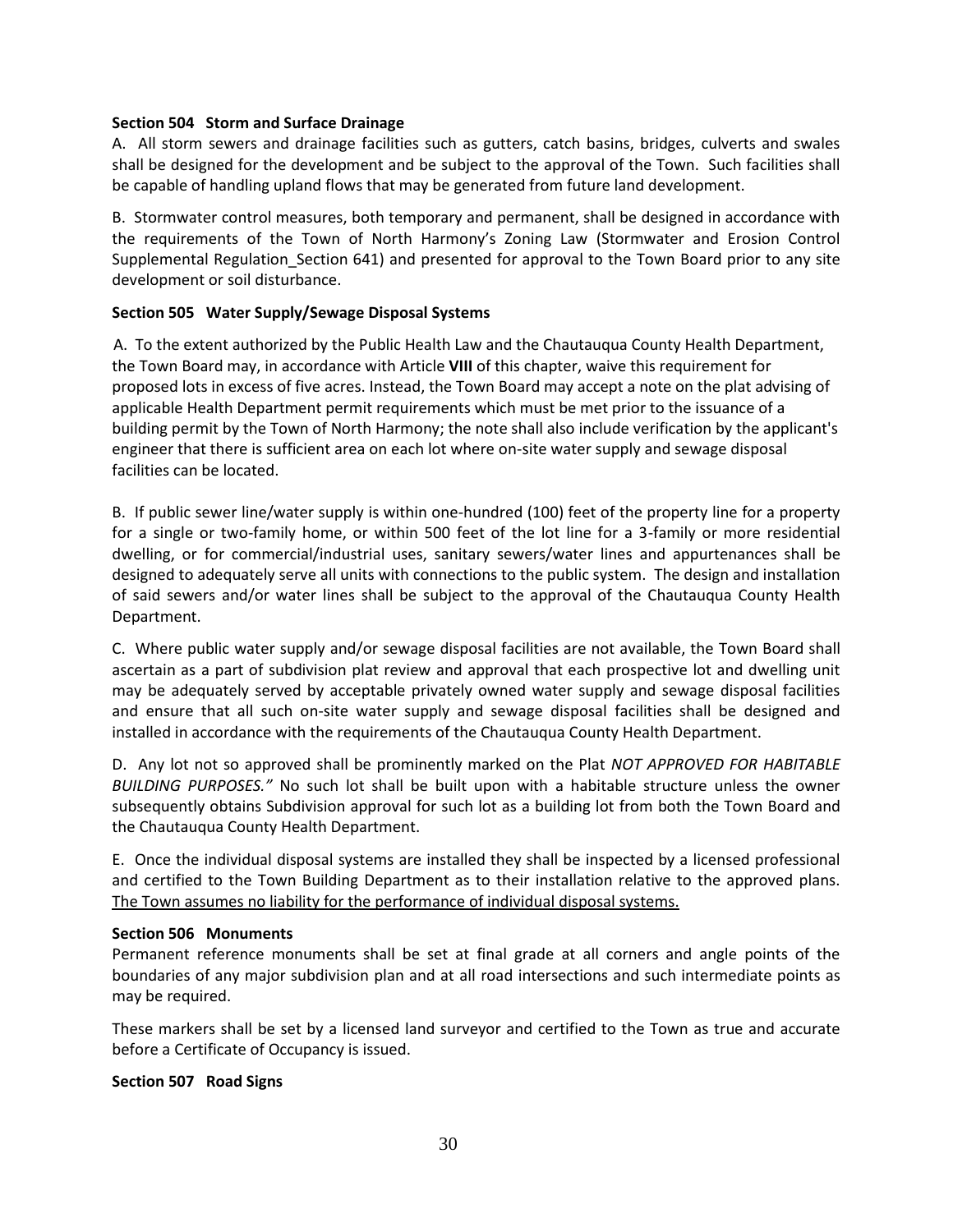The Town Board shall require that permanent road signs, of the same specifications as those of the Town Highway Department, shall be erected at each intersection. The placement of all road signs shall be in accordance with specifications provided by the Town Highway Department.

## **Section 508 Electric, Telephone, Cable TV or Other Buried Cable Utility**

In every development, provisions shall be made for service from the private and public utility supply systems where such supply systems are feasibly available. Utility services for any minor subdivision proposed shall be consistent with the service methods that exist within 500 feet of proposed development area. Applicants shall discuss the service method to be used for every development with the Town Board.

## **Section 509 Prevention of Landlocked Parcels**

No division of land shall result in any parcel not having at least one (1) access point to at least one (1) road that can be improved to meet Town standards. Where the remainder of a parcel is located so that access to a public road would be gained by a road extending from the main portion of the parcel, there shall be enough land remaining to provide for the extension of a public (or private) road from this parcel to an existing road.

## **Section 510 Provisions for Future Resubdivision**

If a tract is subdivided into lots which are more than twice the size of the minimum lot size required in the zone district in which the subdivision is located, the Town Board may require that roads and lots are laid out so as to permit future resubdivision in accordance with the requirements contained in these regulations and the Town's zoning laws.

## **Section 511 Non-Residential Subdivisions**

Standards for the design and construction of non-residential subdivisions shall be governed by sound engineering and planning practice. Utilities shall be sized commensurate with the anticipated demand based upon the full development of the subdivision.

## **Section 512 Utility and Drainage Easements**

Where topography or other conditions make inclusion of utilities or drainage facilities within road rightsof-way impractical, perpetual unobstructed easements at least 20 feet in width for such utilities shall be provided across property outside the road lines and with satisfactory access to the road. Ownership of these easements shall be indicated on all reservations and on the final subdivision plat.

## **Section 513 Erosion and Sediment Control**

## A. General

It is the Town's intent to control soil movement by employing effective erosion and sediment control measures before, during and after site disturbance. Erosion and sediment control measures, both temporary and permanent, shall be designed in accordance with the requirements of the Town of North Harmony's Zoning Law (Stormwater and Erosion Control Supplemental Regulation\_Section 641).

## **ARTICLE VI – REQUIRED IMPROVEMENTS**

**Section 601 Required Improvements.** In making determinations regarding the necessity and extent of the provision and installation of required subdivision improvements, the Town Board shall take into consideration the prospective character, density and uses within the proposed subdivision, whether residential, commercial or industrial uses, or a combination thereof.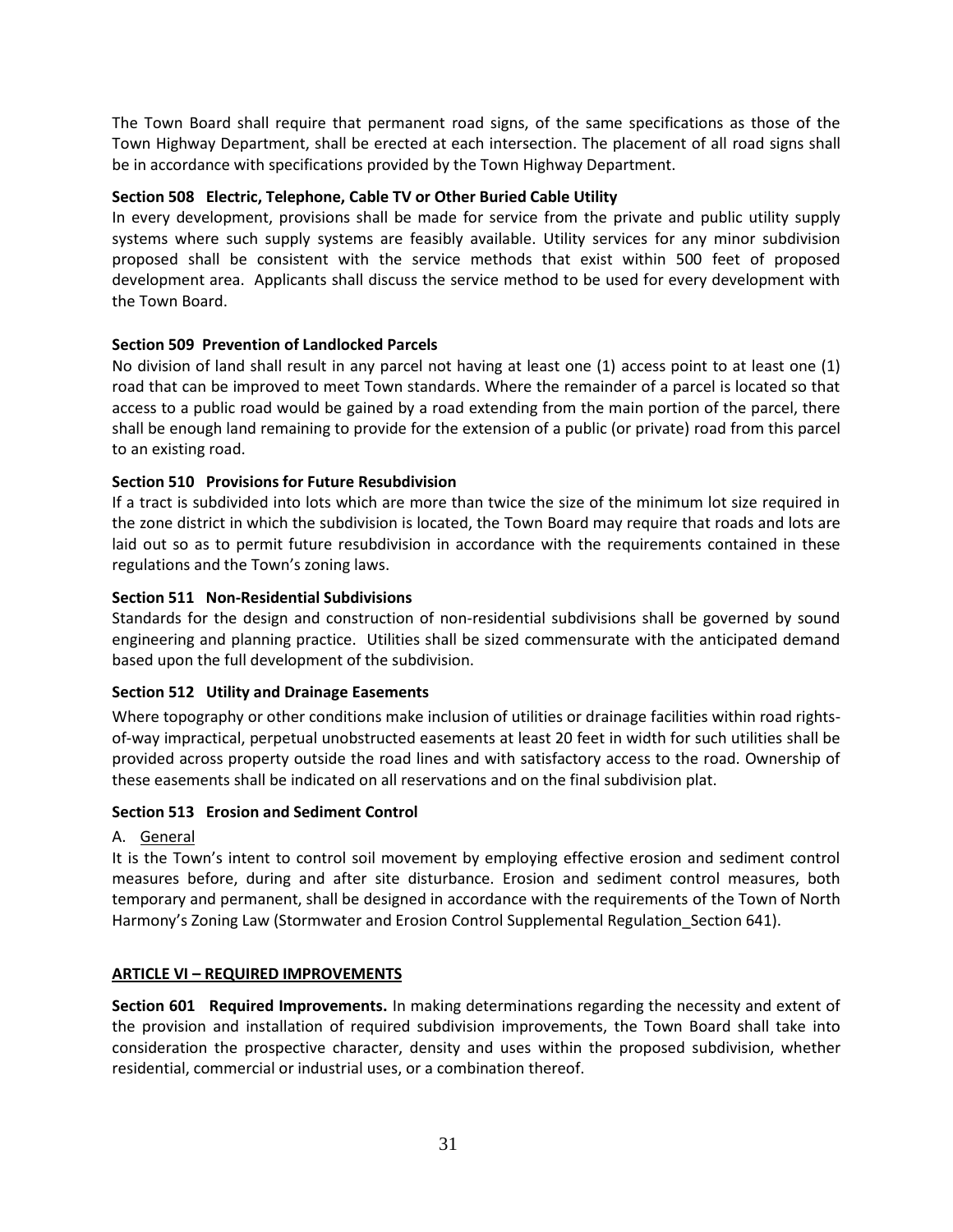The Town Board shall require the provision and installation of the following improvements in accordance with New York State Town Law, unless it shall specifically waive in writing any such improvements as the Town Board considers are not requisite to the interest of public health, safety and general welfare, as provided in Article **VIII**, Section 801, of this chapter. (The Town Board's authority to waive certain public improvements does not include the option to waive any of the highway specifications for public roads.)

- A. All of the required improvements shall be made by the applicant without reimbursement by the Town. Unless alternatively provided for in accord with the provisions of Town Law, said improvements shall include the following:
	- (1) Roads and common driveways;
	- (2) Road signs;
	- (3) Road lighting;
	- (4) Road trees and treatment of buffer areas and other required landscaping;
	- (5) Monuments or other acceptable markers;
	- (6) Storm drainage;
	- (7) Sanitary sewers or an approved alternate system;
	- (8) Water supply and fire-protection facilities;
	- (9) Electrical, gas, telephone, television cable and utility lines;
	- (10)Driveway aprons;
	- (11)Seeding and other means of erosion control for all lands within the subdivision tract, including all lots, common areas and rights-of-way;
- B. Standards for installation. All improvements required by the Town Board shall be installed in accordance with standards, specifications and procedures acceptable to the appropriate Town departments and as provided in this chapter.
- C. Modification of the design of improvements shown on the approved plat. If at any time before or during construction of the required improvements shown on the approved plat it is demonstrated to the Code Enforcement Officer (CEO) or Town Highway Superintendent that unforeseen conditions make it necessary or preferable to modify the location or design of such required improvements, the CEO or Highway Superintendent may, upon concurrence of the Town Supervisor or Deputy Town Supervisor of the Town Board, authorize minor modifications which are within the spirit and intent of the Town Board's approval and do not extend to constitute the waiver or substantial alteration of the function of any of the improvements required by the Town Board. The CEO or Highway Superintendent shall issue any such authorization under this provision in writing and shall transmit a copy of such authorization to the Town Board for consideration at its next regular meeting.
- D. Grading and improvements. Roads shall be graded and improved in accordance with Article **V**, Section 503, of this chapter for private roads and specifications in the Town's Highway Design for public roads. Grading and improvements of all roads shall be approved by the Town Highway Superintendent in accordance with the aforementioned specifications. The inspection and certification of all roads shall be performed by the Town Highway Superintendent to verify that the road construction complies with the approved plans and specifications.
- E. Inspection of improvements.
	- (1) Prior to final plat approval, the applicant shall pay to the Town Clerk, for purposes of establishing an escrow account, the inspection fee required by the Town Board for the inspection of required improvements and utilities. At least five days prior to the commencement of the required improvements or utilities, the applicant shall notify the Town Highway Superintendent, and CEO, in writing of the time when the applicant proposes to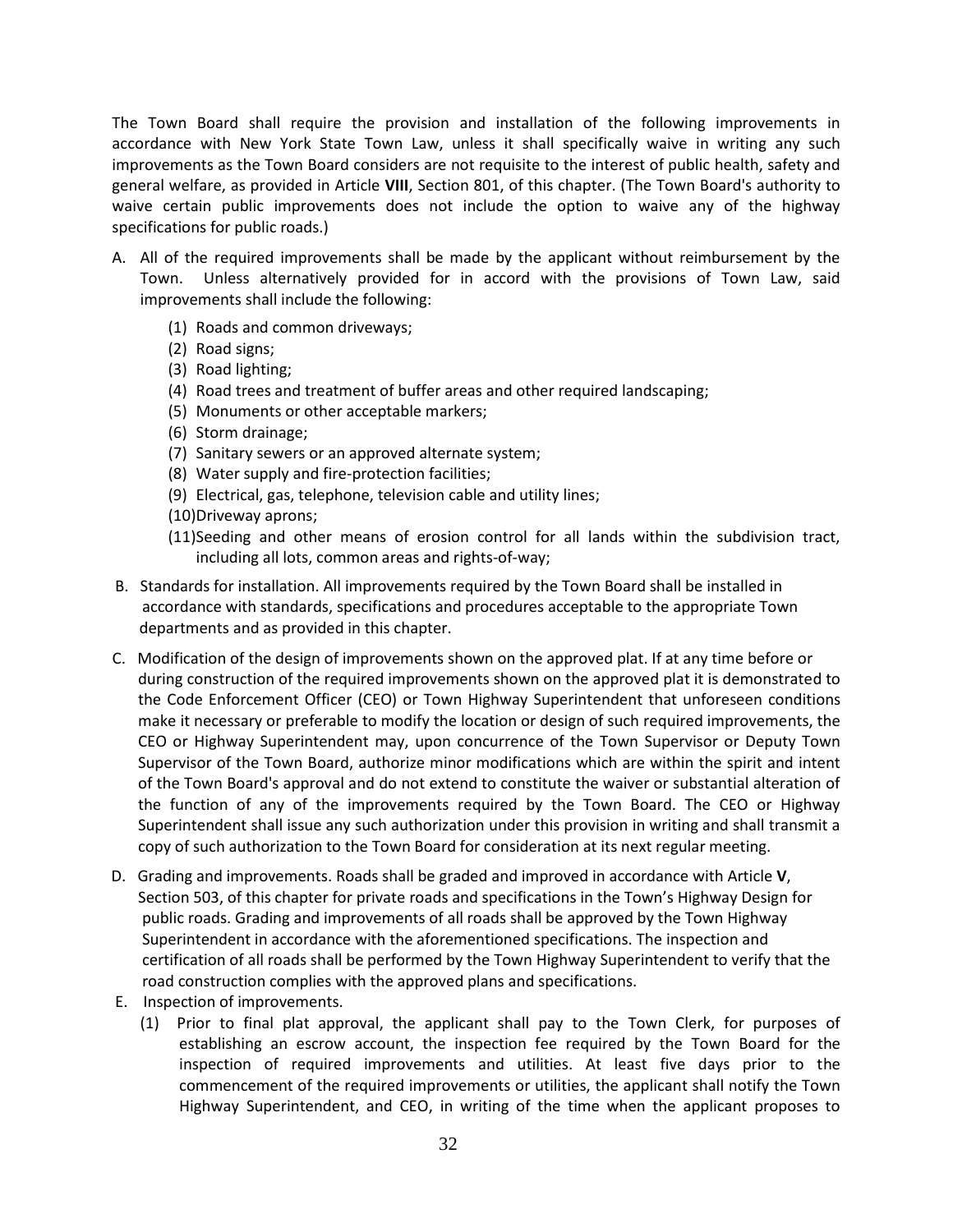commence construction of such improvements so that the Town may cause such inspection to be made to assure that all Town specifications and requirements shall be met during the construction of required improvements and to assure the satisfactory completion of improvements and utilities as required by the Town Board. The inspection fee shall provide reimbursement to the Town for actual direct cost incurred for such inspection services, and any unexpended portion of the inspection fee shall be returned upon completion of the project and dedication of the required improvements and utilities to the Town (if applicable).

- (2) In order to facilitate inspection of required improvements during construction, the applicant shall notify the Town Highway Superintendent at least three working days before reaching each of the following stages of construction:
	- (a) Rough grading complete;
	- (b) Drainage and other underground facilities installed, but prior to backfilling;
	- (c) After gravel base is spread and compacted;
	- (d) When each pavement course is being applied; and
	- (e) After completion of all improvements.
- (3) The applicant shall not proceed to work on any stage subsequent to the first stage until the work of the previous stage has been inspected and approved by the CEO or a representative who may be duly authorized by the Town Board. In the case of any other improvements, the CEO shall inspect the work at such progressive stages as specified. The Town Highway Superintendent and CEO shall certify in writing to the Town Board that the work was inspected and was found to be in accordance with the approved plans and specifications.
- F. Proper installation of improvements. If the CEO or a representative who may be duly authorized by the Town Board shall find, upon inspection of the improvements performed before the expiration date of the performance guaranty, that any of the required improvements have not been constructed in accordance with plans and specifications filed by the applicant, he/she shall so report to the Town Board. The Town Board shall then notify the applicant and, if necessary, the bonding company and take all necessary steps to preserve the Town's rights under the performance guaranty.

 No plat shall be approved by the Town Board, nor shall any building permit or certificate of occupancy

 be issued by the CEO, as long as the applicant is in performance default on any previously approved plat within the Town of North Harmony.

#### **ARTICLE VII – PERFORMANCE GUARANTIES for MAJOR SUBDIVISIONS**

#### **Section 701 Private Road Subdivision Provision**

A. Where a subdivision includes roads which have not been dedicated to the Town of North Harmony or for which the Town has not agreed to accept an offer of cession upon the road's completion, the Town Board shall condition the final approval upon:

 (1) The applicant forming a homeowners' association which shall own any private road pursuant to a declaration of covenants and restrictions approved by the Town Board and recorded in the County Clerk's office, and either complying with New York State's Department of Law, Real Estate Finance Bureau, Cooperative Policy Statement No. 7 or having an offering statement for the sale of the subdivision lots approved by the Department of Law of the State of New York, pursuant to General Business Law § 352-e;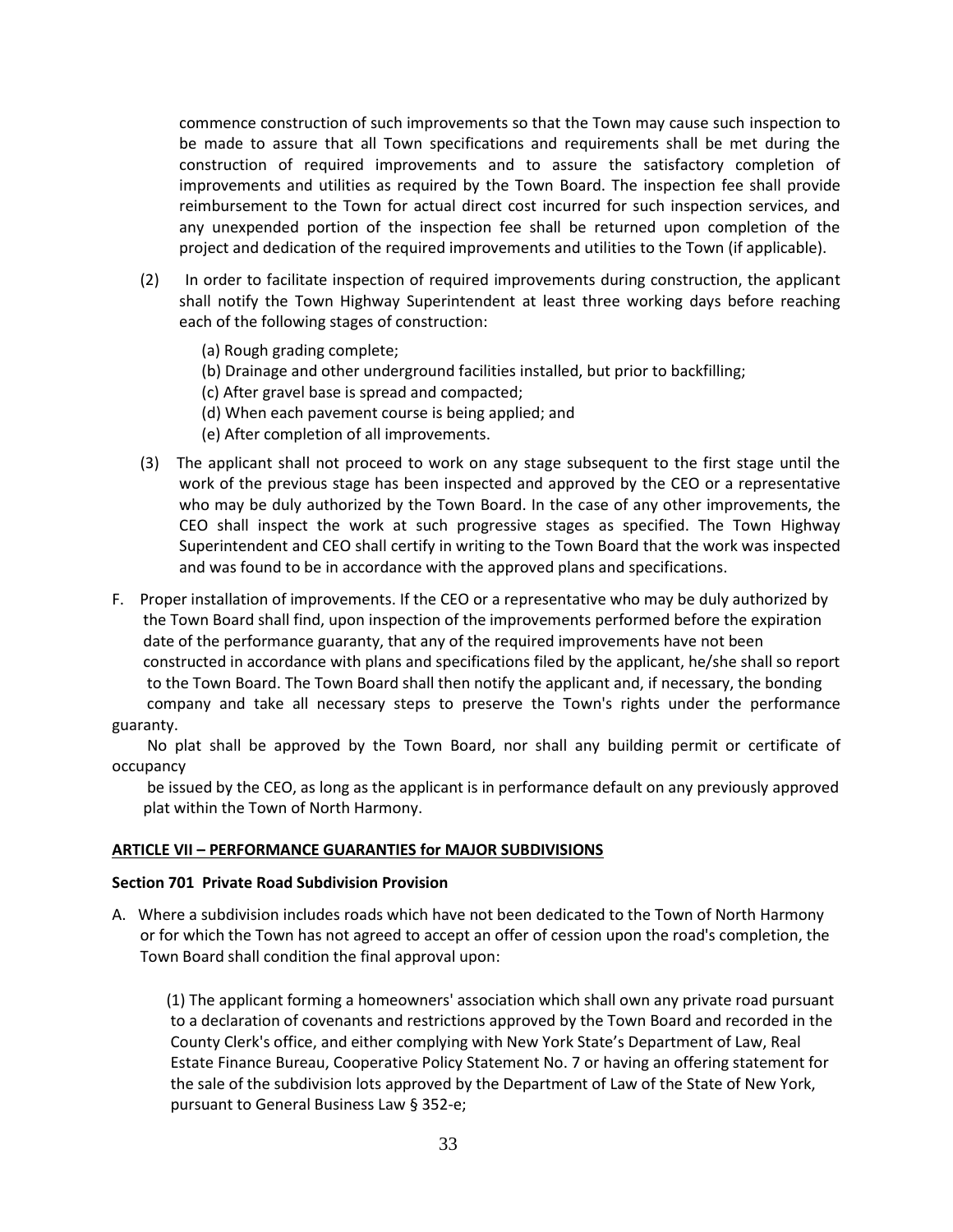(2) Alternatively the applicant shall create legally enforceable ownership and/or easements for the use, maintenance and the payment of maintenance costs of roads established as a common right and obligation for and of all lot owners established by virtue of a filed Declaration of Restrictive Covenants effective against all lots sold. If applicable compliance shall be required with either NYS Department of Law Cooperative Policy Statement No. 7, NYS General Business Law § 352-e or any other NYS statute or regulation whatsoever.

(3) In the event the Department of Law grants an exemption to an approved offering statement, the applicant shall impose a road maintenance obligation on the subdivision lots for the repair, upkeep, maintenance and snowplowing of the road, the form of which road maintenance agreement shall be approved by the Town Board and duly recorded in the office of the Chautauqua County Clerk; and

 (4) That a note be placed on the face of the final plat to be recorded in the Chautauqua County Clerk's office to the effect that the road in the subdivision is a private road, not qualifying for, nor intended for, dedication to the Town of North Harmony, and there is no obligation on the part of the Town of North Harmony to accept such road, in any event and under any circumstances, even if the rural lane is upgraded to Town road specifications; and in the event that the Town Board waives the requirement that a bond or security be posted with the Town, that a notation be recited on the face of such final plat indicating that no bond or other security is posted with the Town of North Harmony to insure completion of such road.

B. All homeowners' associations owning and/or maintaining a private road must have the power to assess the subdivision lot owners for their share of the maintenance cost of the rural lane. All road maintenance obligation agreements and declarations of covenants and restrictions shall contain a provision granting the Town of North Harmony with the authority to enforce their terms of those documents, including, without limitation, the provisions relating to the construction, maintenance and repair of the private road. All road maintenance obligation agreements and declarations of covenants and restrictions shall also grant the Town of North Harmony the authority to charge the common lot owners or the HOA for the reasonable costs actually incurred in enforcing the terms of those documents, including any repair, maintenance, or construction costs and attorneys' fees, which charge shall become a lien on the property of the common lot owners or the HOA, and enforceable in the same manner as a property tax lien. The Town Attorney shall review and approve all road maintenance obligation agreements and the bylaws of such homeowners' association and any restrictions and covenants to be adopted by the homeowners' association in connection with the subdivision to assure that such provisions are in furtherance of the provisions of this section and other applicable sections of this chapter.

## **Section 702 Performance Guaranties for Required Improvements.**

A performance bond, letter of credit, or equivalent security shall be delivered to the Town Board to guarantee thereby to the Town that the applicant shall faithfully cause to be constructed and completed within a reasonable time the required improvements and, where applicable, to convey any required lands and improvements to the Town free and clear of all encumbrances.

A. Procedure. Before the Town Board grants final approval of the final subdivision plat, the applicant shall provide to the Town Board a detailed engineer's cost estimate for all required improvements for review and concurrence by the Town Engineer; final approval of the final subdivision plat shall subsequently follow the procedure set forth herein.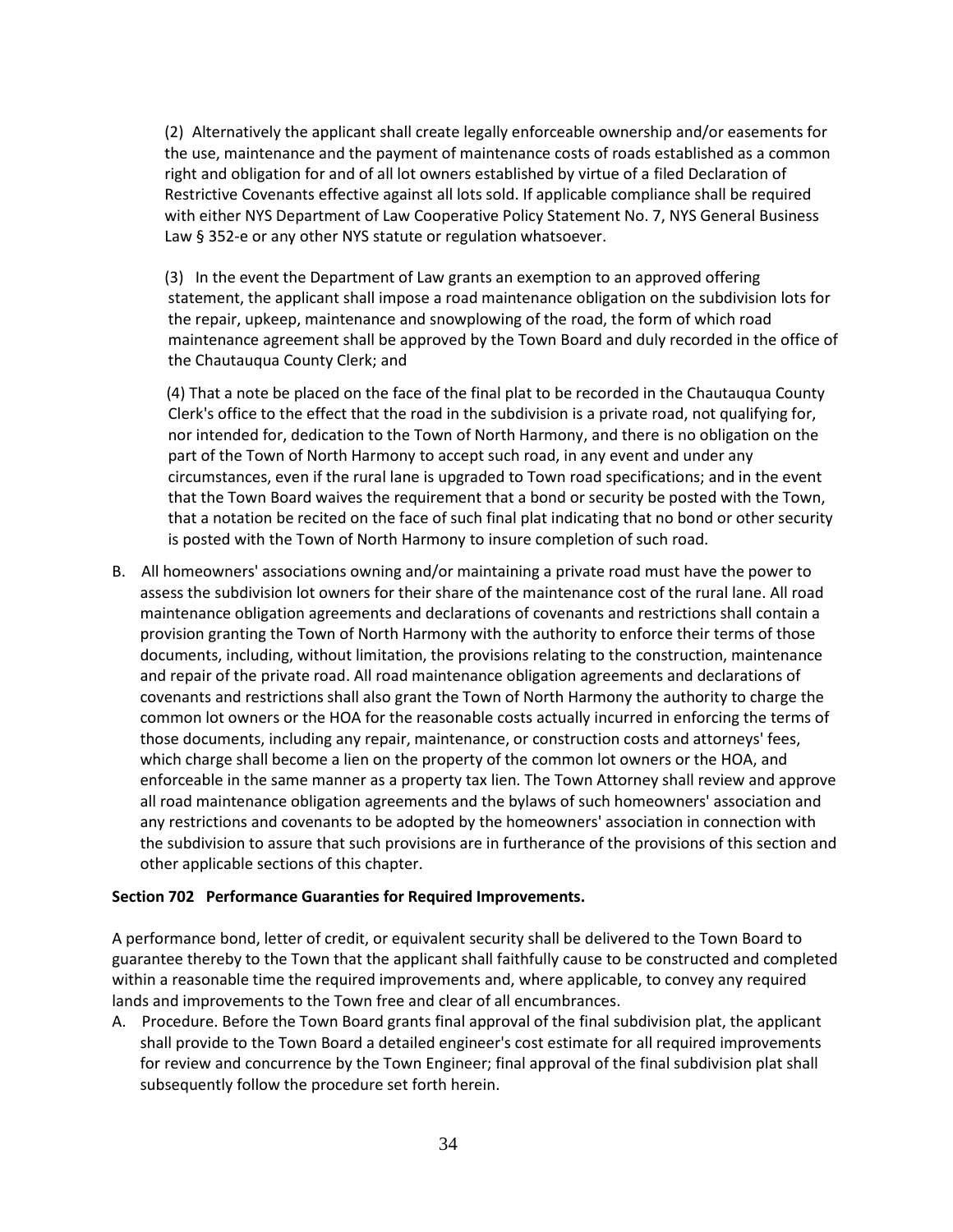(1) Applicant provides a performance guaranty:

(a) If any amount is set by the Town Board, the applicant shall either file with the Town Clerk a certified check to cover the full cost of completing the required improvements and, if applicable, a letter of credit covering those full costs, a performance or restoration bond covering those full costs, or other security to the Town Board (collectively, the "performance guaranty"). Any such performance guaranty shall comply with the requirements of § 277 of the New York State Town Law and, further, shall be satisfactory to the Town Board and Town Attorney as to form, sufficiency, manner of execution and surety. A period of one year or such other period as the Town Board may determine appropriate, but not exceeding three years, shall be set forth in the performance guaranty as the period within which the required improvements must be completed. The term of the performance guaranty shall extend for at least one year after the date that the required improvements were completed to the satisfaction of the Town Engineer.

(b) The applicant shall additionally file a copy of the performance guaranty with the Town Board.

(c) If the Town Board shall decide at any time during the term of the performance guaranty that the extent of building development that has taken place in the subdivision is not sufficient to warrant all the improvements covered by such performance guaranty, that required improvements have been installed in sufficient amount to warrant reduction in the amount of said performance guaranty, or that the character and extent of such development requires additional improvements previously waived for a period stated at the time of fixing the original terms of such performance guaranty, the Town Board may modify its requirements for any or all such improvements, and the face value of such performance guaranty shall thereupon be reduced or increased by an appropriate amount so that the new face value will cover the cost in full of the amended list of improvements required by the Town Board and any security deposited with the performance guaranty may be reduced or increased proportionately.

(2) Applicant completes all required improvements:

(a) The applicant shall complete all required improvements to the satisfaction of the CEO and/or Highway Superintendent, who shall file with the Town Board a letter specifying the satisfactory completion of all improvements required by the Town Board. For any required improvements not so completed, the applicant shall file with the Town Clerk a performance guaranty covering the costs of such improvements, in addition to the cost of satisfactorily installing any improvements not approved by the Town Representative. Any such performance guaranty shall be satisfactory to the Town Board and Town Board Attorney as to form, sufficiency, manner of execution and surety. The applicant shall additionally file a copy of said performance guaranty with the Town Board.

(b) The applicant shall file with the Town Board a maintenance bond in an amount of 15% of the cost estimate for installation of required improvements and which shall be adequate to assure the satisfactory condition and operation of the initial public improvements for a period of two years following their completion and acceptance. Such maintenance bond shall be satisfactory to the Town Board Attorney as to form, manner of execution and surety and in an amount satisfactory to the Town Engineer. The applicant shall additionally file a copy of said performance guaranty with the Town's Code Enforcement Officer.

B. As-built drawing required. No required improvements shall be considered to be completed until the installation of the improvements has been approved by the Town and a map certified by the applicant's engineer and satisfactory to the Town Board has been submitted indicating the specific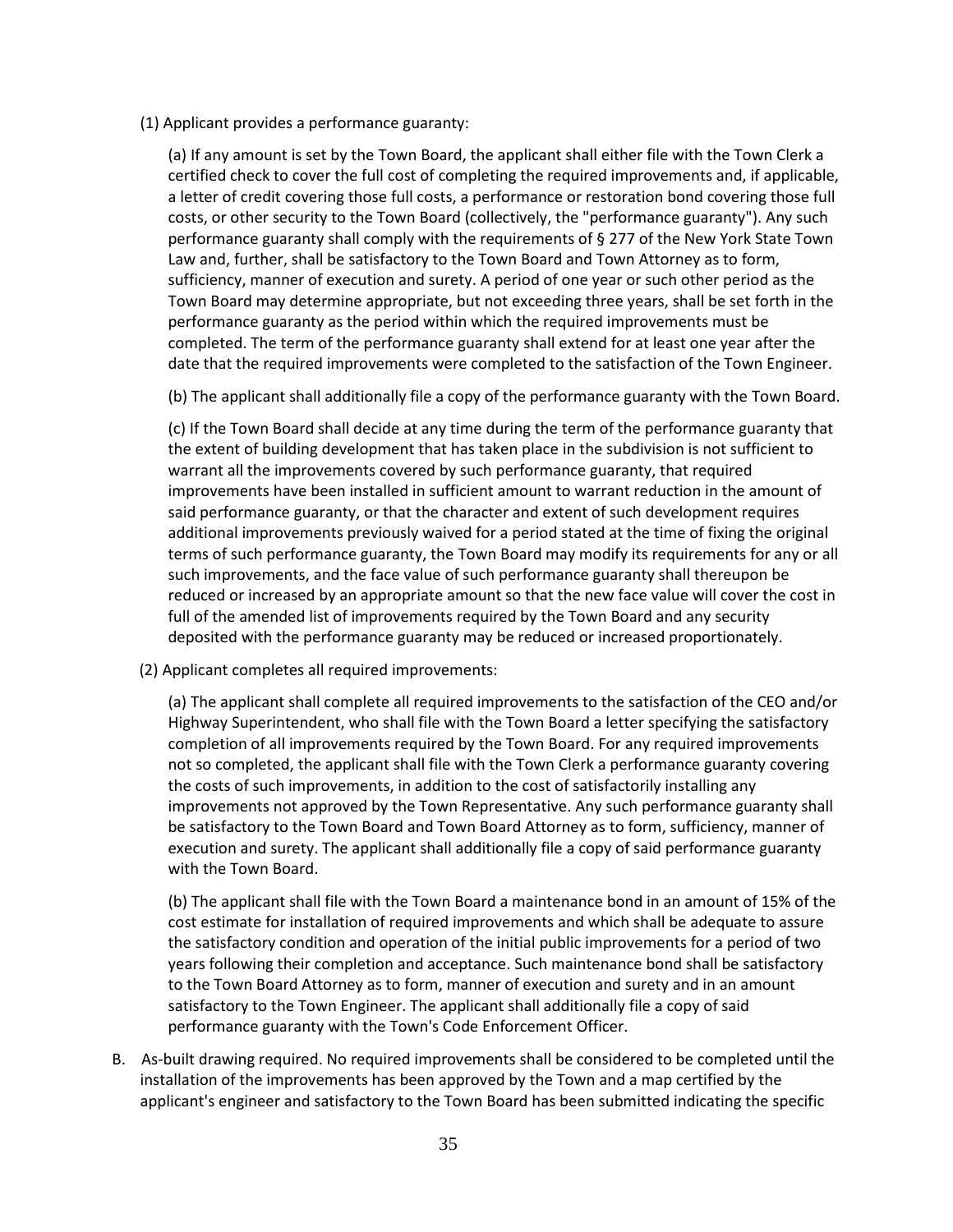location of all underground utilities as actually installed. The performance guaranty provided by applicant pursuant to Subsection **A(1)** above shall not be released until the required as-built drawing is submitted and deemed satisfactory by the Town Board.

## **Section 703 General Liability Insurance.**

- A. Filing requirement. The applicant shall file with the Town Attorney a general liability insurance policy at the same time that the performance guaranty is filed. The general liability insurance policy shall be in force during the term of the performance guaranty and shall be extended in conformance with any extension of the performance guaranty. The applicant shall additionally file a copy of said certified check or other performance guaranty with the Town Board.
- B. Limits of coverage. The policy shall name the Town as an additional insured and shall cover all operations in the development involving existence and maintenance of property and buildings and contracting operations of every nature involving all public improvements. This additional insured coverage shall be primary over the Town's insurance. Said policy shall have limits of liability for bodily injury and/or property damage as specified by the Town Board, upon recommendation of the Town Engineer and/or Town Board Attorney.

## **Section 704 Public Franchise Utilities.**

- A. Service connections. When public franchise utilities are to be installed, the applicant shall submit to the Town Board written assurances from each public utility company that such company will make the necessary service installations within a time limit and according to specifications satisfactory to the Town Board.
- B. Easements or other releases. The final plat shall include statements by the owner granting all necessary easements or other releases where required for the installation of public franchise utilities.

## **ARTICLE VIII – WAIVERS, MODIFICATIONS, REVIEW**

## **Section 801 Waivers.**

- A. This chapter grants the Town Board with specific waiver authority in specified circumstances, to be exercised in the Town Board's sole discretion. The Town Board has also been granted authority, as specified in § 277 of New York State Town Law, to waive, when reasonable, any requirements or improvements for the approval, approval with modifications or disapproval of subdivisions submitted for its approval. Any such waiver, which shall be subject to appropriate conditions, may be exercised in the event any such requirements or improvements are found not to be requisite in the interest of the public health, safety and general welfare or inappropriate because of inadequacy or lack of connecting facilities adjacent or in proximity to the subdivision. However, the Town Board's authority to waive specific requirements or improvements does not include the ability to waive the initial public hearing of a proposed subdivision as set forth in this chapter and New York State Town Law.
- B. All prior surveys or plats of subdivided lands, not approved by the Town or Chautauqua County, filed prior to the effective date of this law, shall be grandfathered in with no requirement of compliance with this law for future sales of lots shown on said surveys/plats. No changes or amendments to said surveys or plats for the sale of lots or the development of roads shown thereon shall be allowed. If applicable, compliance shall be required with either NYS Department of Law Cooperative Policy Statement No. 7, NYS General Business Law § 352-e or any other NYS statute or regulation whatsoever.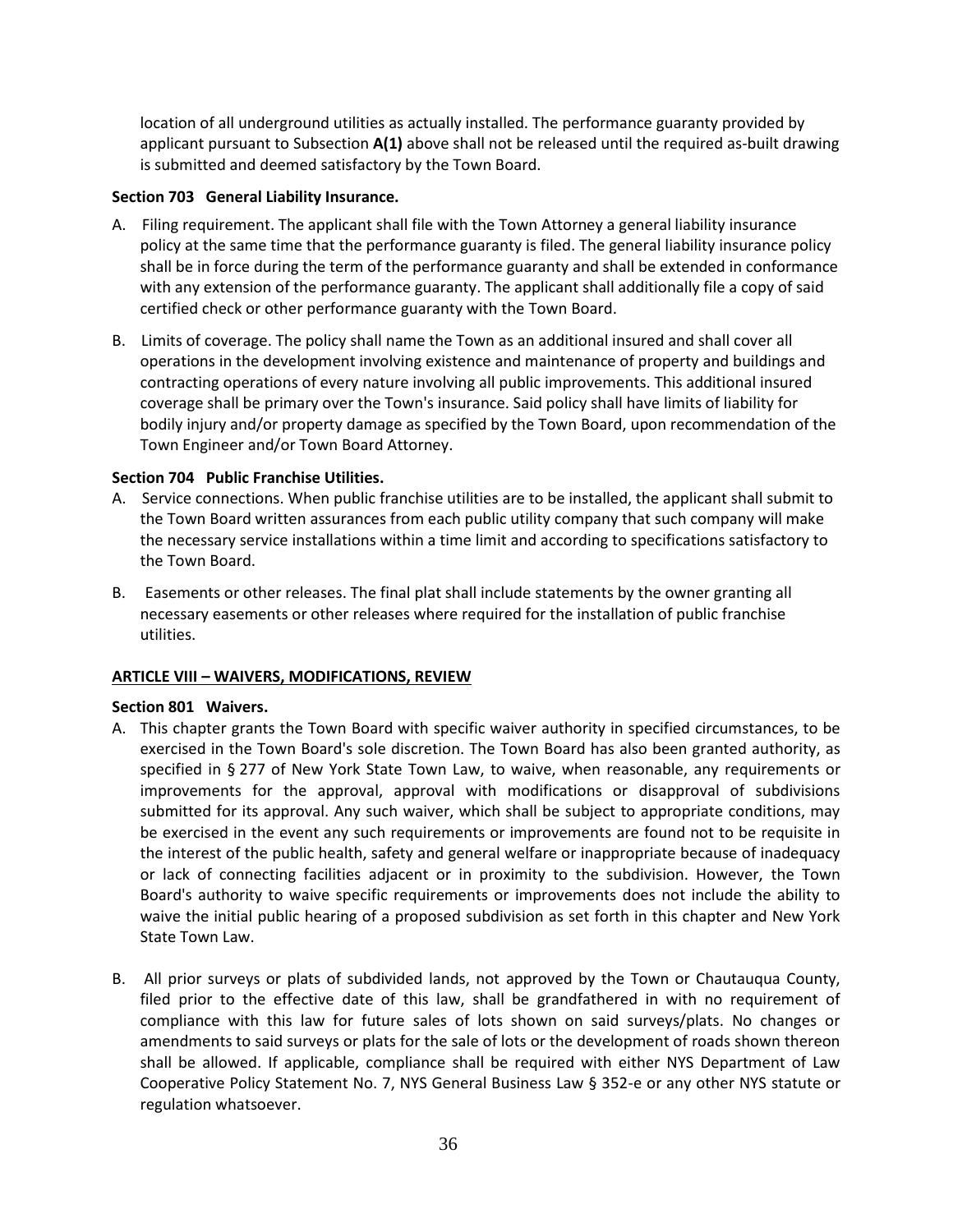## **Section 802 Review of Town Board Decisions.**

Any person or persons, or any officer, department, or board of the Town, jointly or severally aggrieved by any final determination of the Town Board regarding subdivision plat decisions may apply to the New York Supreme Court for relief by a proceeding under Article 78 of the Civil Practice Law and Rules of New York State and New York State Town Law.

## **ARTICLE IX Amendments**

## **Section 901 Procedures**

- A. This chapter may be amended by local law by the North Harmony Town Board after public hearing. Notice of the time, place and purpose of such hearing shall be given by publication in the official Town newspaper at least five days prior to the date on which it is to be held, or as authorized by the Municipal Home Rule Law or Article 16 of the New York State Town Law. A copy of the proposed amendment shall be placed on file in the office of the Town Clerk, where it shall be available for public inspection during normal working hours for a period of at least five days before such hearing. The Town Board shall not be required to take action on any amendment unless it has been properly introduced by a member of the Town Board pursuant to the Municipal Home Rule Law or Article 16 of the New York State Town Law.
- B. Amendments to this chapter shall apply to all subdivision applications, with the exception of any subdivision that has received preliminary plat approval and any minor subdivision which has received final approval.
- C. All subdivision plats which have been granted final plat approval, or the first section of the approved final plat, and which have been filed in the office of the Chautauqua County Clerk shall be exempt, for a period of three years after filing, from any amendments to this chapter. Additional provisions for the exemption of lots shown on approved subdivision plats are specified in § 265-a of New York State Town Law.

## **ARTICLE X - ADMINISTRATION AND ENFORCEMENT**

## **Section 1001 Administration**

- A. These regulations shall be administered by the Town Board and shall be subject to the conditions and requirements stated herein.
- B. The Town Board may, if it finds that strict compliance with these regulations may be unreasonable and not in the public interest, waive or modify the requirements so that substantial justice may be done and the public interest secured. Such modifications or waivers shall not, however, have the effect of nullifying the intent and purpose of the Town's Comprehensive Plan or any local legislative requirements.
- C. Whenever the requirements of these regulations are at variance with the requirements of any other legally adopted rules, regulations, laws or resolutions, the most restrictive or those imposing the higher standards shall govern, excepting those provisions of these regulations that may be waived or modified by the Town Board.

## **Section 1002 Fees and Reimbursable Costs**

A. All fees applicable under these regulations are detailed in a separate fee schedule established by the Town Board and are adopted herein by reference. All fees shall be paid at appropriate times, and no building permits shall be issued until all owed fees are paid. Reasonable costs incurred by the Town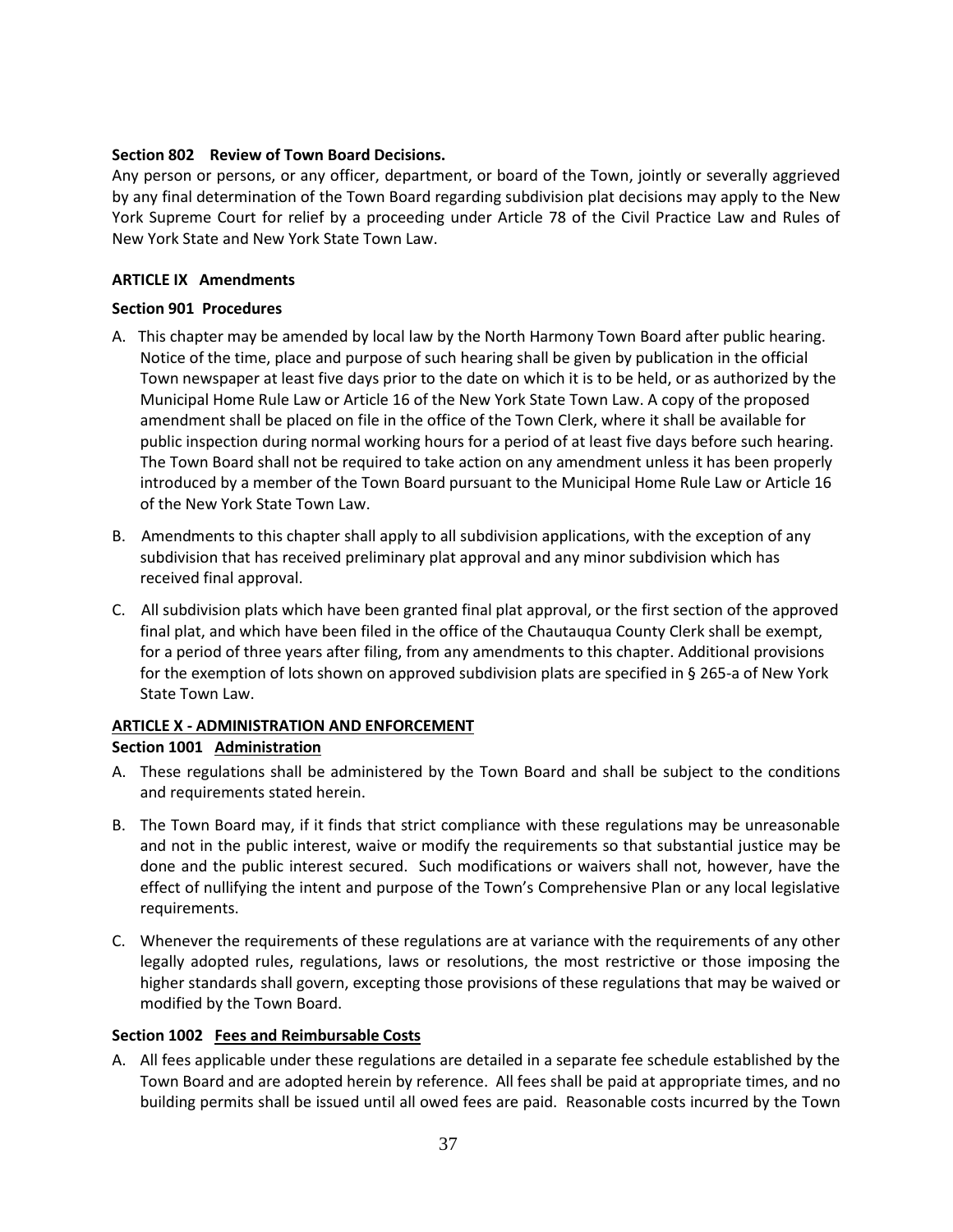Board or its agents in connection with the review of a proposed subdivision shall be charged to and paid by the applicant.

B. Final plat approval shall not be given until all applicable fees and expenses have been paid in full.

## **Section 1003 Enforcement and Penalties**

- A. The Code Enforcement Officer is hereby authorized to enforce the provisions of these regulations or any determination made by the Town Board in the administration of these regulations.
- B. No land shall be subdivided in violation of this Chapter. Any subdivision attempted in violation hereof shall be invalid.
- C. No permit shall be issued for development upon any lot, tract, parcel or site created in violation of this Chapter. The assignment of a tax number or other mode of separate identification of a unit of land by the Assessor for the purpose of tax administration shall not be deemed to create or legitimize subdivision otherwise invalid hereunder.
- D. A violation of these regulations is an offense punishable by a fine not exceeding two-hundred-fifty dollars (\$250) for any offense, recoverable with costs, and/or imprisonment not exceeding thirty (30) days. Each day that a violation continues shall constitute a separate offense and shall be punished as herein provided.
- E. If any building or structure is erected, constructed, reconstructed, altered, repaired, converted or maintained or if any building, structure or land is used in violation of the Chapter or of any regulation made under the authority conferred hereby, the Town of North Harmony or other proper local authority of the Town may institute any appropriate action of proceedings to prevent such unlawful erection, construction, reconstruction, alteration, repair, conversion, maintenance, use or division of land to restrain, correct or abate such violation, to prevent the occupancy of said building, structure or land or to prevent any illegal act, conduct, business or use in or out of such premises.
- F. Violations and Penalties
	- (1) Any person who shall lay out, construct or open any road, sanitary sewer, storm sewer, water main or other improvements for public use, travel, or other purposes or for the common use of occupants of buildings located or abutting thereon, or who sells, transfers, rents, leases, conveys by other means, or agrees or enters into an agreement to do the same with any land in a subdivision, unless and until a final plan has been prepared, approved and recorded in full compliance with the provisions of this Law, shall be deemed to have committed a violation of this Law and shall be liable for such violation.
	- (2) Any person found in violation of this Law shall be subject to a fine not exceeding three hundred fifty dollars (\$350) per lot, parcel or dwelling. All fines collected for such violations shall be paid over to the Town of North Harmony.
	- (3) Each day that a violation continues shall be a separate violation, but nothing herein shall require the Town to post separate notice each day that a violation continues.
	- (4) The description by metes and bounds in the instrument of transfer or other documents used in the process of selling or transferring shall not exempt the seller or transferor from such penalties or from the remedies herein provided.